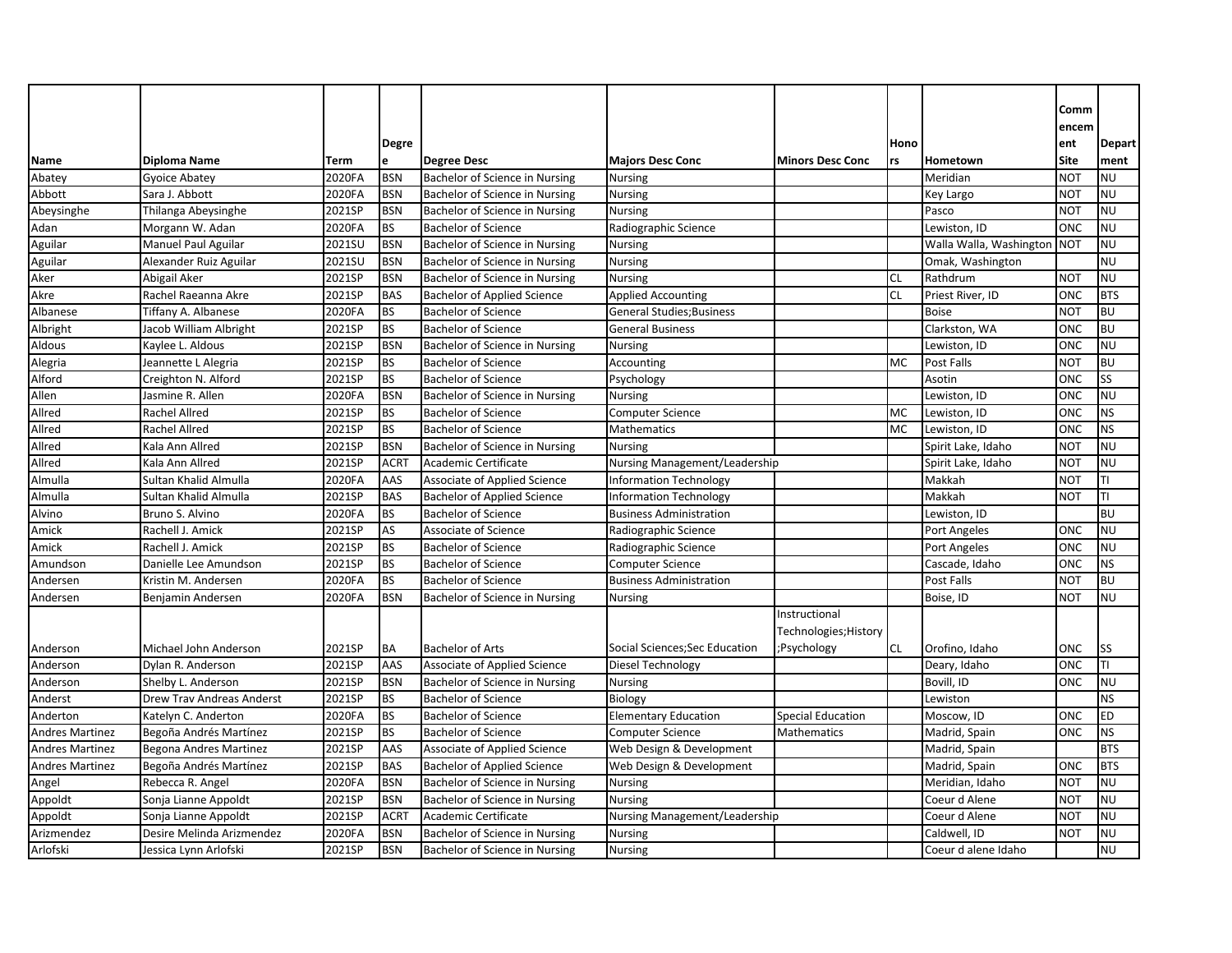| 2021SP<br><b>NU</b><br><b>BSN</b><br>Bachelor of Science in Nursing<br>Rupert, ID<br>ONC<br>Lizbeth Arteaga<br><b>Nursing</b><br>Spanish<br>2020FA<br><b>NU</b><br><b>BSN</b><br>Bachelor of Science in Nursing<br>LaCrosse, WA<br>ONC<br>Ashtyn M. Aune<br><b>Nursing</b><br>2021SP<br><b>BS</b><br>Greenleaf, ID<br><b>MSS</b><br>McKayla M. Austin<br><b>Bachelor of Science</b><br>Kinesiology<br>ONC<br>Coaching<br><b>ACRT</b><br><b>MSS</b><br>2021SP<br>Academic Certificate<br>Greenleaf, ID<br>ONC<br>McKayla M. Austin<br>Fitness<br><b>MSS</b><br>2021SP<br><b>BS</b><br><b>Bachelor of Science</b><br>Greenleaf, ID<br>ONC<br>Austin<br>McKayla M. Austin<br>Kinesiology<br><b>MSS</b><br>2021SP<br>McKayla M. Austin<br><b>ACRT</b><br>Academic Certificate<br><b>Sports Nutrition</b><br>Greenleaf, ID<br>ONC<br>2021SP<br><b>NU</b><br><b>BSN</b><br><b>NOT</b><br>Abigail Avendano<br>Bachelor of Science in Nursing<br>MC<br><b>Baldwin Park</b><br>Nursing<br>SS<br>2021SP<br><b>BA</b><br><b>Bachelor of Arts</b><br>Meridian<br>ONC<br>Alexander Ayad<br>History<br><b>NS</b><br>2020FA<br><b>BS</b><br><b>NOT</b><br>Michael D. Baerlocher<br><b>Bachelor of Science</b><br><b>Computer Science</b><br>Lewiston<br><b>BTS</b><br>2020FA<br>AAS<br>Michael D. Baerlocher<br>Associate of Applied Science<br>Web Design & Development<br>Lewiston<br><b>NOT</b><br>2021SP<br><b>BS</b><br><b>BU</b><br><b>Hodges Bailey</b><br><b>Bachelor of Science</b><br><b>MC</b><br>Eagle, Idaho<br><b>NOT</b><br>Accounting<br>2021SP<br>AA<br><b>HUM</b><br>Kelsey Ranae Bailey<br>Associate of Arts<br>Liberal Arts<br>Meridian Idaho<br>Chemistry;Computer<br>2020FA<br><b>BS</b><br>Science<br>Kathmandu, NPL<br><b>NS</b><br>Aakriti Bajracharya<br><b>Bachelor of Science</b><br>Biology<br>ONC<br>Bachelor of Science in Nursing<br><b>NU</b><br>Tina D. Baker<br>2020FA<br><b>BSN</b><br>Twin Falls<br><b>NOT</b><br><b>Nursing</b><br><b>BU</b><br>Cody Baldree<br>2020FA<br><b>BS</b><br><b>Bachelor of Science</b><br>MC<br>Phoenix, AR<br>CDA<br><b>General Studies; Business</b><br>Economics; Marketin<br>2021SP<br><b>BS</b><br><b>Bachelor of Science</b><br>ONC<br><b>BU</b><br>Wyatt D. Baldwin<br><b>Business Administration</b><br>Lewiston, Idaho<br>g<br>2020FA<br>AAS<br><b>BTS</b><br>Olivia K. Baldwin<br>Associate of Applied Science<br>Early Childhood Development<br>Moscow, ID<br>ONC<br><b>BTS</b><br>Olivia K. Baldwin<br>2020FA<br><b>BAS</b><br><b>Bachelor of Applied Science</b><br>Early Childhood Development<br>Moscow, ID<br>ONC<br><b>NU</b><br>Katie Baldwin<br>2020FA<br><b>BSN</b><br>Bachelor of Science in Nursing<br>Coeur d'Alene<br>NOT<br><b>Nursing</b><br>2021SP<br><b>HUM</b><br>Liliane Ballout<br><b>BS</b><br><b>Bachelor of Science</b><br><b>Communication Arts</b><br>Liberia<br>ONC<br>2021SP<br><b>BSN</b><br><b>NU</b><br>Bachelor of Science in Nursing<br>Lewiston, Idaho<br><b>NOT</b><br>Sierra Bansemer<br><b>Nursing</b><br>SS<br>2021SP<br><b>BSW</b><br><b>Bachelor of Social Work</b><br>Social Work<br>Lionel Barajas Palomino<br>MI<br>Quincy, Washington<br>ONC<br><b>NU</b><br>2020FA<br><b>BSN</b><br>Bachelor of Science in Nursing<br><b>MC</b><br>Post Falls<br><b>ONC</b><br>Martha A. Barb<br><b>Nursing</b><br>2021SP<br><b>BTS</b><br><b>BAS</b><br>Web Design & Development<br><b>NOT</b><br>David F Barrera<br><b>Bachelor of Applied Science</b><br>Boise, ID<br>2021SU<br><b>BSN</b><br><b>NU</b><br>Kneeley Bartels<br>Bachelor of Science in Nursing<br>Spokane, Wa<br><b>Nursing</b><br><b>NU</b><br>2021SP<br>AS<br>Jenna L. Bassett<br>Associate of Science<br>Radiographic Science<br>Coeur D Alene<br>ONC<br>2021SP<br><b>BS</b><br><b>NU</b><br>Jenna L. Bassett<br><b>Bachelor of Science</b><br>Radiographic Science<br><b>CL</b><br>Coeur D Alene<br>ONC<br><b>SS</b><br>2021SP<br><b>BS</b><br>ONC<br>Jason C. Batacan-Wilson<br><b>Bachelor of Science</b><br>Psychology<br>Troy, ID<br><b>NS</b><br>2020FA<br><b>BS</b><br>LEWISTON<br>ONC<br>Marc Y. Batete<br><b>Bachelor of Science</b><br><b>Computer Science</b><br><b>SS</b><br><b>BSW</b><br>2021SP<br>Bachelor of Social Work<br>Social Work<br>ONC<br>Amanda Bauer<br>Coeur d'Alene<br><b>NU</b><br>2020FA<br><b>ONC</b><br>Kelsey D. Baxter<br><b>BSN</b><br>Bachelor of Science in Nursing<br>New Plymouth<br><b>Nursing</b><br>2021SP<br><b>BTS</b><br><b>BAS</b><br><b>NOT</b><br>Amanda A. Bear<br><b>Bachelor of Applied Science</b><br><b>Graphic Communications</b><br>Hauser<br><b>BTS</b><br>2021SP<br><b>ITC</b><br><b>NOT</b><br>Amanda A. Bear<br>Intermediate Technical Cert<br>Hauser<br>Packaging Design<br>2021SP<br><b>ISS</b><br>Jennie Lynn Beck<br><b>BSW</b><br>Bachelor of Social Work<br>Social Work<br><b>Behavioral Science</b><br>Post Falls, Idaho<br><b>BOTH</b><br><b>NS</b><br>2020FA<br><b>BS</b><br>Hannah R. Beck<br><b>Bachelor of Science</b><br><b>Biology;Sec Education</b><br>MC<br>Lewiston, ID<br>ONC<br>2021SP<br><b>BAS</b><br><b>Admin Medical Assistant</b><br>SC<br>Cottonwood, ID<br><b>BTS</b><br>Bridget T. Beckman<br><b>Bachelor of Applied Science</b><br>ONC<br>Daren Beeson<br>2021SP<br><b>BAS</b><br><b>Bachelor of Applied Science</b><br><b>Automated Manufacturing Tech</b><br>Lewiston, ID<br>TI<br>2020FA<br>AAS<br>PH<br>ONC<br><b>BTS</b><br>Benjamin J. Beeson<br>Associate of Applied Science<br><b>Graphic Communications</b><br>Lewiston<br><b>BAS</b><br><b>BTS</b><br>Benjamin J. Beeson<br>2020FA<br><b>Bachelor of Applied Science</b><br><b>MC</b><br>Lewiston<br>ONC<br><b>Graphic Communications</b> | Armstead         | Colette R. Armstead | 2020FA | <b>BS</b> | <b>Bachelor of Science</b> | Radiographic Science | <b>MC</b> | Twin Falls, Idaho | <b>NOT</b> | <b>NU</b> |
|---------------------------------------------------------------------------------------------------------------------------------------------------------------------------------------------------------------------------------------------------------------------------------------------------------------------------------------------------------------------------------------------------------------------------------------------------------------------------------------------------------------------------------------------------------------------------------------------------------------------------------------------------------------------------------------------------------------------------------------------------------------------------------------------------------------------------------------------------------------------------------------------------------------------------------------------------------------------------------------------------------------------------------------------------------------------------------------------------------------------------------------------------------------------------------------------------------------------------------------------------------------------------------------------------------------------------------------------------------------------------------------------------------------------------------------------------------------------------------------------------------------------------------------------------------------------------------------------------------------------------------------------------------------------------------------------------------------------------------------------------------------------------------------------------------------------------------------------------------------------------------------------------------------------------------------------------------------------------------------------------------------------------------------------------------------------------------------------------------------------------------------------------------------------------------------------------------------------------------------------------------------------------------------------------------------------------------------------------------------------------------------------------------------------------------------------------------------------------------------------------------------------------------------------------------------------------------------------------------------------------------------------------------------------------------------------------------------------------------------------------------------------------------------------------------------------------------------------------------------------------------------------------------------------------------------------------------------------------------------------------------------------------------------------------------------------------------------------------------------------------------------------------------------------------------------------------------------------------------------------------------------------------------------------------------------------------------------------------------------------------------------------------------------------------------------------------------------------------------------------------------------------------------------------------------------------------------------------------------------------------------------------------------------------------------------------------------------------------------------------------------------------------------------------------------------------------------------------------------------------------------------------------------------------------------------------------------------------------------------------------------------------------------------------------------------------------------------------------------------------------------------------------------------------------------------------------------------------------------------------------------------------------------------------------------------------------------------------------------------------------------------------------------------------------------------------------------------------------------------------------------------------------------------------------------------------------------------------------------------------------------------------------------------------------------------------------------------------------------------------------------------------------------------------------------------------------------------------------------------------------------------------------------------------------------------------------------------------------------------------------------------------------------------------------------------------------------------------------------------------------------------------------------------------------------------------------------------------------------------------------------------------------------------------------------------------------------------------------------------------------------------------------------------------------------------------------------------------------------------------------------------------------------------------------------------------------------------------------------------------------------------------------------|------------------|---------------------|--------|-----------|----------------------------|----------------------|-----------|-------------------|------------|-----------|
|                                                                                                                                                                                                                                                                                                                                                                                                                                                                                                                                                                                                                                                                                                                                                                                                                                                                                                                                                                                                                                                                                                                                                                                                                                                                                                                                                                                                                                                                                                                                                                                                                                                                                                                                                                                                                                                                                                                                                                                                                                                                                                                                                                                                                                                                                                                                                                                                                                                                                                                                                                                                                                                                                                                                                                                                                                                                                                                                                                                                                                                                                                                                                                                                                                                                                                                                                                                                                                                                                                                                                                                                                                                                                                                                                                                                                                                                                                                                                                                                                                                                                                                                                                                                                                                                                                                                                                                                                                                                                                                                                                                                                                                                                                                                                                                                                                                                                                                                                                                                                                                                                                                                                                                                                                                                                                                                                                                                                                                                                                                                                                                                                                                         | Arteaga          |                     |        |           |                            |                      |           |                   |            |           |
|                                                                                                                                                                                                                                                                                                                                                                                                                                                                                                                                                                                                                                                                                                                                                                                                                                                                                                                                                                                                                                                                                                                                                                                                                                                                                                                                                                                                                                                                                                                                                                                                                                                                                                                                                                                                                                                                                                                                                                                                                                                                                                                                                                                                                                                                                                                                                                                                                                                                                                                                                                                                                                                                                                                                                                                                                                                                                                                                                                                                                                                                                                                                                                                                                                                                                                                                                                                                                                                                                                                                                                                                                                                                                                                                                                                                                                                                                                                                                                                                                                                                                                                                                                                                                                                                                                                                                                                                                                                                                                                                                                                                                                                                                                                                                                                                                                                                                                                                                                                                                                                                                                                                                                                                                                                                                                                                                                                                                                                                                                                                                                                                                                                         | Aune             |                     |        |           |                            |                      |           |                   |            |           |
|                                                                                                                                                                                                                                                                                                                                                                                                                                                                                                                                                                                                                                                                                                                                                                                                                                                                                                                                                                                                                                                                                                                                                                                                                                                                                                                                                                                                                                                                                                                                                                                                                                                                                                                                                                                                                                                                                                                                                                                                                                                                                                                                                                                                                                                                                                                                                                                                                                                                                                                                                                                                                                                                                                                                                                                                                                                                                                                                                                                                                                                                                                                                                                                                                                                                                                                                                                                                                                                                                                                                                                                                                                                                                                                                                                                                                                                                                                                                                                                                                                                                                                                                                                                                                                                                                                                                                                                                                                                                                                                                                                                                                                                                                                                                                                                                                                                                                                                                                                                                                                                                                                                                                                                                                                                                                                                                                                                                                                                                                                                                                                                                                                                         | Austin           |                     |        |           |                            |                      |           |                   |            |           |
|                                                                                                                                                                                                                                                                                                                                                                                                                                                                                                                                                                                                                                                                                                                                                                                                                                                                                                                                                                                                                                                                                                                                                                                                                                                                                                                                                                                                                                                                                                                                                                                                                                                                                                                                                                                                                                                                                                                                                                                                                                                                                                                                                                                                                                                                                                                                                                                                                                                                                                                                                                                                                                                                                                                                                                                                                                                                                                                                                                                                                                                                                                                                                                                                                                                                                                                                                                                                                                                                                                                                                                                                                                                                                                                                                                                                                                                                                                                                                                                                                                                                                                                                                                                                                                                                                                                                                                                                                                                                                                                                                                                                                                                                                                                                                                                                                                                                                                                                                                                                                                                                                                                                                                                                                                                                                                                                                                                                                                                                                                                                                                                                                                                         | Austin           |                     |        |           |                            |                      |           |                   |            |           |
|                                                                                                                                                                                                                                                                                                                                                                                                                                                                                                                                                                                                                                                                                                                                                                                                                                                                                                                                                                                                                                                                                                                                                                                                                                                                                                                                                                                                                                                                                                                                                                                                                                                                                                                                                                                                                                                                                                                                                                                                                                                                                                                                                                                                                                                                                                                                                                                                                                                                                                                                                                                                                                                                                                                                                                                                                                                                                                                                                                                                                                                                                                                                                                                                                                                                                                                                                                                                                                                                                                                                                                                                                                                                                                                                                                                                                                                                                                                                                                                                                                                                                                                                                                                                                                                                                                                                                                                                                                                                                                                                                                                                                                                                                                                                                                                                                                                                                                                                                                                                                                                                                                                                                                                                                                                                                                                                                                                                                                                                                                                                                                                                                                                         |                  |                     |        |           |                            |                      |           |                   |            |           |
|                                                                                                                                                                                                                                                                                                                                                                                                                                                                                                                                                                                                                                                                                                                                                                                                                                                                                                                                                                                                                                                                                                                                                                                                                                                                                                                                                                                                                                                                                                                                                                                                                                                                                                                                                                                                                                                                                                                                                                                                                                                                                                                                                                                                                                                                                                                                                                                                                                                                                                                                                                                                                                                                                                                                                                                                                                                                                                                                                                                                                                                                                                                                                                                                                                                                                                                                                                                                                                                                                                                                                                                                                                                                                                                                                                                                                                                                                                                                                                                                                                                                                                                                                                                                                                                                                                                                                                                                                                                                                                                                                                                                                                                                                                                                                                                                                                                                                                                                                                                                                                                                                                                                                                                                                                                                                                                                                                                                                                                                                                                                                                                                                                                         | Austin           |                     |        |           |                            |                      |           |                   |            |           |
|                                                                                                                                                                                                                                                                                                                                                                                                                                                                                                                                                                                                                                                                                                                                                                                                                                                                                                                                                                                                                                                                                                                                                                                                                                                                                                                                                                                                                                                                                                                                                                                                                                                                                                                                                                                                                                                                                                                                                                                                                                                                                                                                                                                                                                                                                                                                                                                                                                                                                                                                                                                                                                                                                                                                                                                                                                                                                                                                                                                                                                                                                                                                                                                                                                                                                                                                                                                                                                                                                                                                                                                                                                                                                                                                                                                                                                                                                                                                                                                                                                                                                                                                                                                                                                                                                                                                                                                                                                                                                                                                                                                                                                                                                                                                                                                                                                                                                                                                                                                                                                                                                                                                                                                                                                                                                                                                                                                                                                                                                                                                                                                                                                                         | Avendano         |                     |        |           |                            |                      |           |                   |            |           |
|                                                                                                                                                                                                                                                                                                                                                                                                                                                                                                                                                                                                                                                                                                                                                                                                                                                                                                                                                                                                                                                                                                                                                                                                                                                                                                                                                                                                                                                                                                                                                                                                                                                                                                                                                                                                                                                                                                                                                                                                                                                                                                                                                                                                                                                                                                                                                                                                                                                                                                                                                                                                                                                                                                                                                                                                                                                                                                                                                                                                                                                                                                                                                                                                                                                                                                                                                                                                                                                                                                                                                                                                                                                                                                                                                                                                                                                                                                                                                                                                                                                                                                                                                                                                                                                                                                                                                                                                                                                                                                                                                                                                                                                                                                                                                                                                                                                                                                                                                                                                                                                                                                                                                                                                                                                                                                                                                                                                                                                                                                                                                                                                                                                         | Ayad             |                     |        |           |                            |                      |           |                   |            |           |
|                                                                                                                                                                                                                                                                                                                                                                                                                                                                                                                                                                                                                                                                                                                                                                                                                                                                                                                                                                                                                                                                                                                                                                                                                                                                                                                                                                                                                                                                                                                                                                                                                                                                                                                                                                                                                                                                                                                                                                                                                                                                                                                                                                                                                                                                                                                                                                                                                                                                                                                                                                                                                                                                                                                                                                                                                                                                                                                                                                                                                                                                                                                                                                                                                                                                                                                                                                                                                                                                                                                                                                                                                                                                                                                                                                                                                                                                                                                                                                                                                                                                                                                                                                                                                                                                                                                                                                                                                                                                                                                                                                                                                                                                                                                                                                                                                                                                                                                                                                                                                                                                                                                                                                                                                                                                                                                                                                                                                                                                                                                                                                                                                                                         | Baerlocher       |                     |        |           |                            |                      |           |                   |            |           |
|                                                                                                                                                                                                                                                                                                                                                                                                                                                                                                                                                                                                                                                                                                                                                                                                                                                                                                                                                                                                                                                                                                                                                                                                                                                                                                                                                                                                                                                                                                                                                                                                                                                                                                                                                                                                                                                                                                                                                                                                                                                                                                                                                                                                                                                                                                                                                                                                                                                                                                                                                                                                                                                                                                                                                                                                                                                                                                                                                                                                                                                                                                                                                                                                                                                                                                                                                                                                                                                                                                                                                                                                                                                                                                                                                                                                                                                                                                                                                                                                                                                                                                                                                                                                                                                                                                                                                                                                                                                                                                                                                                                                                                                                                                                                                                                                                                                                                                                                                                                                                                                                                                                                                                                                                                                                                                                                                                                                                                                                                                                                                                                                                                                         | Baerlocher       |                     |        |           |                            |                      |           |                   |            |           |
|                                                                                                                                                                                                                                                                                                                                                                                                                                                                                                                                                                                                                                                                                                                                                                                                                                                                                                                                                                                                                                                                                                                                                                                                                                                                                                                                                                                                                                                                                                                                                                                                                                                                                                                                                                                                                                                                                                                                                                                                                                                                                                                                                                                                                                                                                                                                                                                                                                                                                                                                                                                                                                                                                                                                                                                                                                                                                                                                                                                                                                                                                                                                                                                                                                                                                                                                                                                                                                                                                                                                                                                                                                                                                                                                                                                                                                                                                                                                                                                                                                                                                                                                                                                                                                                                                                                                                                                                                                                                                                                                                                                                                                                                                                                                                                                                                                                                                                                                                                                                                                                                                                                                                                                                                                                                                                                                                                                                                                                                                                                                                                                                                                                         | Bailey           |                     |        |           |                            |                      |           |                   |            |           |
|                                                                                                                                                                                                                                                                                                                                                                                                                                                                                                                                                                                                                                                                                                                                                                                                                                                                                                                                                                                                                                                                                                                                                                                                                                                                                                                                                                                                                                                                                                                                                                                                                                                                                                                                                                                                                                                                                                                                                                                                                                                                                                                                                                                                                                                                                                                                                                                                                                                                                                                                                                                                                                                                                                                                                                                                                                                                                                                                                                                                                                                                                                                                                                                                                                                                                                                                                                                                                                                                                                                                                                                                                                                                                                                                                                                                                                                                                                                                                                                                                                                                                                                                                                                                                                                                                                                                                                                                                                                                                                                                                                                                                                                                                                                                                                                                                                                                                                                                                                                                                                                                                                                                                                                                                                                                                                                                                                                                                                                                                                                                                                                                                                                         | <b>Bailey</b>    |                     |        |           |                            |                      |           |                   |            |           |
|                                                                                                                                                                                                                                                                                                                                                                                                                                                                                                                                                                                                                                                                                                                                                                                                                                                                                                                                                                                                                                                                                                                                                                                                                                                                                                                                                                                                                                                                                                                                                                                                                                                                                                                                                                                                                                                                                                                                                                                                                                                                                                                                                                                                                                                                                                                                                                                                                                                                                                                                                                                                                                                                                                                                                                                                                                                                                                                                                                                                                                                                                                                                                                                                                                                                                                                                                                                                                                                                                                                                                                                                                                                                                                                                                                                                                                                                                                                                                                                                                                                                                                                                                                                                                                                                                                                                                                                                                                                                                                                                                                                                                                                                                                                                                                                                                                                                                                                                                                                                                                                                                                                                                                                                                                                                                                                                                                                                                                                                                                                                                                                                                                                         |                  |                     |        |           |                            |                      |           |                   |            |           |
|                                                                                                                                                                                                                                                                                                                                                                                                                                                                                                                                                                                                                                                                                                                                                                                                                                                                                                                                                                                                                                                                                                                                                                                                                                                                                                                                                                                                                                                                                                                                                                                                                                                                                                                                                                                                                                                                                                                                                                                                                                                                                                                                                                                                                                                                                                                                                                                                                                                                                                                                                                                                                                                                                                                                                                                                                                                                                                                                                                                                                                                                                                                                                                                                                                                                                                                                                                                                                                                                                                                                                                                                                                                                                                                                                                                                                                                                                                                                                                                                                                                                                                                                                                                                                                                                                                                                                                                                                                                                                                                                                                                                                                                                                                                                                                                                                                                                                                                                                                                                                                                                                                                                                                                                                                                                                                                                                                                                                                                                                                                                                                                                                                                         | Bajracharya      |                     |        |           |                            |                      |           |                   |            |           |
|                                                                                                                                                                                                                                                                                                                                                                                                                                                                                                                                                                                                                                                                                                                                                                                                                                                                                                                                                                                                                                                                                                                                                                                                                                                                                                                                                                                                                                                                                                                                                                                                                                                                                                                                                                                                                                                                                                                                                                                                                                                                                                                                                                                                                                                                                                                                                                                                                                                                                                                                                                                                                                                                                                                                                                                                                                                                                                                                                                                                                                                                                                                                                                                                                                                                                                                                                                                                                                                                                                                                                                                                                                                                                                                                                                                                                                                                                                                                                                                                                                                                                                                                                                                                                                                                                                                                                                                                                                                                                                                                                                                                                                                                                                                                                                                                                                                                                                                                                                                                                                                                                                                                                                                                                                                                                                                                                                                                                                                                                                                                                                                                                                                         | Baker            |                     |        |           |                            |                      |           |                   |            |           |
|                                                                                                                                                                                                                                                                                                                                                                                                                                                                                                                                                                                                                                                                                                                                                                                                                                                                                                                                                                                                                                                                                                                                                                                                                                                                                                                                                                                                                                                                                                                                                                                                                                                                                                                                                                                                                                                                                                                                                                                                                                                                                                                                                                                                                                                                                                                                                                                                                                                                                                                                                                                                                                                                                                                                                                                                                                                                                                                                                                                                                                                                                                                                                                                                                                                                                                                                                                                                                                                                                                                                                                                                                                                                                                                                                                                                                                                                                                                                                                                                                                                                                                                                                                                                                                                                                                                                                                                                                                                                                                                                                                                                                                                                                                                                                                                                                                                                                                                                                                                                                                                                                                                                                                                                                                                                                                                                                                                                                                                                                                                                                                                                                                                         | Baldree          |                     |        |           |                            |                      |           |                   |            |           |
|                                                                                                                                                                                                                                                                                                                                                                                                                                                                                                                                                                                                                                                                                                                                                                                                                                                                                                                                                                                                                                                                                                                                                                                                                                                                                                                                                                                                                                                                                                                                                                                                                                                                                                                                                                                                                                                                                                                                                                                                                                                                                                                                                                                                                                                                                                                                                                                                                                                                                                                                                                                                                                                                                                                                                                                                                                                                                                                                                                                                                                                                                                                                                                                                                                                                                                                                                                                                                                                                                                                                                                                                                                                                                                                                                                                                                                                                                                                                                                                                                                                                                                                                                                                                                                                                                                                                                                                                                                                                                                                                                                                                                                                                                                                                                                                                                                                                                                                                                                                                                                                                                                                                                                                                                                                                                                                                                                                                                                                                                                                                                                                                                                                         |                  |                     |        |           |                            |                      |           |                   |            |           |
|                                                                                                                                                                                                                                                                                                                                                                                                                                                                                                                                                                                                                                                                                                                                                                                                                                                                                                                                                                                                                                                                                                                                                                                                                                                                                                                                                                                                                                                                                                                                                                                                                                                                                                                                                                                                                                                                                                                                                                                                                                                                                                                                                                                                                                                                                                                                                                                                                                                                                                                                                                                                                                                                                                                                                                                                                                                                                                                                                                                                                                                                                                                                                                                                                                                                                                                                                                                                                                                                                                                                                                                                                                                                                                                                                                                                                                                                                                                                                                                                                                                                                                                                                                                                                                                                                                                                                                                                                                                                                                                                                                                                                                                                                                                                                                                                                                                                                                                                                                                                                                                                                                                                                                                                                                                                                                                                                                                                                                                                                                                                                                                                                                                         | Baldwin          |                     |        |           |                            |                      |           |                   |            |           |
|                                                                                                                                                                                                                                                                                                                                                                                                                                                                                                                                                                                                                                                                                                                                                                                                                                                                                                                                                                                                                                                                                                                                                                                                                                                                                                                                                                                                                                                                                                                                                                                                                                                                                                                                                                                                                                                                                                                                                                                                                                                                                                                                                                                                                                                                                                                                                                                                                                                                                                                                                                                                                                                                                                                                                                                                                                                                                                                                                                                                                                                                                                                                                                                                                                                                                                                                                                                                                                                                                                                                                                                                                                                                                                                                                                                                                                                                                                                                                                                                                                                                                                                                                                                                                                                                                                                                                                                                                                                                                                                                                                                                                                                                                                                                                                                                                                                                                                                                                                                                                                                                                                                                                                                                                                                                                                                                                                                                                                                                                                                                                                                                                                                         |                  |                     |        |           |                            |                      |           |                   |            |           |
|                                                                                                                                                                                                                                                                                                                                                                                                                                                                                                                                                                                                                                                                                                                                                                                                                                                                                                                                                                                                                                                                                                                                                                                                                                                                                                                                                                                                                                                                                                                                                                                                                                                                                                                                                                                                                                                                                                                                                                                                                                                                                                                                                                                                                                                                                                                                                                                                                                                                                                                                                                                                                                                                                                                                                                                                                                                                                                                                                                                                                                                                                                                                                                                                                                                                                                                                                                                                                                                                                                                                                                                                                                                                                                                                                                                                                                                                                                                                                                                                                                                                                                                                                                                                                                                                                                                                                                                                                                                                                                                                                                                                                                                                                                                                                                                                                                                                                                                                                                                                                                                                                                                                                                                                                                                                                                                                                                                                                                                                                                                                                                                                                                                         | Baldwin          |                     |        |           |                            |                      |           |                   |            |           |
|                                                                                                                                                                                                                                                                                                                                                                                                                                                                                                                                                                                                                                                                                                                                                                                                                                                                                                                                                                                                                                                                                                                                                                                                                                                                                                                                                                                                                                                                                                                                                                                                                                                                                                                                                                                                                                                                                                                                                                                                                                                                                                                                                                                                                                                                                                                                                                                                                                                                                                                                                                                                                                                                                                                                                                                                                                                                                                                                                                                                                                                                                                                                                                                                                                                                                                                                                                                                                                                                                                                                                                                                                                                                                                                                                                                                                                                                                                                                                                                                                                                                                                                                                                                                                                                                                                                                                                                                                                                                                                                                                                                                                                                                                                                                                                                                                                                                                                                                                                                                                                                                                                                                                                                                                                                                                                                                                                                                                                                                                                                                                                                                                                                         |                  |                     |        |           |                            |                      |           |                   |            |           |
|                                                                                                                                                                                                                                                                                                                                                                                                                                                                                                                                                                                                                                                                                                                                                                                                                                                                                                                                                                                                                                                                                                                                                                                                                                                                                                                                                                                                                                                                                                                                                                                                                                                                                                                                                                                                                                                                                                                                                                                                                                                                                                                                                                                                                                                                                                                                                                                                                                                                                                                                                                                                                                                                                                                                                                                                                                                                                                                                                                                                                                                                                                                                                                                                                                                                                                                                                                                                                                                                                                                                                                                                                                                                                                                                                                                                                                                                                                                                                                                                                                                                                                                                                                                                                                                                                                                                                                                                                                                                                                                                                                                                                                                                                                                                                                                                                                                                                                                                                                                                                                                                                                                                                                                                                                                                                                                                                                                                                                                                                                                                                                                                                                                         | Baldwin          |                     |        |           |                            |                      |           |                   |            |           |
|                                                                                                                                                                                                                                                                                                                                                                                                                                                                                                                                                                                                                                                                                                                                                                                                                                                                                                                                                                                                                                                                                                                                                                                                                                                                                                                                                                                                                                                                                                                                                                                                                                                                                                                                                                                                                                                                                                                                                                                                                                                                                                                                                                                                                                                                                                                                                                                                                                                                                                                                                                                                                                                                                                                                                                                                                                                                                                                                                                                                                                                                                                                                                                                                                                                                                                                                                                                                                                                                                                                                                                                                                                                                                                                                                                                                                                                                                                                                                                                                                                                                                                                                                                                                                                                                                                                                                                                                                                                                                                                                                                                                                                                                                                                                                                                                                                                                                                                                                                                                                                                                                                                                                                                                                                                                                                                                                                                                                                                                                                                                                                                                                                                         | Baldwin          |                     |        |           |                            |                      |           |                   |            |           |
|                                                                                                                                                                                                                                                                                                                                                                                                                                                                                                                                                                                                                                                                                                                                                                                                                                                                                                                                                                                                                                                                                                                                                                                                                                                                                                                                                                                                                                                                                                                                                                                                                                                                                                                                                                                                                                                                                                                                                                                                                                                                                                                                                                                                                                                                                                                                                                                                                                                                                                                                                                                                                                                                                                                                                                                                                                                                                                                                                                                                                                                                                                                                                                                                                                                                                                                                                                                                                                                                                                                                                                                                                                                                                                                                                                                                                                                                                                                                                                                                                                                                                                                                                                                                                                                                                                                                                                                                                                                                                                                                                                                                                                                                                                                                                                                                                                                                                                                                                                                                                                                                                                                                                                                                                                                                                                                                                                                                                                                                                                                                                                                                                                                         | Ballout          |                     |        |           |                            |                      |           |                   |            |           |
|                                                                                                                                                                                                                                                                                                                                                                                                                                                                                                                                                                                                                                                                                                                                                                                                                                                                                                                                                                                                                                                                                                                                                                                                                                                                                                                                                                                                                                                                                                                                                                                                                                                                                                                                                                                                                                                                                                                                                                                                                                                                                                                                                                                                                                                                                                                                                                                                                                                                                                                                                                                                                                                                                                                                                                                                                                                                                                                                                                                                                                                                                                                                                                                                                                                                                                                                                                                                                                                                                                                                                                                                                                                                                                                                                                                                                                                                                                                                                                                                                                                                                                                                                                                                                                                                                                                                                                                                                                                                                                                                                                                                                                                                                                                                                                                                                                                                                                                                                                                                                                                                                                                                                                                                                                                                                                                                                                                                                                                                                                                                                                                                                                                         | Bansemer         |                     |        |           |                            |                      |           |                   |            |           |
|                                                                                                                                                                                                                                                                                                                                                                                                                                                                                                                                                                                                                                                                                                                                                                                                                                                                                                                                                                                                                                                                                                                                                                                                                                                                                                                                                                                                                                                                                                                                                                                                                                                                                                                                                                                                                                                                                                                                                                                                                                                                                                                                                                                                                                                                                                                                                                                                                                                                                                                                                                                                                                                                                                                                                                                                                                                                                                                                                                                                                                                                                                                                                                                                                                                                                                                                                                                                                                                                                                                                                                                                                                                                                                                                                                                                                                                                                                                                                                                                                                                                                                                                                                                                                                                                                                                                                                                                                                                                                                                                                                                                                                                                                                                                                                                                                                                                                                                                                                                                                                                                                                                                                                                                                                                                                                                                                                                                                                                                                                                                                                                                                                                         | Barajas Palomino |                     |        |           |                            |                      |           |                   |            |           |
|                                                                                                                                                                                                                                                                                                                                                                                                                                                                                                                                                                                                                                                                                                                                                                                                                                                                                                                                                                                                                                                                                                                                                                                                                                                                                                                                                                                                                                                                                                                                                                                                                                                                                                                                                                                                                                                                                                                                                                                                                                                                                                                                                                                                                                                                                                                                                                                                                                                                                                                                                                                                                                                                                                                                                                                                                                                                                                                                                                                                                                                                                                                                                                                                                                                                                                                                                                                                                                                                                                                                                                                                                                                                                                                                                                                                                                                                                                                                                                                                                                                                                                                                                                                                                                                                                                                                                                                                                                                                                                                                                                                                                                                                                                                                                                                                                                                                                                                                                                                                                                                                                                                                                                                                                                                                                                                                                                                                                                                                                                                                                                                                                                                         | Barb             |                     |        |           |                            |                      |           |                   |            |           |
|                                                                                                                                                                                                                                                                                                                                                                                                                                                                                                                                                                                                                                                                                                                                                                                                                                                                                                                                                                                                                                                                                                                                                                                                                                                                                                                                                                                                                                                                                                                                                                                                                                                                                                                                                                                                                                                                                                                                                                                                                                                                                                                                                                                                                                                                                                                                                                                                                                                                                                                                                                                                                                                                                                                                                                                                                                                                                                                                                                                                                                                                                                                                                                                                                                                                                                                                                                                                                                                                                                                                                                                                                                                                                                                                                                                                                                                                                                                                                                                                                                                                                                                                                                                                                                                                                                                                                                                                                                                                                                                                                                                                                                                                                                                                                                                                                                                                                                                                                                                                                                                                                                                                                                                                                                                                                                                                                                                                                                                                                                                                                                                                                                                         | Barrera          |                     |        |           |                            |                      |           |                   |            |           |
|                                                                                                                                                                                                                                                                                                                                                                                                                                                                                                                                                                                                                                                                                                                                                                                                                                                                                                                                                                                                                                                                                                                                                                                                                                                                                                                                                                                                                                                                                                                                                                                                                                                                                                                                                                                                                                                                                                                                                                                                                                                                                                                                                                                                                                                                                                                                                                                                                                                                                                                                                                                                                                                                                                                                                                                                                                                                                                                                                                                                                                                                                                                                                                                                                                                                                                                                                                                                                                                                                                                                                                                                                                                                                                                                                                                                                                                                                                                                                                                                                                                                                                                                                                                                                                                                                                                                                                                                                                                                                                                                                                                                                                                                                                                                                                                                                                                                                                                                                                                                                                                                                                                                                                                                                                                                                                                                                                                                                                                                                                                                                                                                                                                         | <b>Bartels</b>   |                     |        |           |                            |                      |           |                   |            |           |
|                                                                                                                                                                                                                                                                                                                                                                                                                                                                                                                                                                                                                                                                                                                                                                                                                                                                                                                                                                                                                                                                                                                                                                                                                                                                                                                                                                                                                                                                                                                                                                                                                                                                                                                                                                                                                                                                                                                                                                                                                                                                                                                                                                                                                                                                                                                                                                                                                                                                                                                                                                                                                                                                                                                                                                                                                                                                                                                                                                                                                                                                                                                                                                                                                                                                                                                                                                                                                                                                                                                                                                                                                                                                                                                                                                                                                                                                                                                                                                                                                                                                                                                                                                                                                                                                                                                                                                                                                                                                                                                                                                                                                                                                                                                                                                                                                                                                                                                                                                                                                                                                                                                                                                                                                                                                                                                                                                                                                                                                                                                                                                                                                                                         | <b>Bassett</b>   |                     |        |           |                            |                      |           |                   |            |           |
|                                                                                                                                                                                                                                                                                                                                                                                                                                                                                                                                                                                                                                                                                                                                                                                                                                                                                                                                                                                                                                                                                                                                                                                                                                                                                                                                                                                                                                                                                                                                                                                                                                                                                                                                                                                                                                                                                                                                                                                                                                                                                                                                                                                                                                                                                                                                                                                                                                                                                                                                                                                                                                                                                                                                                                                                                                                                                                                                                                                                                                                                                                                                                                                                                                                                                                                                                                                                                                                                                                                                                                                                                                                                                                                                                                                                                                                                                                                                                                                                                                                                                                                                                                                                                                                                                                                                                                                                                                                                                                                                                                                                                                                                                                                                                                                                                                                                                                                                                                                                                                                                                                                                                                                                                                                                                                                                                                                                                                                                                                                                                                                                                                                         | <b>Bassett</b>   |                     |        |           |                            |                      |           |                   |            |           |
|                                                                                                                                                                                                                                                                                                                                                                                                                                                                                                                                                                                                                                                                                                                                                                                                                                                                                                                                                                                                                                                                                                                                                                                                                                                                                                                                                                                                                                                                                                                                                                                                                                                                                                                                                                                                                                                                                                                                                                                                                                                                                                                                                                                                                                                                                                                                                                                                                                                                                                                                                                                                                                                                                                                                                                                                                                                                                                                                                                                                                                                                                                                                                                                                                                                                                                                                                                                                                                                                                                                                                                                                                                                                                                                                                                                                                                                                                                                                                                                                                                                                                                                                                                                                                                                                                                                                                                                                                                                                                                                                                                                                                                                                                                                                                                                                                                                                                                                                                                                                                                                                                                                                                                                                                                                                                                                                                                                                                                                                                                                                                                                                                                                         | Batacan-Wilson   |                     |        |           |                            |                      |           |                   |            |           |
|                                                                                                                                                                                                                                                                                                                                                                                                                                                                                                                                                                                                                                                                                                                                                                                                                                                                                                                                                                                                                                                                                                                                                                                                                                                                                                                                                                                                                                                                                                                                                                                                                                                                                                                                                                                                                                                                                                                                                                                                                                                                                                                                                                                                                                                                                                                                                                                                                                                                                                                                                                                                                                                                                                                                                                                                                                                                                                                                                                                                                                                                                                                                                                                                                                                                                                                                                                                                                                                                                                                                                                                                                                                                                                                                                                                                                                                                                                                                                                                                                                                                                                                                                                                                                                                                                                                                                                                                                                                                                                                                                                                                                                                                                                                                                                                                                                                                                                                                                                                                                                                                                                                                                                                                                                                                                                                                                                                                                                                                                                                                                                                                                                                         | Batete           |                     |        |           |                            |                      |           |                   |            |           |
|                                                                                                                                                                                                                                                                                                                                                                                                                                                                                                                                                                                                                                                                                                                                                                                                                                                                                                                                                                                                                                                                                                                                                                                                                                                                                                                                                                                                                                                                                                                                                                                                                                                                                                                                                                                                                                                                                                                                                                                                                                                                                                                                                                                                                                                                                                                                                                                                                                                                                                                                                                                                                                                                                                                                                                                                                                                                                                                                                                                                                                                                                                                                                                                                                                                                                                                                                                                                                                                                                                                                                                                                                                                                                                                                                                                                                                                                                                                                                                                                                                                                                                                                                                                                                                                                                                                                                                                                                                                                                                                                                                                                                                                                                                                                                                                                                                                                                                                                                                                                                                                                                                                                                                                                                                                                                                                                                                                                                                                                                                                                                                                                                                                         | Bauer            |                     |        |           |                            |                      |           |                   |            |           |
|                                                                                                                                                                                                                                                                                                                                                                                                                                                                                                                                                                                                                                                                                                                                                                                                                                                                                                                                                                                                                                                                                                                                                                                                                                                                                                                                                                                                                                                                                                                                                                                                                                                                                                                                                                                                                                                                                                                                                                                                                                                                                                                                                                                                                                                                                                                                                                                                                                                                                                                                                                                                                                                                                                                                                                                                                                                                                                                                                                                                                                                                                                                                                                                                                                                                                                                                                                                                                                                                                                                                                                                                                                                                                                                                                                                                                                                                                                                                                                                                                                                                                                                                                                                                                                                                                                                                                                                                                                                                                                                                                                                                                                                                                                                                                                                                                                                                                                                                                                                                                                                                                                                                                                                                                                                                                                                                                                                                                                                                                                                                                                                                                                                         | Baxter           |                     |        |           |                            |                      |           |                   |            |           |
|                                                                                                                                                                                                                                                                                                                                                                                                                                                                                                                                                                                                                                                                                                                                                                                                                                                                                                                                                                                                                                                                                                                                                                                                                                                                                                                                                                                                                                                                                                                                                                                                                                                                                                                                                                                                                                                                                                                                                                                                                                                                                                                                                                                                                                                                                                                                                                                                                                                                                                                                                                                                                                                                                                                                                                                                                                                                                                                                                                                                                                                                                                                                                                                                                                                                                                                                                                                                                                                                                                                                                                                                                                                                                                                                                                                                                                                                                                                                                                                                                                                                                                                                                                                                                                                                                                                                                                                                                                                                                                                                                                                                                                                                                                                                                                                                                                                                                                                                                                                                                                                                                                                                                                                                                                                                                                                                                                                                                                                                                                                                                                                                                                                         | Bear             |                     |        |           |                            |                      |           |                   |            |           |
|                                                                                                                                                                                                                                                                                                                                                                                                                                                                                                                                                                                                                                                                                                                                                                                                                                                                                                                                                                                                                                                                                                                                                                                                                                                                                                                                                                                                                                                                                                                                                                                                                                                                                                                                                                                                                                                                                                                                                                                                                                                                                                                                                                                                                                                                                                                                                                                                                                                                                                                                                                                                                                                                                                                                                                                                                                                                                                                                                                                                                                                                                                                                                                                                                                                                                                                                                                                                                                                                                                                                                                                                                                                                                                                                                                                                                                                                                                                                                                                                                                                                                                                                                                                                                                                                                                                                                                                                                                                                                                                                                                                                                                                                                                                                                                                                                                                                                                                                                                                                                                                                                                                                                                                                                                                                                                                                                                                                                                                                                                                                                                                                                                                         | Bear             |                     |        |           |                            |                      |           |                   |            |           |
|                                                                                                                                                                                                                                                                                                                                                                                                                                                                                                                                                                                                                                                                                                                                                                                                                                                                                                                                                                                                                                                                                                                                                                                                                                                                                                                                                                                                                                                                                                                                                                                                                                                                                                                                                                                                                                                                                                                                                                                                                                                                                                                                                                                                                                                                                                                                                                                                                                                                                                                                                                                                                                                                                                                                                                                                                                                                                                                                                                                                                                                                                                                                                                                                                                                                                                                                                                                                                                                                                                                                                                                                                                                                                                                                                                                                                                                                                                                                                                                                                                                                                                                                                                                                                                                                                                                                                                                                                                                                                                                                                                                                                                                                                                                                                                                                                                                                                                                                                                                                                                                                                                                                                                                                                                                                                                                                                                                                                                                                                                                                                                                                                                                         |                  |                     |        |           |                            |                      |           |                   |            |           |
|                                                                                                                                                                                                                                                                                                                                                                                                                                                                                                                                                                                                                                                                                                                                                                                                                                                                                                                                                                                                                                                                                                                                                                                                                                                                                                                                                                                                                                                                                                                                                                                                                                                                                                                                                                                                                                                                                                                                                                                                                                                                                                                                                                                                                                                                                                                                                                                                                                                                                                                                                                                                                                                                                                                                                                                                                                                                                                                                                                                                                                                                                                                                                                                                                                                                                                                                                                                                                                                                                                                                                                                                                                                                                                                                                                                                                                                                                                                                                                                                                                                                                                                                                                                                                                                                                                                                                                                                                                                                                                                                                                                                                                                                                                                                                                                                                                                                                                                                                                                                                                                                                                                                                                                                                                                                                                                                                                                                                                                                                                                                                                                                                                                         | Beck             |                     |        |           |                            |                      |           |                   |            |           |
|                                                                                                                                                                                                                                                                                                                                                                                                                                                                                                                                                                                                                                                                                                                                                                                                                                                                                                                                                                                                                                                                                                                                                                                                                                                                                                                                                                                                                                                                                                                                                                                                                                                                                                                                                                                                                                                                                                                                                                                                                                                                                                                                                                                                                                                                                                                                                                                                                                                                                                                                                                                                                                                                                                                                                                                                                                                                                                                                                                                                                                                                                                                                                                                                                                                                                                                                                                                                                                                                                                                                                                                                                                                                                                                                                                                                                                                                                                                                                                                                                                                                                                                                                                                                                                                                                                                                                                                                                                                                                                                                                                                                                                                                                                                                                                                                                                                                                                                                                                                                                                                                                                                                                                                                                                                                                                                                                                                                                                                                                                                                                                                                                                                         | Beck             |                     |        |           |                            |                      |           |                   |            |           |
|                                                                                                                                                                                                                                                                                                                                                                                                                                                                                                                                                                                                                                                                                                                                                                                                                                                                                                                                                                                                                                                                                                                                                                                                                                                                                                                                                                                                                                                                                                                                                                                                                                                                                                                                                                                                                                                                                                                                                                                                                                                                                                                                                                                                                                                                                                                                                                                                                                                                                                                                                                                                                                                                                                                                                                                                                                                                                                                                                                                                                                                                                                                                                                                                                                                                                                                                                                                                                                                                                                                                                                                                                                                                                                                                                                                                                                                                                                                                                                                                                                                                                                                                                                                                                                                                                                                                                                                                                                                                                                                                                                                                                                                                                                                                                                                                                                                                                                                                                                                                                                                                                                                                                                                                                                                                                                                                                                                                                                                                                                                                                                                                                                                         | Beckman          |                     |        |           |                            |                      |           |                   |            |           |
|                                                                                                                                                                                                                                                                                                                                                                                                                                                                                                                                                                                                                                                                                                                                                                                                                                                                                                                                                                                                                                                                                                                                                                                                                                                                                                                                                                                                                                                                                                                                                                                                                                                                                                                                                                                                                                                                                                                                                                                                                                                                                                                                                                                                                                                                                                                                                                                                                                                                                                                                                                                                                                                                                                                                                                                                                                                                                                                                                                                                                                                                                                                                                                                                                                                                                                                                                                                                                                                                                                                                                                                                                                                                                                                                                                                                                                                                                                                                                                                                                                                                                                                                                                                                                                                                                                                                                                                                                                                                                                                                                                                                                                                                                                                                                                                                                                                                                                                                                                                                                                                                                                                                                                                                                                                                                                                                                                                                                                                                                                                                                                                                                                                         |                  |                     |        |           |                            |                      |           |                   |            |           |
|                                                                                                                                                                                                                                                                                                                                                                                                                                                                                                                                                                                                                                                                                                                                                                                                                                                                                                                                                                                                                                                                                                                                                                                                                                                                                                                                                                                                                                                                                                                                                                                                                                                                                                                                                                                                                                                                                                                                                                                                                                                                                                                                                                                                                                                                                                                                                                                                                                                                                                                                                                                                                                                                                                                                                                                                                                                                                                                                                                                                                                                                                                                                                                                                                                                                                                                                                                                                                                                                                                                                                                                                                                                                                                                                                                                                                                                                                                                                                                                                                                                                                                                                                                                                                                                                                                                                                                                                                                                                                                                                                                                                                                                                                                                                                                                                                                                                                                                                                                                                                                                                                                                                                                                                                                                                                                                                                                                                                                                                                                                                                                                                                                                         | Beeson           |                     |        |           |                            |                      |           |                   |            |           |
|                                                                                                                                                                                                                                                                                                                                                                                                                                                                                                                                                                                                                                                                                                                                                                                                                                                                                                                                                                                                                                                                                                                                                                                                                                                                                                                                                                                                                                                                                                                                                                                                                                                                                                                                                                                                                                                                                                                                                                                                                                                                                                                                                                                                                                                                                                                                                                                                                                                                                                                                                                                                                                                                                                                                                                                                                                                                                                                                                                                                                                                                                                                                                                                                                                                                                                                                                                                                                                                                                                                                                                                                                                                                                                                                                                                                                                                                                                                                                                                                                                                                                                                                                                                                                                                                                                                                                                                                                                                                                                                                                                                                                                                                                                                                                                                                                                                                                                                                                                                                                                                                                                                                                                                                                                                                                                                                                                                                                                                                                                                                                                                                                                                         | Beeson           |                     |        |           |                            |                      |           |                   |            |           |
|                                                                                                                                                                                                                                                                                                                                                                                                                                                                                                                                                                                                                                                                                                                                                                                                                                                                                                                                                                                                                                                                                                                                                                                                                                                                                                                                                                                                                                                                                                                                                                                                                                                                                                                                                                                                                                                                                                                                                                                                                                                                                                                                                                                                                                                                                                                                                                                                                                                                                                                                                                                                                                                                                                                                                                                                                                                                                                                                                                                                                                                                                                                                                                                                                                                                                                                                                                                                                                                                                                                                                                                                                                                                                                                                                                                                                                                                                                                                                                                                                                                                                                                                                                                                                                                                                                                                                                                                                                                                                                                                                                                                                                                                                                                                                                                                                                                                                                                                                                                                                                                                                                                                                                                                                                                                                                                                                                                                                                                                                                                                                                                                                                                         | Beeson           |                     |        |           |                            |                      |           |                   |            |           |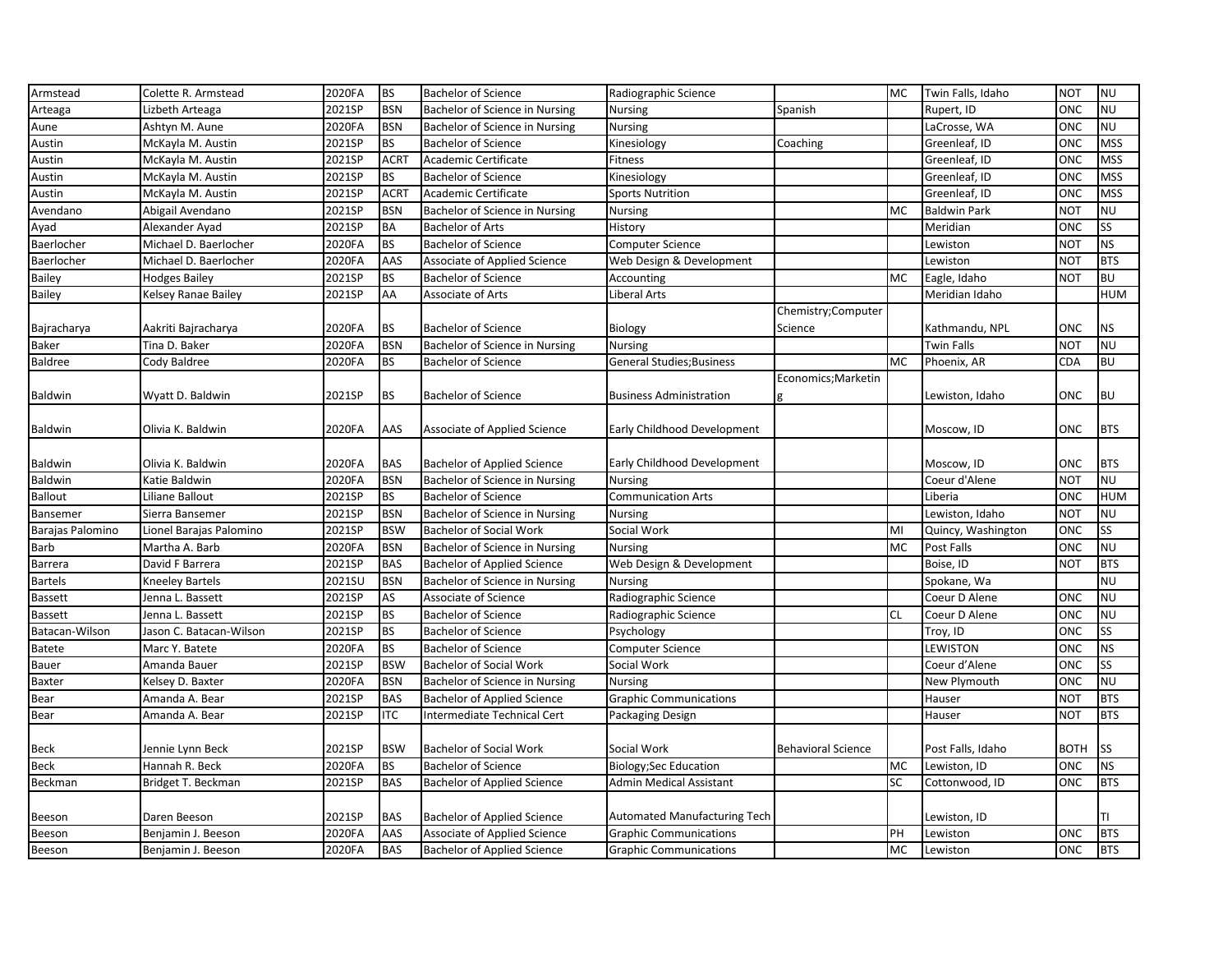| Bell              | Robyn D Bell                  | 2021SP | AA          | <b>Associate of Arts</b>            | <b>Liberal Arts</b>                  |                   |           | Hayden, Idaho        |             | <b>HUM</b> |
|-------------------|-------------------------------|--------|-------------|-------------------------------------|--------------------------------------|-------------------|-----------|----------------------|-------------|------------|
| Benner            | Samantha Benner               | 2020FA | <b>BSN</b>  | Bachelor of Science in Nursing      | <b>Nursing</b>                       |                   |           | Nampa                | NOT         | <b>NU</b>  |
| Bennett           | April N. Bennett              | 2021SP | AAS         | Associate of Applied Science        | <b>Graphic Communications</b>        |                   |           | Clarkston            | <b>NOT</b>  | <b>BTS</b> |
| Bennett           | April N. Bennett              | 2021SP | <b>BAS</b>  | <b>Bachelor of Applied Science</b>  | <b>Graphic Communications</b>        |                   |           | Clarkston            | <b>NOT</b>  | <b>BTS</b> |
| <b>Bennett</b>    | April N. Bennett              | 2021SP | <b>ITC</b>  | Intermediate Technical Cert         | Packaging Design                     |                   |           | Clarkston            | <b>NOT</b>  | <b>BTS</b> |
| Benton            | Kayleigh M. Aherin            | 2020FA | AA          | Associate of Arts                   | Liberal Arts                         |                   |           | Genesee ID           | NOT         | <b>HUM</b> |
| Benzel            | Kimbra D. Benzel              | 2020FA | <b>BS</b>   | <b>Bachelor of Science</b>          | <b>Interdisciplinary Studies</b>     |                   |           | Camano Island WA     |             | <b>BU</b>  |
| Berdoy            | Tate G. Berdoy                | 2021SP | AAS         | Associate of Applied Science        | Diesel Technology                    |                   |           | Cottonwood           | ONC         | TI         |
| <b>Berg</b>       | Dakota S. Berg                | 2021SP | <b>BAS</b>  | <b>Bachelor of Applied Science</b>  | Web Design & Development             |                   | <b>MC</b> | <b>Boise</b>         | <b>NOT</b>  | <b>BTS</b> |
| Bermingham        | Lorie A. Bermingham           | 2020FA | <b>BSN</b>  | Bachelor of Science in Nursing      | <b>Nursing</b>                       |                   |           | Eagle                | <b>NOT</b>  | <b>NU</b>  |
| <b>Bertling</b>   | Nikolous A. Bertling          | 2020FA | AAS         | Associate of Applied Science        | <b>Business Management/Marketing</b> |                   |           | Bonners Ferry, Idaho | <b>NOT</b>  | <b>BTS</b> |
| <b>Best</b>       | Kade R. Best                  | 2020FA | <b>BAS</b>  | <b>Bachelor of Applied Science</b>  | Diesel Technology                    |                   |           | Genesee, ID          | ONC         | TI         |
| <b>Black</b>      | Grace Abigail Black           | 2021SP | AA          | Associate of Arts                   | <b>Liberal Arts</b>                  |                   | PH        | Moscow, Idaho        |             | <b>HUM</b> |
| Blackwell         | Morgan L. Blackwell           | 2021SP | AAS         | Associate of Applied Science        | <b>CNC Machining Technology</b>      |                   |           |                      |             | TI         |
| Blackwell         | Morgan L. Blackwell           | 2021SP | <b>BAS</b>  | <b>Bachelor of Applied Science</b>  | <b>CNC Machining Technology</b>      |                   |           |                      |             | TI         |
| Blair             | <b>Emily Nicole Blair</b>     | 2021SP | AA          | Associate of Arts                   | Liberal Arts                         |                   |           | Lewiston, ID         | ONC         | <b>HUM</b> |
| Blakeslee         | Amy Blakeslee                 | 2021SU | <b>BSN</b>  | Bachelor of Science in Nursing      | <b>Nursing</b>                       |                   |           | Blanchard, ID        | <b>NOT</b>  | <b>NU</b>  |
| Blanchard         | Joseph D Blanchard            | 2021SP | <b>BS</b>   | <b>Bachelor of Science</b>          | <b>Elementary Education</b>          |                   | MI        | Orofino Idaho        | <b>NOT</b>  | <b>ED</b>  |
| Blessinger        | Wyatt J. Blessinger           | 2021SP | AAS         | Associate of Applied Science        | Diesel Technology                    |                   |           | Emmett               | ONC         | TI         |
| Bockstruck        | <b>Edward Paul Bockstruck</b> | 2020FA | AAS         | Associate of Applied Science        | <b>Hospitality Management</b>        |                   |           | Harrison, Idaho      | <b>NOT</b>  | <b>BTS</b> |
| <b>Bockstruck</b> | <b>Edward Paul Bockstruck</b> | 2020FA | <b>BAS</b>  | <b>Bachelor of Applied Science</b>  | <b>Hospitality Management</b>        |                   |           | Harrison, Idaho      | <b>NOT</b>  | <b>BTS</b> |
| <b>Boldt</b>      | Mariah Boldt                  | 2021SU | <b>BSN</b>  | Bachelor of Science in Nursing      | <b>Nursing</b>                       |                   |           | Boise Idaho          | NOT         | <b>NU</b>  |
| Bond              | Amy T. Bond                   | 2020FA | <b>BS</b>   | <b>Bachelor of Science</b>          | Social Sciences                      |                   |           | Lewiston, ID         | <b>NOT</b>  | <b>SS</b>  |
| Bonin             | Courtney B. Bonin             | 2021SP | <b>BSW</b>  | Bachelor of Social Work             | Social Work                          |                   |           | Athol                | <b>BOTH</b> | <b>SS</b>  |
| <b>Boord</b>      | Julia Clare Boord             | 2021SP | <b>BS</b>   | <b>Bachelor of Science</b>          | <b>General Studies; Business</b>     |                   |           | Post Falls, Idaho    | ONC         | <b>BU</b>  |
| <b>Boots</b>      | Josiah Wilson Boots           | 2021SP | AAS         | Associate of Applied Science        | <b>Welding Technology</b>            |                   |           | Idaho                | <b>NOT</b>  | TI         |
| Boozer            | Judith R. Boozer              | 2021SP | <b>BS</b>   | <b>Bachelor of Science</b>          | Biology                              | Chemistry         |           | <b>Idaho Falls</b>   | ONC         | <b>NS</b>  |
| Bordeaux          | Geoffory D. Bordeaux          | 2021SP | <b>BAS</b>  | <b>Bachelor of Applied Science</b>  | <b>Graphic Communications</b>        | Art               |           | Lewiston, ID         | ONC         | <b>BTS</b> |
| <b>Bordeaux</b>   | Geoffory D. Bordeaux          | 2021SP | AAS         | <b>Associate of Applied Science</b> | <b>Graphic Communications</b>        |                   |           | Lewiston, ID         | ONC         | <b>BTS</b> |
| Bordeaux          | Geoffory D Bordeaux           | 2021SP | AAS         | <b>Associate of Applied Science</b> | Packaging Design                     |                   |           | Lewiston, ID         |             | <b>BTS</b> |
| Bordeaux          | Geoffory D Bordeaux           | 2021SP | <b>ITC</b>  | Intermediate Technical Cert         | Packaging Design                     |                   |           | Lewiston, ID         |             | <b>BTS</b> |
| Boren             | Cyanne Taylor Boren           | 2021SP | AS          | Associate of Science                | <b>Business Administration</b>       |                   |           | New Plymouth, Idaho  | <b>NOT</b>  | <b>BU</b>  |
| Boren             | Cyanne Taylor Boren           | 2021SP | AA          | Associate of Arts                   | <b>Liberal Arts</b>                  |                   |           | New Plymouth, Idaho  |             | HUM        |
| <b>Boudro</b>     | Anni Boudro                   | 2021SP | <b>BSN</b>  | Bachelor of Science in Nursing      | <b>Nursing</b>                       |                   |           | Idaho                | NOT         | <b>NU</b>  |
| Boyd              | Rachael Joan Boyd             | 2021SP | <b>BS</b>   | <b>Bachelor of Science</b>          | Biology                              |                   |           | Culdesac, Idaho      | <b>NOT</b>  | <b>NS</b>  |
| Boyer             | Jasmine L. Boyer              | 2021SP | AS          | Associate of Science                | Radiographic Science                 |                   |           | Lapwai, ID           | ONC         | <b>NU</b>  |
| Boyer             | Jasmine L. Boyer              | 2021SP | <b>BS</b>   | <b>Bachelor of Science</b>          | Radiographic Science                 |                   |           | Lapwai, ID           | ONC         | <b>NU</b>  |
| Boyle             | Chelsea L. Boyle              | 2020FA | <b>BS</b>   | <b>Bachelor of Science</b>          | <b>General Studies;Education</b>     |                   |           | Juliaetta            | <b>NOT</b>  | ED         |
| <b>Bradford</b>   | Brittney A. Bradford          | 2021SP | AA          | Associate of Arts                   | Liberal Arts                         |                   |           | Haines, Alaska       | ONC         | <b>HUM</b> |
| <b>Bradford</b>   | Brittney A. Bradford          | 2021SP | AS          | Associate of Science                | Radiographic Science                 |                   |           | Haines, Alaska       | ONC         | <b>NU</b>  |
| <b>Bradford</b>   | Brittney A. Bradford          | 2021SP | <b>BS</b>   | <b>Bachelor of Science</b>          | Radiographic Science                 |                   |           | Haines, Alaska       | ONC         | <b>NU</b>  |
|                   |                               |        |             |                                     |                                      | Biology; Physical |           |                      |             |            |
| <b>Bradley</b>    | Trystan C. Bradley            | 2021SP | <b>BS</b>   | <b>Bachelor of Science</b>          | <b>Exercise Science</b>              | Science           | <b>CL</b> | Lewiston             | ONC         | <b>MSS</b> |
| <b>Bragg</b>      | <b>Emily Jo Bragg</b>         | 2021SP | <b>BS</b>   | <b>Bachelor of Science</b>          | Accounting                           |                   |           | Jerome, Idaho        | <b>NOT</b>  | <b>BU</b>  |
| <b>Britt</b>      | Kaycie L. Britt               | 2020FA | <b>BSN</b>  | Bachelor of Science in Nursing      | <b>Nursing</b>                       |                   |           | Coeur d Alene        | ONC         | <b>NU</b>  |
| <b>Britt</b>      | Kaycie L. Britt               | 2020FA | <b>ACRT</b> | Academic Certificate                | <b>Nursing Management/Leadership</b> |                   |           | Coeur d Alene        |             | <b>NU</b>  |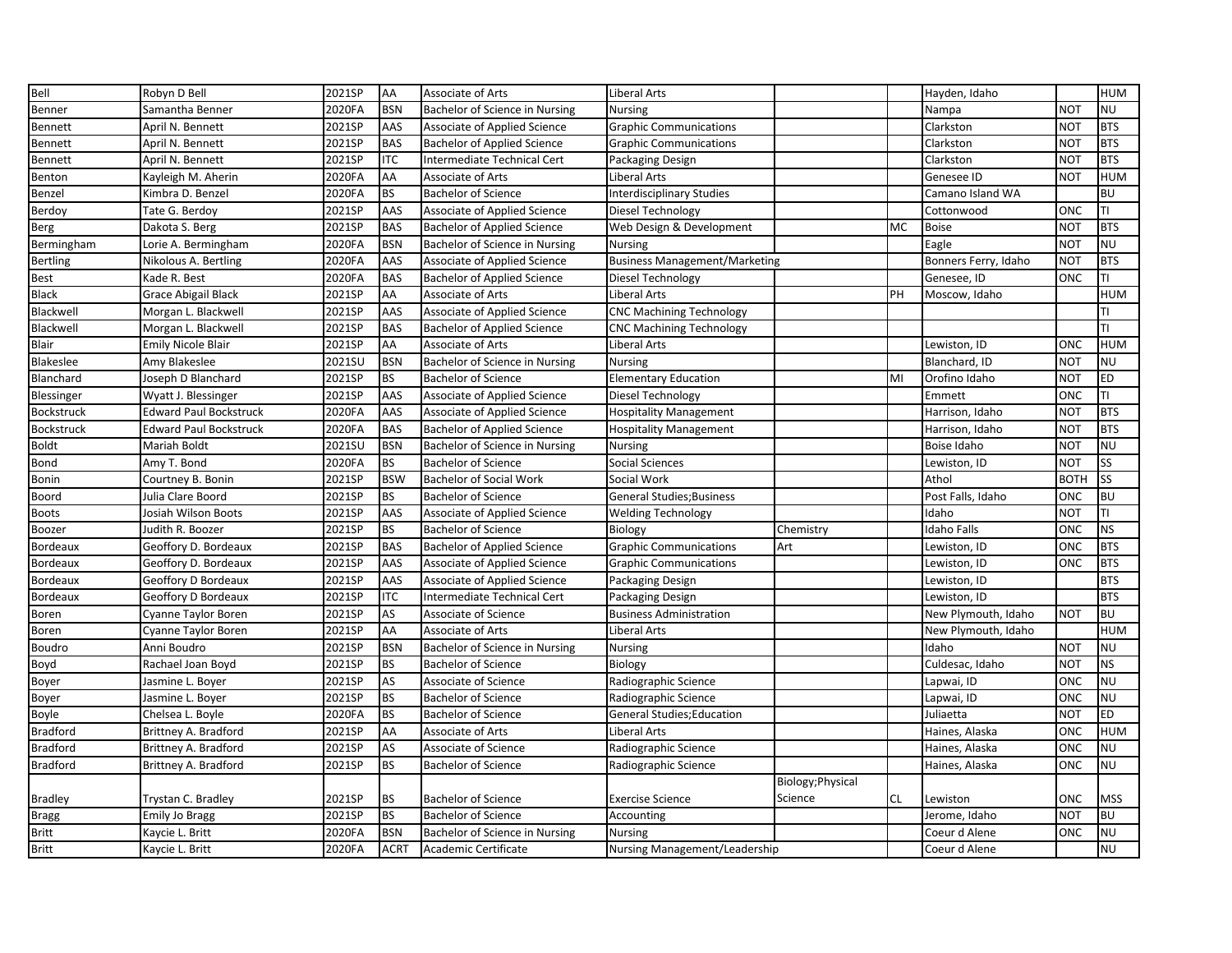| <b>Brooks</b>     | Kylee S. Brooks              | 2020FA | <b>BSN</b>  | Bachelor of Science in Nursing | <b>Nursing</b>                       |                                      |           | Mountain Home, ID    | <b>NOT</b>  | <b>NU</b>  |
|-------------------|------------------------------|--------|-------------|--------------------------------|--------------------------------------|--------------------------------------|-----------|----------------------|-------------|------------|
| Brose-Stowe       | Dawn C. Brose-Stowe          | 2021SP | <b>BSW</b>  | <b>Bachelor of Social Work</b> | Social Work                          |                                      |           | Hayden               | CDA         | <b>SS</b>  |
| Brown             | Nicholas Noah Brown          | 2021SP | AAS         | Associate of Applied Science   | <b>Collision Repair Technology</b>   |                                      |           | Moscow Idaho         |             | TI         |
| <b>Brown</b>      | Carson A. Brown              | 2020FA | AAS         | Associate of Applied Science   | Industrial Maint/Millwright          |                                      |           | Lewiston             | ONC         | TI         |
| <b>Brown</b>      | Baylee J. Brown              | 2021SP | <b>BSW</b>  | <b>Bachelor of Social Work</b> | Social Work                          |                                      |           | <b>Twin Falls</b>    | <b>BOTH</b> | <b>SS</b>  |
| <b>Browning</b>   | Tiffani K. Browning          | 2020FA | <b>BSN</b>  | Bachelor of Science in Nursing | Nursing                              |                                      |           | Rupert               | <b>NOT</b>  | <b>NU</b>  |
| <b>Budge</b>      | Justin Phillip Budge         | 2021SP | <b>BS</b>   | <b>Bachelor of Science</b>     | Accounting                           |                                      |           | Couer D Alene Idaho  | <b>NOT</b>  | <b>BU</b>  |
| <b>Buehler</b>    | Gabriel D. Buehler           | 2020FA | <b>BS</b>   | <b>Bachelor of Science</b>     | <b>Business Administration</b>       |                                      |           | Prescott, AZ         | CDA         | <b>BU</b>  |
| <b>Buffington</b> | Jessica A. Buffington        | 2020FA | <b>BS</b>   | <b>Bachelor of Science</b>     | <b>Business Administration</b>       |                                      |           | Post Falls           | <b>CDA</b>  | <b>BU</b>  |
| <b>Bugbee</b>     | Ashley Ann Bugbee            | 2021SP | AA          | Associate of Arts              | Liberal Arts                         |                                      |           | Lewiston, Idaho      | ONC         | SD         |
| <b>Burke</b>      | Shantelle Nicole Burke       | 2021SP | <b>BS</b>   | <b>Bachelor of Science</b>     | <b>Elementary Education</b>          | Middle School Math                   | <b>CL</b> | Lewiston, ID         | ONC         | <b>ED</b>  |
| <b>Burke</b>      | Shelby M. Burke              | 2020FA | <b>BA</b>   | <b>Bachelor of Arts</b>        | <b>English;Sec Education</b>         |                                      |           | Jerome               | <b>NOT</b>  | <b>HUM</b> |
| <b>Burke</b>      | Morgan E. Burke              | 2020FA | <b>BSN</b>  | Bachelor of Science in Nursing | <b>Nursing</b>                       |                                      |           | Colfax, WA           | ONC         | <b>NU</b>  |
| <b>Bursch</b>     | Natalia R. Bursch            | 2020FA | AA          | Associate of Arts              | <b>Liberal Arts</b>                  |                                      |           | Lewiston, ID         | <b>NOT</b>  | <b>SD</b>  |
| <b>Busch</b>      | Kala Busch                   | 2021SP | <b>BSN</b>  | Bachelor of Science in Nursing | <b>Nursing</b>                       |                                      |           | Athol                | CDA         | <b>NU</b>  |
| <b>Busch</b>      | Kala Busch                   | 2021SP | <b>ACRT</b> | <b>Academic Certificate</b>    | Nursing Management/Leadership        |                                      |           | Athol                | CDA         | <b>NU</b>  |
| <b>Bybee</b>      | Sydney Jane Taylor           | 2021SP | <b>BSN</b>  | Bachelor of Science in Nursing | <b>Nursing</b>                       |                                      |           | Coeur d' Alene Idaho | <b>NOT</b>  | <b>NU</b>  |
| Cabe              | Madison McKinney Cabe        | 2021SP | <b>BSN</b>  | Bachelor of Science in Nursing | <b>Nursing</b>                       |                                      | MC        | Coeur d'Alene, Idaho | ONC         | <b>NU</b>  |
| Calderon          | Cynthia Calderon             | 2021SP | <b>BSN</b>  | Bachelor of Science in Nursing | <b>Nursing</b>                       |                                      |           | Wendell, ID          | <b>NOT</b>  | <b>NU</b>  |
| Calderon          | Cynthia Calderon             | 2021SP | <b>ACRT</b> | Academic Certificate           | <b>Nursing Management/Leadership</b> |                                      |           | Wendell. ID          | <b>NOT</b>  | <b>NU</b>  |
| Call              | Tedi Call                    | 2021SP | <b>BSN</b>  | Bachelor of Science in Nursing | <b>Nursing</b>                       |                                      |           | Coeur d'Alene, ID    | <b>NOT</b>  | <b>NU</b>  |
| Camerlo           | Anthony T. Camerlo           | 2021SP | <b>BS</b>   | <b>Bachelor of Science</b>     | <b>Interdisciplinary Studies</b>     |                                      |           | Lewiston             | ONC         | <b>BU</b>  |
| Carlone           | Ashley M. Carlone            | 2020FA | <b>BS</b>   | <b>Bachelor of Science</b>     | <b>Elementary Education</b>          | Literacy                             |           | Sagle Idaho          |             | <b>ED</b>  |
| Carpenter         | Kaleigh Morgan Carpenter     | 2021SP | AAS         | Associate of Applied Science   | <b>Applied Accounting</b>            |                                      |           | Lewiston, Idaho      | <b>NOT</b>  | <b>BTS</b> |
| Carr              | Brittany L. Carr             | 2021SP | <b>BS</b>   | <b>Bachelor of Science</b>     | Accounting                           |                                      |           | Lewiston             | ONC         | <b>BU</b>  |
| Carranza          | Jose Carranza                | 2020FA | AS          | Associate of Science           | <b>Business Administration</b>       |                                      | PH        | Clarkston, WA        | <b>NOT</b>  | <b>BU</b>  |
| Carranza          | Jose Carranza                | 2020FA | AA          | Associate of Arts              | Liberal Arts                         |                                      | PH        | Clarkston, WA        | <b>NOT</b>  | <b>HUM</b> |
| Carrillo          | Maribel S. Carrillo Ovalle   | 2021SP | <b>BS</b>   | <b>Bachelor of Science</b>     | Biology                              | Environmental<br><b>Studies</b>      |           | CALDWELL             | NOT         | <b>NS</b>  |
| Carrillo          | Maribel S. Carrillo Ovalle   | 2021SP | <b>BS</b>   | <b>Bachelor of Science</b>     | <b>Social Sciences</b>               |                                      |           | CALDWELL             | <b>NOT</b>  | <b>SS</b>  |
| Carson            | <b>Madison Carson</b>        | 2021SP | <b>BS</b>   | <b>Bachelor of Science</b>     | <b>Computed Tomography</b>           |                                      |           | Nampa, ID            | ONC         | <b>NU</b>  |
| Carson            | <b>Madison Carson</b>        | 2021SP | <b>BS</b>   | <b>Bachelor of Science</b>     | Radiographic Science                 |                                      |           | Nampa, ID            | ONC         | <b>NU</b>  |
| Carver            | Courtney D Carver            | 2020FA | <b>BSN</b>  | Bachelor of Science in Nursing | <b>Nursing</b>                       |                                      |           | Coeur d'Alene, Idaho | <b>NOT</b>  | <b>NU</b>  |
| Castellano        | Michael J. Castellano        | 2020FA | AAS         | Associate of Applied Science   | Heating/Vent/AC/Refrigeration        |                                      |           | lewiston Idaho       | <b>NOT</b>  | ΤI         |
| Castellano        | Michael Julio Castellano     | 2021SP | <b>BS</b>   | <b>Bachelor of Science</b>     | Kinesiology                          |                                      |           | lewiston Idaho       | <b>NOT</b>  | <b>MSS</b> |
| Castle            | Meghan Britny Castle         | 2021SP | <b>BA</b>   | <b>Bachelor of Arts</b>        | History                              | Women's and<br><b>Gender Studies</b> |           | Lewiston, Idaho      | ONC         | <b>SS</b>  |
| Castro            | Kyla Y Castro                | 2021SP | <b>BSN</b>  | Bachelor of Science in Nursing | Nursing                              |                                      |           | Hollister ID         | <b>NOT</b>  | <b>NU</b>  |
| Catron            | <b>Brittany Marie Catron</b> | 2021SP | <b>BSN</b>  | Bachelor of Science in Nursing | <b>Nursing</b>                       |                                      |           | Coeur d'Alene, Idaho | <b>NOT</b>  | <b>NU</b>  |
| Cavanaugh         | Kelly M. Cavanaugh           | 2020FA | <b>BSN</b>  | Bachelor of Science in Nursing | <b>Nursing</b>                       |                                      |           | Moscow               | ONC         | <b>NU</b>  |
| Cecil             | Cecilia A Cecil              | 2021SP | <b>BSW</b>  | <b>Bachelor of Social Work</b> | Social Work                          |                                      |           | Sandpoint            | NOT         | SS         |
| Cermak            | William S. Cermak            | 2020FA | AAS         | Associate of Applied Science   | Industrial Maint/Millwright          |                                      | PH        | Lewiston             | <b>NOT</b>  | TI         |
| Chabarria         | Laura M. Chabarria           | 2020FA | <b>BSN</b>  | Bachelor of Science in Nursing | <b>Nursing</b>                       |                                      |           | <b>Boise</b>         | <b>NOT</b>  | <b>NU</b>  |
| Childers          | Chelsea Doreen Kendall       | 2021SP | <b>BSN</b>  | Bachelor of Science in Nursing | <b>Nursing</b>                       |                                      |           | Spokane, WA          | <b>NOT</b>  | <b>NU</b>  |
| Chimburas         | Ione Skye Chimburas          | 2020FA | AA          | Associate of Arts              | <b>Liberal Arts</b>                  |                                      |           | Lapwai, Idaho        | <b>NOT</b>  | <b>HUM</b> |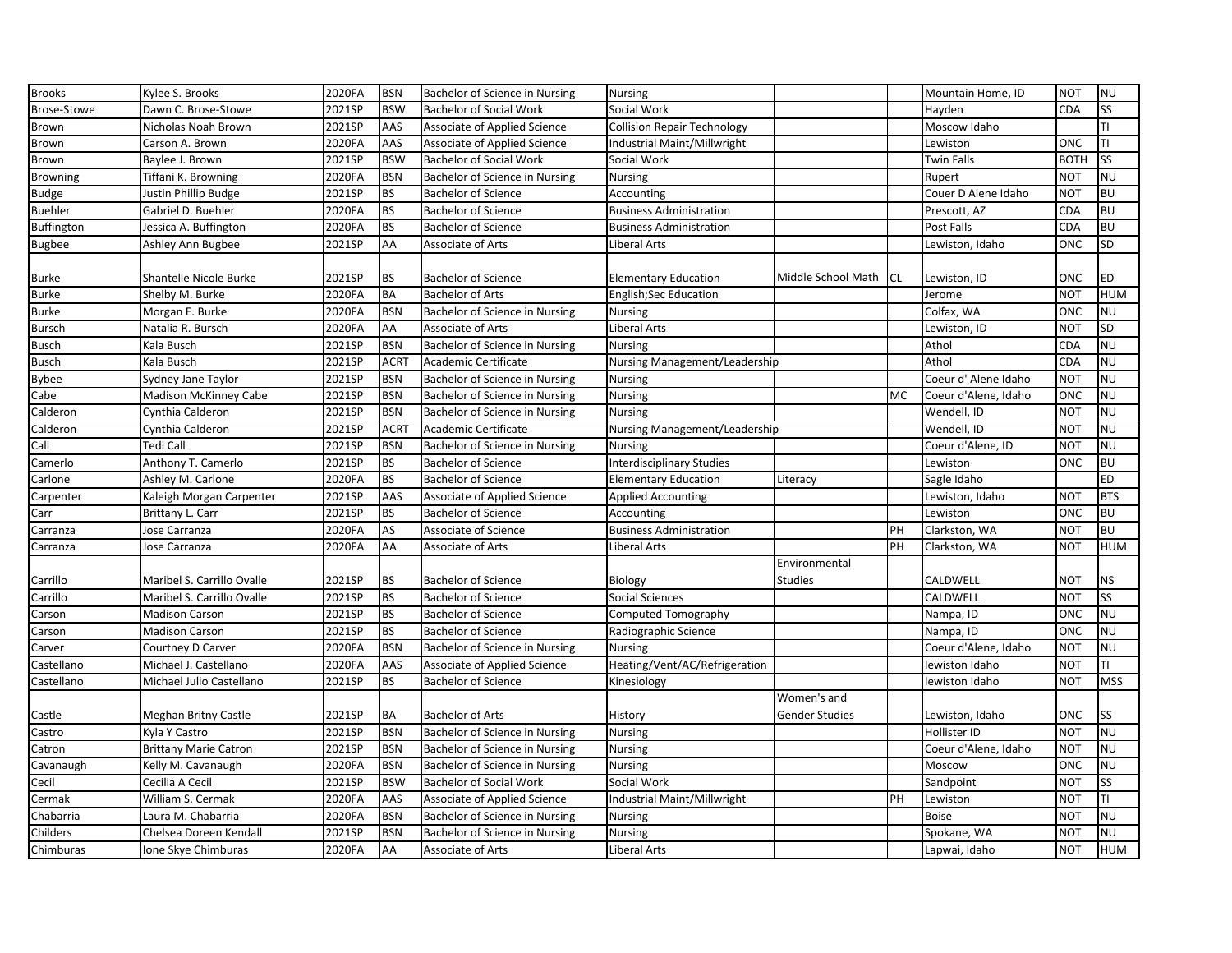| Chmelik     | Maggie Chmelik               | 2021SP | <b>BS</b>   | <b>Bachelor of Science</b>          | Accounting                       |                          |           | Grangeville, ID       | <b>NOT</b>  | <b>BU</b>  |
|-------------|------------------------------|--------|-------------|-------------------------------------|----------------------------------|--------------------------|-----------|-----------------------|-------------|------------|
| Christensen | Matthew J. Christensen       | 2020FA | <b>BAS</b>  | <b>Bachelor of Applied Science</b>  | Fire Service Technology          |                          |           | Boise, ID             | <b>NOT</b>  | <b>BTS</b> |
| Christman   | Stefany R. Christman         | 2020FA | <b>BS</b>   | <b>Bachelor of Science</b>          | <b>Elementary Education</b>      | <b>Special Education</b> |           | Enterprise            | ONC         | <b>ED</b>  |
| Clark       | Joshua R. Clark              | 2021SP | <b>BS</b>   | <b>Bachelor of Science</b>          | Accounting                       |                          | MC        | Hayden Lake           | CDA         | <b>BU</b>  |
| Clark       | Kenneth Clark                | 2020FA | <b>BSN</b>  | Bachelor of Science in Nursing      | <b>Nursing</b>                   |                          |           | Post Falls            | <b>NOT</b>  | <b>NU</b>  |
| Clarke      | Frank Clarke                 | 2021SP | <b>BS</b>   | <b>Bachelor of Science</b>          | Accounting                       |                          |           | Yorba Linda, CA       | ONC         | <b>BU</b>  |
| Clemm       | Kelsie A. Clemm              | 2020FA | AAS         | Associate of Applied Science        | <b>Administrative Management</b> |                          |           | Kendrick              | ONC         | <b>BTS</b> |
| Clerique    | Maranda M. Clerique          | 2021SP | <b>BS</b>   | <b>Bachelor of Science</b>          | Accounting                       |                          |           | Sandpoint             | CDA         | <b>BU</b>  |
| Cliff       | Kristina-Kiele R. Cliff      | 2020FA | <b>BS</b>   | <b>Bachelor of Science</b>          | Radiographic Science             |                          |           | Rathdrum              | CDA         | <b>NU</b>  |
| Clum        | Cassandra S. Clum            | 2020FA | <b>BSN</b>  | Bachelor of Science in Nursing      | <b>Nursing</b>                   |                          | CL.       | Post Falls, ID        | ONC         | <b>NU</b>  |
| Clum        | Cassandra Sue Clum           | 2020FA | <b>ACRT</b> | Academic Certificate                | Nursing Management/Leadership    |                          |           | Post Falls, ID        | <b>NOT</b>  | <b>NU</b>  |
| Coates      | <b>Michelle Renee Coates</b> | 2020FA | <b>BSN</b>  | Bachelor of Science in Nursing      | <b>Nursing</b>                   |                          |           | Okanogan, WA          | <b>NOT</b>  | <b>NU</b>  |
| Cobb        | Sydney Cobb                  | 2021SP | <b>BSN</b>  | Bachelor of Science in Nursing      | <b>Nursing</b>                   |                          |           | Spokane, WA           | <b>NOT</b>  | <b>NU</b>  |
| Cobb        | Sydney Renae Cobb            | 2021SP | <b>ACRT</b> | Academic Certificate                | Nursing Management/Leadership    |                          |           | Spokane, WA           |             | <b>NU</b>  |
| Collier     | Kyla Alice Collier           | 2021SP | AA          | Associate of Arts                   | Liberal Arts                     |                          | PH        | Bend, Oregon          |             | <b>HUM</b> |
| Collins     | Andrea Christine Collins     | 2021SP | <b>BSN</b>  | Bachelor of Science in Nursing      | <b>Nursing</b>                   |                          | <b>CL</b> | Rathdrum, Idaho       | <b>BOTH</b> | <b>NU</b>  |
| Collins     | Andrea Christine Collins     | 2021SP | <b>ACRT</b> | Academic Certificate                | Nursing Management/Leadership    |                          |           | Rathdrum, Idaho       | ONC         | <b>NU</b>  |
| Connor      | Nicole R. Connor             | 2021SP | AS          | <b>Associate of Science</b>         | Radiographic Science             |                          | PH        | Asotin, WA            | <b>NOT</b>  | <b>NU</b>  |
| Connor      | Nicole R. Connor             | 2021SP | <b>BS</b>   | <b>Bachelor of Science</b>          | Radiographic Science             |                          | <b>CL</b> | Asotin, WA            | <b>NOT</b>  | <b>NU</b>  |
| Cooper      | Jordan M. Cooper             | 2021SP | AAS         | Associate of Applied Science        | <b>Information Technology</b>    |                          |           | <b>CLARKSTON</b>      | <b>NOT</b>  | TI         |
| Coppinger   | Mary Lou Coppinger           | 2020FA | <b>BSN</b>  | Bachelor of Science in Nursing      | <b>Nursing</b>                   |                          |           | Boise, Idaho          | <b>NOT</b>  | <b>NU</b>  |
| Corrigan    | Skyler T. Corrigan           | 2020FA | AS          | Associate of Science                | Engineering                      |                          |           | Lewiston              | ONC         | <b>NS</b>  |
| Coughenour  | Garrick T. Coughenour        | 2021SP | AAS         | Associate of Applied Science        | Web Design & Development         |                          |           | <b>CLARKSTON</b>      | <b>NOT</b>  | <b>BTS</b> |
| Cox         | Katonyia E. Cox              | 2020FA | <b>BS</b>   | <b>Bachelor of Science</b>          | Psychology                       | Justice Studies          |           | Grangeville, ID       | <b>NOT</b>  | <b>SS</b>  |
| Cox         | Justin Cox                   | 2021SP | <b>BS</b>   | <b>Bachelor of Science</b>          | <b>General Studies; Business</b> |                          |           | Cosmopolis Washington | <b>NOT</b>  | <b>BU</b>  |
| Cox         | Katonyia E. Cox              | 2021SP | <b>BS</b>   | <b>Bachelor of Science</b>          | Psychology                       |                          |           | Grangeville, ID       |             | SS         |
| Crandell    | Machaela A. Crandell         | 2020FA | <b>BSN</b>  | Bachelor of Science in Nursing      | <b>Nursing</b>                   |                          |           | Eagle, ID             | ONC         | <b>NU</b>  |
| Crea        | Morgan M. Crea               | 2021SP | AA          | Associate of Arts                   | Liberal Arts                     |                          | PH        | Grangeville, ID       | ONC         | <b>HUM</b> |
| Crea        | Morgan M. Crea               | 2021SP | AS          | Associate of Science                | Radiographic Science             |                          | PH        | Grangeville, ID       | ONC         | <b>NU</b>  |
| Crea        | Morgan M. Crea               | 2021SP | <b>BS</b>   | <b>Bachelor of Science</b>          | Radiographic Science             |                          | SC        | Grangeville, ID       | <b>ONC</b>  | <b>NU</b>  |
| Creitz      | Taylor Amanda Creitz         | 2021SP | <b>BS</b>   | <b>Bachelor of Science</b>          | Mathematics                      | Computer Science         | <b>MC</b> | Lewiston, ID          | <b>ONC</b>  | <b>NS</b>  |
| Crisp       | <b>Thomas Patrick Crisp</b>  | 2020FA | <b>BS</b>   | <b>Bachelor of Science</b>          | Psychology                       |                          |           | Pullman, Washington   | <b>NOT</b>  | <b>SS</b>  |
| Crua        | Alexander F. Crua            | 2020FA | <b>BSN</b>  | Bachelor of Science in Nursing      | <b>Nursing</b>                   |                          |           | Linden, CA            | <b>ONC</b>  | <b>NU</b>  |
| Curry       | Tyler J. Curry               | 2021SP | AAS         | Associate of Applied Science        | <b>Industrial Electronics</b>    |                          | PH        | Lewiston              | ONC         | TI         |
| Curtis      | Josie M. Curtis              | 2020FA | <b>BSN</b>  | Bachelor of Science in Nursing      | <b>Nursing</b>                   |                          |           | Lewiston, Idaho       | ONC         | <b>NU</b>  |
| Damman      | Mandy M. Damman              | 2021SP | AAS         | Associate of Applied Science        | <b>Administrative Management</b> |                          |           | Lewiston Idaho        | <b>NOT</b>  | <b>BTS</b> |
| Daniel      | Yliana Daniel                | 2021SP | <b>BSN</b>  | Bachelor of Science in Nursing      | <b>Nursing</b>                   |                          |           | Twin Falls            | <b>NOT</b>  | <b>NU</b>  |
| Daniels     | Joel A. Daniels              | 2020FA | AAS         | <b>Associate of Applied Science</b> | Web Design & Development         |                          |           | Lewiston              | <b>NOT</b>  | <b>BTS</b> |
| Daniels     | Joel A. Daniels              | 2020FA | <b>BAS</b>  | <b>Bachelor of Applied Science</b>  | Web Design & Development         |                          |           | Lewiston              | <b>NOT</b>  | <b>BTS</b> |
| Darkes      | Ryan A. Darkes               | 2021SP | <b>BS</b>   | <b>Bachelor of Science</b>          | <b>Communication Arts</b>        | Theater                  |           | Mountain Home         | <b>NOT</b>  | <b>HUM</b> |
| Davis       | Jacqueline Michelle Davis    | 2021SP | AAS         | Associate of Applied Science        | <b>Medical Assistant</b>         |                          | PH        | Lewiston, Idaho       | <b>NOT</b>  | <b>BTS</b> |
| Dawson      | Erick T. Dawson              | 2021SP | <b>BS</b>   | <b>Bachelor of Science</b>          | Psychology                       |                          |           | Lewiston              | ONC         | SS         |
| De Sousa    | Shirlei Pereira De Sousa     | 2021SP | AA          | Associate of Arts                   | Liberal Arts: Nat Sciences       |                          |           | Sao Paulo, Brazil     | ONC         | <b>NS</b>  |
| Dean        | Cody A. Dean                 | 2021SP | AAS         | Associate of Applied Science        | Auto Mechanics Tech              |                          |           | Driggs Idaho          | ONC         | TI         |
| Dear        | Marilin D. Dear              | 2021SP | <b>BS</b>   | <b>Bachelor of Science</b>          | <b>Interdisciplinary Studies</b> |                          |           | Los Angeles           | ONC         | <b>BU</b>  |
| Dehnert     | Jessica M. Dehnert           | 2021SP | <b>BS</b>   | <b>Bachelor of Science</b>          | Accounting                       |                          |           | Rathdrum, ID          | <b>NOT</b>  | <b>BU</b>  |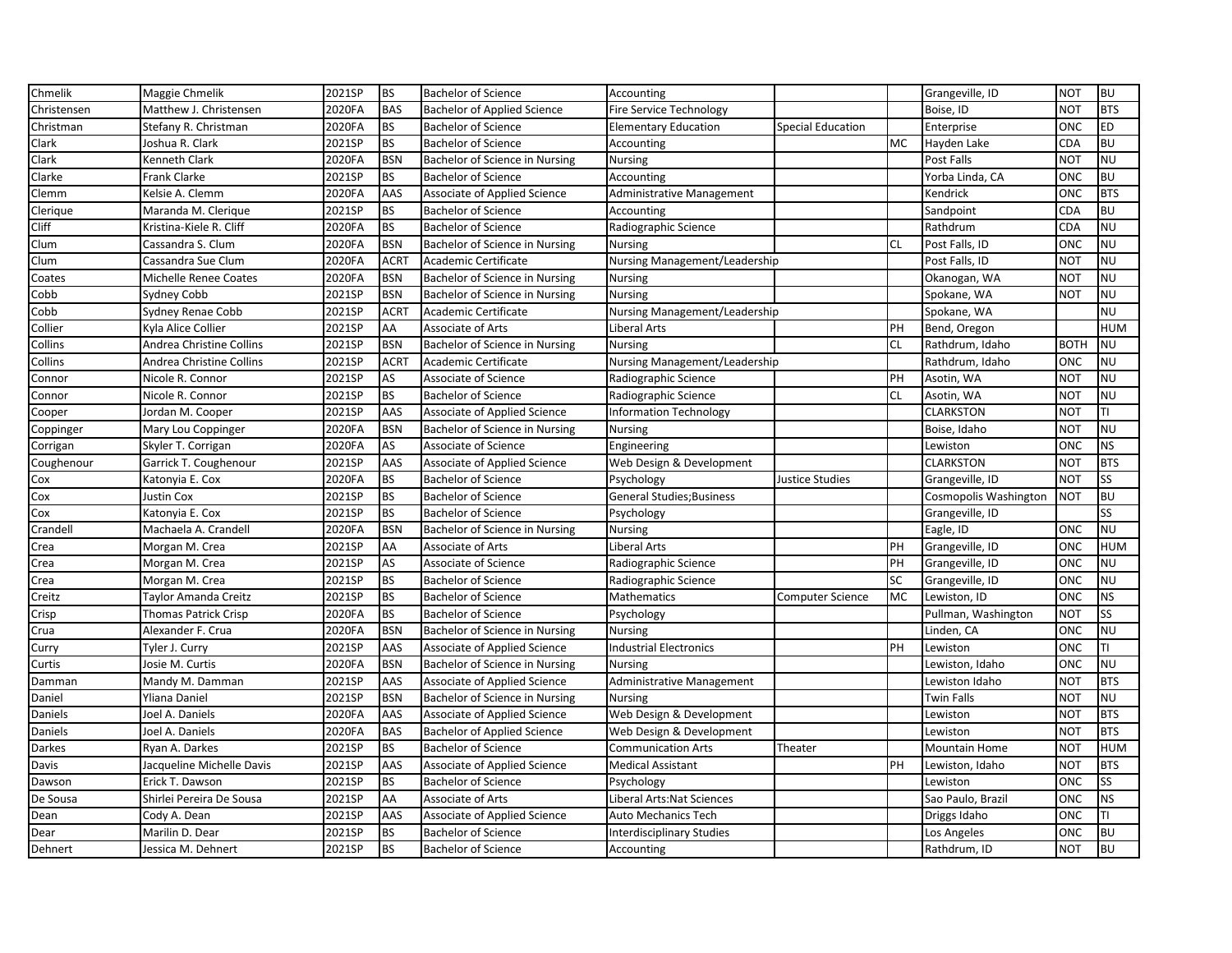| Delka            | Julissa Bryn Delka          | 2021SP | AA          | <b>Associate of Arts</b>            | <b>Liberal Arts</b>                                 |                    |           | Lewiston, ID          | <b>NOT</b>  | <b>HUM</b> |
|------------------|-----------------------------|--------|-------------|-------------------------------------|-----------------------------------------------------|--------------------|-----------|-----------------------|-------------|------------|
| Demers           | Keira B. Demers             | 2020FA | <b>BSN</b>  | Bachelor of Science in Nursing      | <b>Nursing</b>                                      |                    |           | Spirit Lake, ID       |             | <b>NU</b>  |
| deNecochea       | Meghanne deNecochea         | 2021SP | <b>BSN</b>  | Bachelor of Science in Nursing      | <b>Nursing</b>                                      |                    | SC        | La Pine, Oregon       | <b>NOT</b>  | <b>NU</b>  |
| Denney           | Alaxandria R. Denney        | 2021SP | <b>BSW</b>  | <b>Bachelor of Social Work</b>      | Social Work                                         |                    |           | clark fork            | ONC         | <b>SS</b>  |
| Derrick          | Tyrel James Derrick         | 2020FA | <b>BS</b>   | <b>Bachelor of Science</b>          | <b>Business Administration</b>                      | Economics          |           | Rathdrum              | <b>NOT</b>  | <b>BU</b>  |
| Dewitt           | Katrina J. Dewitt           | 2020FA | <b>BSN</b>  | Bachelor of Science in Nursing      | Nursing                                             |                    |           | Post Falls, Idaho     | <b>NOT</b>  | <b>NU</b>  |
| Diaz Perez       | Laura Diaz Perez            | 2021SP | <b>BS</b>   | <b>Bachelor of Science</b>          | <b>Communication Arts</b>                           | Art                | <b>SC</b> | Madrid, ESP           | ONC         | <b>HUM</b> |
| Dibenedetto      | Lynn Dibenedetto            | 2021SP | <b>BSN</b>  | Bachelor of Science in Nursing      | <b>Nursing</b>                                      |                    |           | Sandpoint, ID         | <b>NOT</b>  | <b>NU</b>  |
| <b>Dilling</b>   | Jakob A. Dilling            | 2021SP | <b>BS</b>   | <b>Bachelor of Science</b>          | Kinesiology                                         |                    |           | Clarkston, Washington | ONC         | <b>MSS</b> |
| Dinsmoor         | Rachel M. Dinsmoor          | 2020FA | <b>BS</b>   | <b>Bachelor of Science</b>          | <b>Elementary Education</b>                         | Literacy           |           | Pullman               | <b>NOT</b>  | ED         |
| Dittmar          | Gavin Glenn Dittmar         | 2021SP | AAS         | Associate of Applied Science        | <b>CNC Machining Technology</b>                     |                    |           | Orofino, ID           | <b>NOT</b>  | TI         |
| <b>Dlouhy</b>    | Autumn Dawn Dlouhy          | 2021SP | <b>BA</b>   | <b>Bachelor of Arts</b>             | <b>Communication Arts</b>                           | Spanish            |           | Lewiston, ID          | <b>NOT</b>  | <b>HUM</b> |
| Dominguez        | Jordyn Dominguez            | 2021SP | <b>BSN</b>  | Bachelor of Science in Nursing      | <b>Nursing</b>                                      |                    |           | Heyburn               | <b>NOT</b>  | <b>NU</b>  |
| Donica           | Tyler Donica                | 2021SP | AAS         | Associate of Applied Science        | <b>Industrial Electronics</b>                       |                    |           | Medical Lake          | NOT         | TI         |
| Dorsey           | <b>Timothy Dorsey</b>       | 2020FA | <b>BSN</b>  | Bachelor of Science in Nursing      | <b>Nursing</b>                                      |                    |           | McCall                | ONC         | <b>NU</b>  |
| Douglas          | Crystal M. Douglas          | 2021SP | <b>BSW</b>  | Bachelor of Social Work             | Social Work                                         |                    |           | Grangeville Idaho     | ONC         | SS         |
| Drobish          | Nathan P Drobish            | 2021SP | AAS         | <b>Associate of Applied Science</b> | <b>Collision Repair Technology</b>                  |                    | PH        | Orofino, Idaho        | ONC         | TI         |
| <b>Drollette</b> | <b>Riley Cody Drollette</b> | 2020FA | AA          | Associate of Arts                   | Liberal Arts                                        |                    |           | Moscow, Idaho         | <b>NOT</b>  | <b>HUM</b> |
| Duncan           | Jeanette M. Duncan          | 2021SP | <b>BS</b>   | <b>Bachelor of Science</b>          | <b>Communication Arts</b>                           |                    |           | Coeur d'Alene         | ONC         | <b>HUM</b> |
| Dunn             | Malachi Dunn                | 2020FA | <b>BS</b>   | <b>Bachelor of Science</b>          | Mathematics                                         |                    |           | Rathdrum              | CDA         | <b>NS</b>  |
| Durbin           | Timbre A. Durbin            | 2021SP | <b>BS</b>   | <b>Bachelor of Science</b>          | General Studies; Natural Science & Mathematics      |                    |           | Cascade, Idaho        | ONC         | <b>NS</b>  |
| Durbin           | Timbre A. Durbin            | 2021SP | <b>BS</b>   | <b>Bachelor of Science</b>          | Psychology                                          |                    |           | Cascade, Idaho        | ONC         | <b>SS</b>  |
| Durham           | Samantha A. Durham          | 2020FA | <b>BS</b>   | <b>Bachelor of Science</b>          | Radiographic Science                                |                    |           | Moscow, ID            |             | <b>NU</b>  |
| Dvorak           | Nason Dvorak                | 2020FA | <b>BS</b>   | <b>Bachelor of Science</b>          | <b>Business Management</b>                          |                    |           | Tum Tum WA            | <b>NOT</b>  | <b>BU</b>  |
| Eastman          | Denise Mae Eastman          | 2021SU | <b>BSN</b>  | Bachelor of Science in Nursing      | <b>Nursing</b>                                      |                    |           | Priest River, ID      | <b>NOT</b>  | <b>NU</b>  |
| Edmiston         | Jansen Rhea Edmiston        | 2021SP | <b>BS</b>   | <b>Bachelor of Science</b>          | <b>Business Administration</b>                      | Spanish            | SC        | Hermiston, OR         | ONC         | <b>BU</b>  |
| Edmiston         | Jansen Rhea Edmiston        | 2021SP | <b>ACRT</b> | Academic Certificate                | Human Resource Management                           |                    |           | Hermiston, OR         | ONC         | <b>BU</b>  |
| Edmiston         | Jansen Rhea Edmiston        | 2021SP | <b>BA</b>   | <b>Bachelor of Arts</b>             | Psychology                                          |                    | <b>SC</b> | Hermiston, OR         | ONC         | SS         |
| Egar             | Erica Egar                  | 2021SU | <b>BSN</b>  | Bachelor of Science in Nursing      | <b>Nursing</b>                                      |                    |           | Santa Clarita, CA     | <b>NOT</b>  | <b>NU</b>  |
| Eisele           | Tysha S. Eisele             | 2020FA | AAS         | Associate of Applied Science        | Industrial Electronics; Elect Engineering Tech Emph |                    |           | Clarkston, WA         | ONC         | TI         |
| Elder            | Denise Elder                | 2021SP | <b>BS</b>   | <b>Bachelor of Science</b>          | Kinesiology                                         |                    |           | Spring                | ONC         | <b>MSS</b> |
| Eller            | Grace P Eller               | 2021SP | AA          | Associate of Arts                   | Liberal Arts                                        |                    |           | Lewiston, Idaho       |             | <b>HUM</b> |
| Ellin            | April J. Ellin              | 2021SP | <b>BS</b>   | <b>Bachelor of Science</b>          | <b>General Studies; Business</b>                    |                    |           | Rathdrum              | <b>BOTH</b> | <b>BU</b>  |
| Elliott          | Victoria B. Elliott         | 2021SP | <b>BS</b>   | <b>Bachelor of Science</b>          | <b>Elementary Education</b>                         | Literacy           |           | Orofino, ID           | <b>NOT</b>  | <b>ED</b>  |
| Elliott          | Ashley Elliott              | 2020FA | AS          | Associate of Science                | <b>Business Administration</b>                      |                    |           | Idaho City            | <b>NOT</b>  | <b>BU</b>  |
| Ellis            | Mariah Nichole Ellis        | 2021SP | <b>BS</b>   | <b>Bachelor of Science</b>          | <b>Elementary Education</b>                         | Middle School Math |           | Manteca, ca.          | ONC         | <b>ED</b>  |
| Ellison          | Robert Chance Ellison       | 2020FA | <b>BAS</b>  | <b>Bachelor of Applied Science</b>  | Paramedic                                           |                    |           | Twin Falls            | ONC         | <b>BTS</b> |
| Ells             | <b>Brandy Ells</b>          | 2021SP | AAS         | Associate of Applied Science        | <b>Medical Assistant</b>                            |                    |           | Juliaetta Idaho       | ONC         | <b>BTS</b> |
| Enbom            | Alysha Enbom                | 2020FA | <b>BSN</b>  | Bachelor of Science in Nursing      | <b>Nursing</b>                                      |                    |           | <b>COEUR D ALENE</b>  | CDA         | <b>NU</b>  |
| Enneking         | <b>Haley Marie Enneking</b> | 2021SP | <b>BS</b>   | <b>Bachelor of Science</b>          | <b>Business Administration</b>                      |                    |           | Cottonwood, ID        | ONC         | <b>BU</b>  |
| Ensley           | Sarah Kate Ensley           | 2021SP | AA          | Associate of Arts                   | Liberal Arts                                        |                    |           | Nampa, Idaho          | ONC         | <b>HUM</b> |
| Ensley           | Sarah K. Ensley             | 2021SP | AS          | Associate of Science                | Radiographic Science                                |                    |           | Nampa, Idaho          | ONC         | <b>NU</b>  |
| Ensley           | Sarah K. Ensley             | 2021SP | <b>BS</b>   | <b>Bachelor of Science</b>          |                                                     |                    |           |                       | ONC         | <b>NU</b>  |
|                  |                             | 2021SP |             |                                     | Radiographic Science                                |                    |           | Nampa, Idaho          |             | <b>HUM</b> |
| Espinosa         | Karen A. Espinosa           |        | AA          | Associate of Arts                   | Liberal Arts                                        |                    |           | PAYETTE               | <b>NOT</b>  |            |
| Espinoza         | Tracie Marie Espinoza       | 2021SP | <b>BS</b>   | <b>Bachelor of Science</b>          | Accounting                                          |                    |           | Coeur d'Alene         | <b>BOTH</b> | <b>BU</b>  |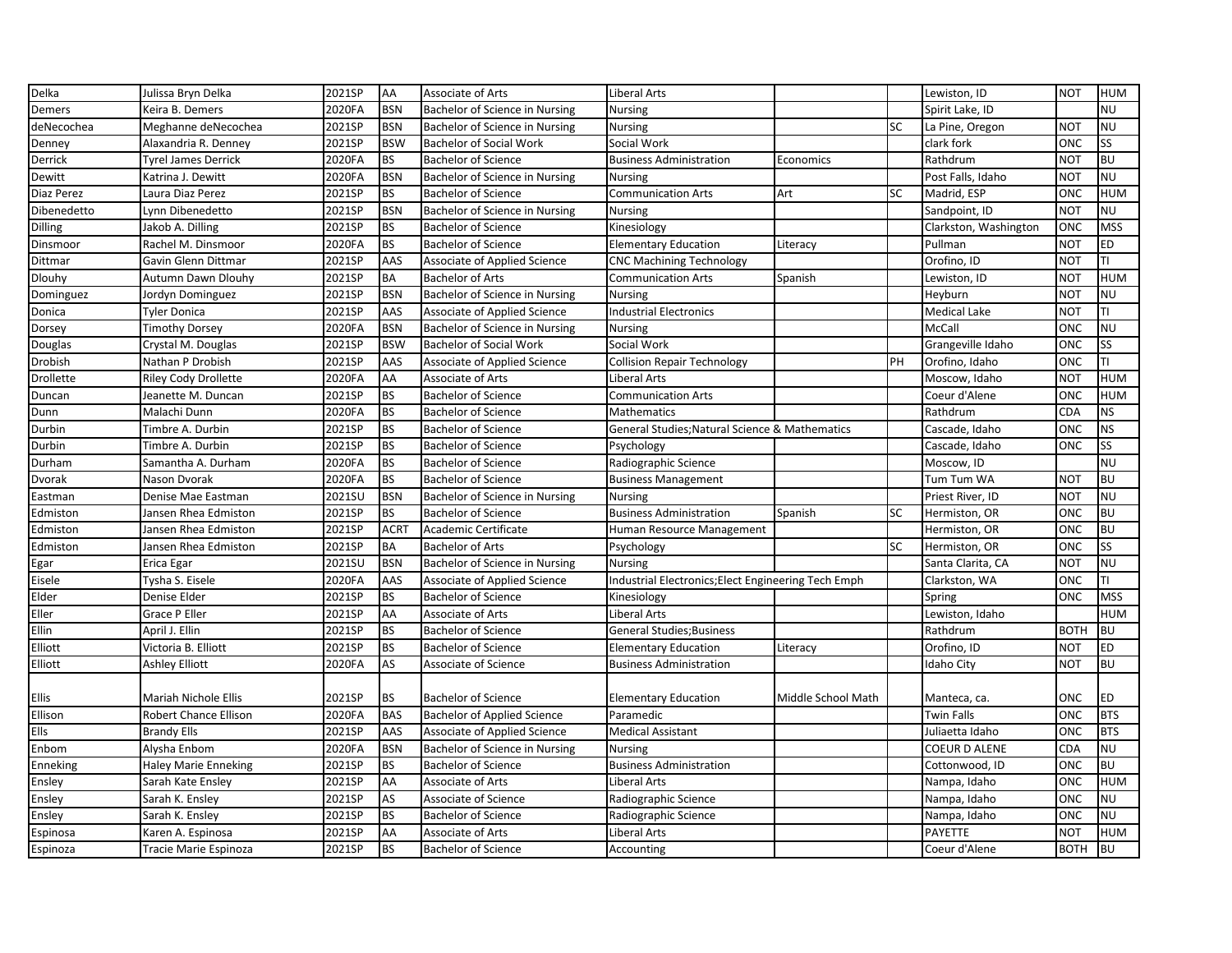| Evans      | Danika LaRae Evans     | 2021SP | AA         | Associate of Arts                  | <b>Liberal Arts</b>             |                           |           | Moscow, Idaho        | ONC        | <b>HUM</b> |
|------------|------------------------|--------|------------|------------------------------------|---------------------------------|---------------------------|-----------|----------------------|------------|------------|
| Everhart   | Edwin M. Everhart      | 2021SP | <b>BS</b>  | <b>Bachelor of Science</b>         | <b>Communication Arts</b>       | Music                     |           | Lewiston             | ONC        | <b>HUM</b> |
| Ewing      | Isaiah Thomas Ewing    | 2021SP | AAS        | Associate of Applied Science       | <b>Applied Accounting</b>       |                           | PH        | Clarkston Washington | ONC        | <b>BTS</b> |
|            |                        |        |            |                                    |                                 | Human Resource            |           |                      |            |            |
|            |                        |        |            |                                    |                                 | Management;Comm           |           |                      |            |            |
| Farmer     | Abby D. Farmer         | 2021SP | <b>BS</b>  | <b>Bachelor of Science</b>         | <b>General Business</b>         | unications                | MC        | <b>Brookings</b>     | ONC        | <b>BU</b>  |
| Farrell    | Lyndsey F. Farrell     | 2020FA | <b>BSN</b> | Bachelor of Science in Nursing     | <b>Nursing</b>                  |                           |           | Spokane, Wa          | <b>NOT</b> | <b>NU</b>  |
| Farrington | Jordan D. Farrington   | 2020FA | <b>BS</b>  | <b>Bachelor of Science</b>         | <b>Business Administration</b>  |                           |           | Lewiston, ID         | ONC        | <b>BU</b>  |
| Faul       | Louise Jessica Faul    | 2021SP | <b>BS</b>  | <b>Bachelor of Science</b>         | Accounting                      |                           |           | Boise, ID            | <b>NOT</b> | <b>BU</b>  |
|            |                        |        |            |                                    |                                 |                           |           |                      |            |            |
|            |                        |        |            |                                    |                                 | Women's and               |           |                      |            |            |
|            |                        |        |            |                                    |                                 | Gender                    |           |                      |            |            |
| Fehrs      | Kiara Fehrs            | 2021SP | <b>BS</b>  | <b>Bachelor of Science</b>         | Social Sciences                 | Studies; Psychology       |           | Vancouver WA         | ONC        | <b>SS</b>  |
| Feigner    | Amelia Rosebud Feigner | 2021SP | <b>BSN</b> | Bachelor of Science in Nursing     | <b>Nursing</b>                  |                           | <b>CL</b> | Spokane, Washington  | NOT        | <b>NU</b>  |
| Fisbeck    | Chantel S. Fisbeck     | 2021SP | AS         | Associate of Science               | Radiographic Science            |                           |           | Lewiston             | ONC        | <b>NU</b>  |
| Fisbeck    | Chantel S. Fisbeck     | 2021SP | <b>BS</b>  | <b>Bachelor of Science</b>         | Radiographic Science            |                           |           | Lewiston             | ONC        | <b>NU</b>  |
| Flavel     | Shyla Marie Flavel     | 2021SP | <b>BS</b>  | <b>Bachelor of Science</b>         | Kinesiology                     |                           |           | Kuna, Idaho          | ONC        | <b>MSS</b> |
| Foster     | Theresa M. Foster      | 2021SP | <b>BS</b>  | <b>Bachelor of Science</b>         | <b>Business Administration</b>  |                           |           | Coeur d'Alene        | ONC        | <b>BU</b>  |
| Fountain   | Sidney R. Fountain     | 2021SP | AS         | Associate of Science               | Radiographic Science            |                           |           | Genesee              | ONC        | <b>NU</b>  |
| Fountain   | Sidney R. Fountain     | 2021SP | <b>BS</b>  | <b>Bachelor of Science</b>         | Radiographic Science            |                           |           | Genesee              | ONC        | <b>NU</b>  |
| Fox        | Nathan Fox             | 2021SP | AAS        | Associate of Applied Science       | <b>CNC Machining Technology</b> |                           |           | Cherry Valley        | ONC        | TI         |
| Francis    | Alicia M. Francis      | 2020FA | <b>BS</b>  | <b>Bachelor of Science</b>         | <b>Elementary Education</b>     | Literacy                  |           | Post Falls, Idaho    | CDA        | ED         |
| Franklin   | Andres gonzalez        | 2021SP | <b>BSN</b> | Bachelor of Science in Nursing     | <b>Nursing</b>                  |                           |           | Nampa                | ONC        | <b>NU</b>  |
| Frazier    | Elijah J. Frazier      | 2021SP | AAS        | Associate of Applied Science       | Diesel Technology               |                           |           | Deary, Idaho         | ONC        | TI         |
| Frei       | Tori A. Frei           | 2020FA | AA         | Associate of Arts                  | Liberal Arts:Nat Sciences       |                           |           | Lewiston, Idaho      | <b>NOT</b> | <b>NS</b>  |
|            |                        |        |            |                                    |                                 |                           |           |                      |            |            |
| Frost      | Tiffany S. Frost       | 2020FA | <b>BS</b>  | <b>Bachelor of Science</b>         | <b>Biology</b>                  | Spanish; Chemistry        |           | Asotin               | ONC        | <b>NS</b>  |
| Fude       | Logan Rivers Fude      | 2021SP | AA         | <b>Associate of Arts</b>           | <b>Liberal Arts</b>             |                           | PH        | Coeur d'Alene Idaho  |            | <b>HUM</b> |
| Fuller     | Hope K. Fuller         | 2020FA | AAS        | Associate of Applied Science       | <b>Hospitality Management</b>   |                           |           | Weiser               | ONC        | <b>BTS</b> |
| Fuller     | Hope K. Fuller         | 2020FA | <b>BAS</b> | <b>Bachelor of Applied Science</b> | <b>Hospitality Management</b>   |                           |           | Weiser               | ONC        | <b>BTS</b> |
| Gannon     | Hannah Gannon          | 2021SP | AAS        | Associate of Applied Science       | <b>Information Technology</b>   |                           |           | Coeur d'Alene        |            | TI         |
| Garay      | Karina Garay           | 2021SP | <b>BSN</b> | Bachelor of Science in Nursing     | <b>Nursing</b>                  |                           |           | Unalaska, Alaska     | ONC        | <b>NU</b>  |
| Garcia     | Kiara Inez Garcia      | 2021SP | <b>BSW</b> | <b>Bachelor of Social Work</b>     | Social Work                     |                           |           | Lapwai               | ONC        | SS         |
| Gardner    | Joshua Wayne Gardner   | 2021SP | <b>BSN</b> | Bachelor of Science in Nursing     | Nursing                         |                           |           | Idaho                | <b>ONC</b> | <b>NU</b>  |
| Gardner    | Melissa Gardner        | 2020FA | <b>BSN</b> | Bachelor of Science in Nursing     | <b>Nursing</b>                  |                           |           | Nampa                | <b>NOT</b> | <b>NU</b>  |
| Garrett    | Michelle Lee Garrett   | 2021SP | AA         | Associate of Arts                  | Liberal Arts                    |                           | PH        | Post Falls, ID       |            | <b>HUM</b> |
|            |                        |        |            |                                    |                                 |                           |           |                      |            |            |
| Gaston     | Kalli R. Gaston        | 2020FA | <b>BSN</b> | Bachelor of Science in Nursing     | <b>Nursing</b>                  | <b>Behavioral Science</b> |           | Lewiston             | NOT        | <b>NU</b>  |
| Gavelin    | Marcus Gavelin         | 2021SP | <b>BS</b>  | <b>Bachelor of Science</b>         | <b>Business Administration</b>  |                           | <b>SC</b> | Stockholm            | ONC        | <b>BU</b>  |
| Gehring    | Darlene F. Gehring     | 2020FA | <b>BSN</b> | Bachelor of Science in Nursing     | <b>Nursing</b>                  |                           |           | Keuterville          | ONC        | <b>NU</b>  |
| Geissinger | Harrison W. Geissinger | 2021SP | <b>BS</b>  | <b>Bachelor of Science</b>         | <b>Sports Media Studies</b>     |                           |           | Spokane Washington   | CDA        | <b>MSS</b> |
| Gerthung   | Ben Gerthung           | 2021SP | <b>BSW</b> | <b>Bachelor of Social Work</b>     | Social Work                     | Psychology                |           | Marsing              | ONC        | SS         |
| Gibson     | Megan Rae Gibson       | 2021SP | <b>BS</b>  | <b>Bachelor of Science</b>         | Kinesiology;Sec Education       | Health                    |           | Hoquiam Washington   | ONC        | <b>MSS</b> |
| Gibson     | Casey James Gibson     | 2021SP | <b>BS</b>  | <b>Bachelor of Science</b>         | <b>Business Administration</b>  |                           |           | Lewiston             | ONC        | <b>BU</b>  |
| Gilbert    | Tara H. Gilbert        | 2021SP | AS         | Associate of Science               | Radiographic Science            |                           | PH        | Vancouver, WA        | ONC        | <b>NU</b>  |
| Gilbert    | Tara H. Gilbert        | 2021SP | <b>BS</b>  | <b>Bachelor of Science</b>         | Radiographic Science            |                           | MC        | Vancouver, WA        | ONC        | <b>NU</b>  |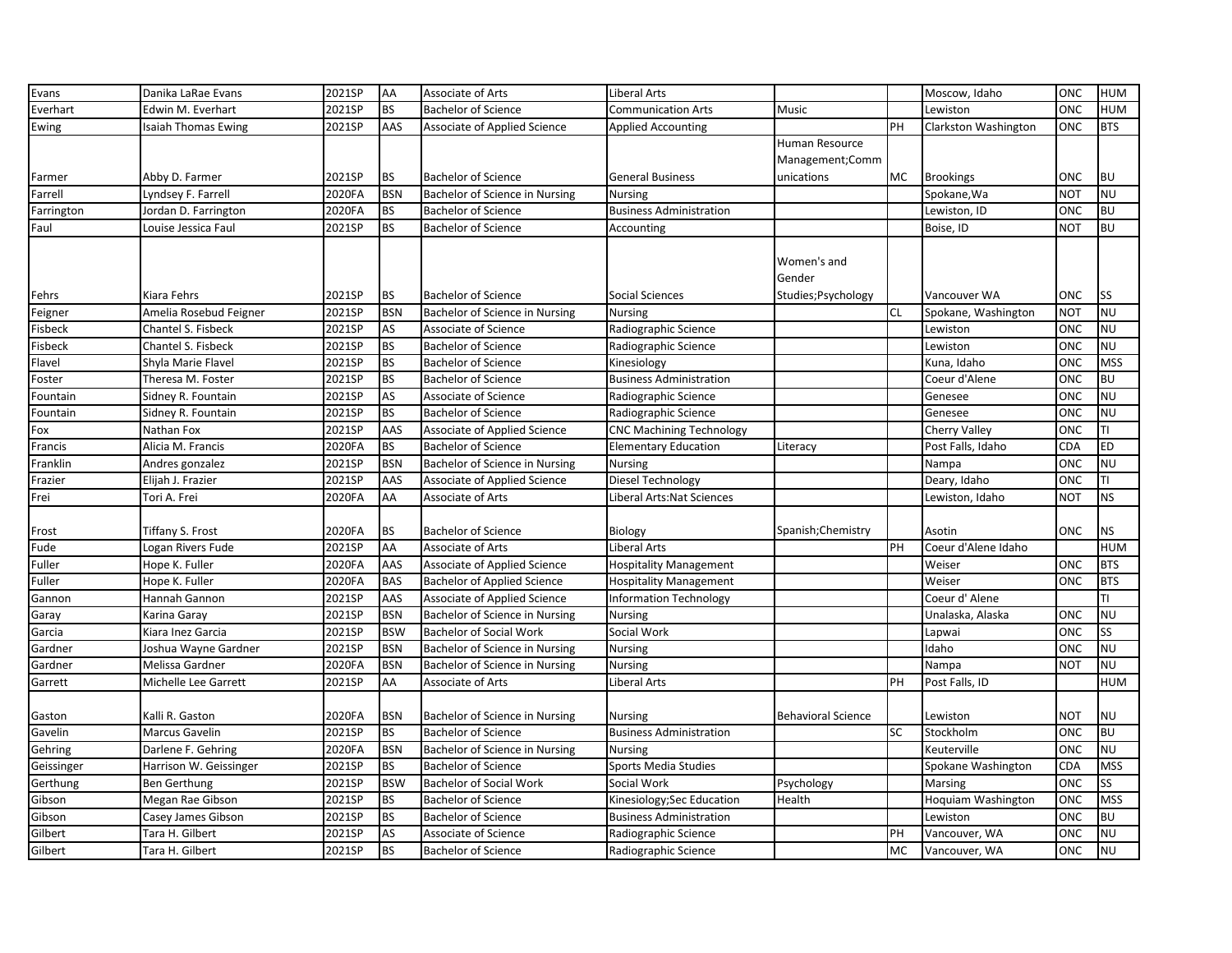| Gilder            | Jimmie Tate Gilder           | 2020FA | <b>BS</b>   | <b>Bachelor of Science</b>         | Radiographic Science                 |                          | <b>SC</b> | Troy, ID            | <b>ONC</b>  | <b>NU</b>  |
|-------------------|------------------------------|--------|-------------|------------------------------------|--------------------------------------|--------------------------|-----------|---------------------|-------------|------------|
| Gingerich         | Logan James Gingerich        | 2021SP | AAS         | Associate of Applied Science       | <b>Welding Technology</b>            |                          |           | Colfax Washington   | <b>NOT</b>  | TI         |
| Girard            | Sammie M. Girard             | 2020FA | <b>BS</b>   | <b>Bachelor of Science</b>         | Justice Studies                      |                          | <b>SC</b> | Troy, Idaho         | <b>ONC</b>  | SS         |
| Gish              | Clayton F. Gish              | 2021SP | AA          | <b>Associate of Arts</b>           | Liberal Arts                         |                          |           | Winlock, Washington | <b>NOT</b>  | <b>HUM</b> |
| Gissel            | Leila Ann Gissel             | 2021SP | <b>BS</b>   | <b>Bachelor of Science</b>         | <b>Business Administration</b>       |                          |           | Green Acres, WA     | <b>NOT</b>  | <b>BU</b>  |
| Gladhart          | Amy N. Gladhart              | 2021SP | AS          | Associate of Science               | Radiographic Science                 |                          |           | Orofino             | ONC         | <b>NU</b>  |
| Gladhart          | Amy N. Gladhart              | 2021SP | <b>BS</b>   | <b>Bachelor of Science</b>         | Radiographic Science                 |                          |           | Orofino             | <b>ONC</b>  | <b>NU</b>  |
| Glaser            | Aidan Glaser                 | 2021SP | AAS         | Associate of Applied Science       | <b>Business Management/Marketing</b> |                          |           | Lewiston            | <b>ONC</b>  | <b>BTS</b> |
| Glenn             | Verlyn C Glenn               | 2021SP | <b>BSN</b>  | Bachelor of Science in Nursing     | <b>Nursing</b>                       |                          |           | Post Falls Idaho    | CDA         | <b>NU</b>  |
| Glimp             | Ryan S. Glimp                | 2020FA | <b>BS</b>   | <b>Bachelor of Science</b>         | Kinesiology                          |                          |           | Winchester, ID      |             | <b>MSS</b> |
| Godoy             | Vanessa Godoy                | 2021SP | <b>BSN</b>  | Bachelor of Science in Nursing     | <b>Nursing</b>                       |                          |           | Jerome              | ONC         | <b>NU</b>  |
| Godwin            | Courtney M. Godwin           | 2021SP | AS          | Associate of Science               | Radiographic Science                 |                          |           | Orofino             | <b>ONC</b>  | <b>NU</b>  |
| Godwin            | Courtney M. Godwin           | 2021SP | <b>BS</b>   | <b>Bachelor of Science</b>         | Radiographic Science                 |                          |           | Orofino             | <b>ONC</b>  | <b>NU</b>  |
| Goe               | Jana L. Goe                  | 2020FA | <b>BSN</b>  | Bachelor of Science in Nursing     | <b>Nursing</b>                       |                          |           | Columbia Falls      | <b>NOT</b>  | <b>NU</b>  |
| Gonzales          | Nicolas C. Gonzales          | 2021SP | <b>BA</b>   | <b>Bachelor of Arts</b>            | <b>Business Administration</b>       |                          |           | Clarkston, WA       | <b>ONC</b>  | <b>BU</b>  |
| Gonzales          | <b>Natalie Rose Gonzales</b> | 2021SP | <b>BS</b>   | <b>Bachelor of Science</b>         | <b>General Business</b>              |                          |           | Meridian Idaho      | <b>ONC</b>  | <b>BU</b>  |
| Gorton            | Delaney Jane Gorton          | 2021SP | <b>BA</b>   | <b>Bachelor of Arts</b>            | <b>English;Sec Education</b>         |                          | <b>SC</b> | Rathdrum, Idaho     | <b>ONC</b>  | HUM        |
| Graham            | Moresa Kay Graham            | 2021SP | <b>BS</b>   | <b>Bachelor of Science</b>         | <b>Business Administration</b>       |                          |           | Lewiston, Idaho     | ONC         | BU         |
| Graham            | Sarah J. Graham              | 2020FA | <b>BSN</b>  | Bachelor of Science in Nursing     | <b>Nursing</b>                       |                          |           | Boise               | <b>ONC</b>  | <b>NU</b>  |
| Grainger          | <b>Connor Grainger</b>       | 2020FA | AA          | <b>Associate of Arts</b>           | Liberal Arts: Nat Sciences           |                          |           |                     |             | <b>NS</b>  |
| Granlund          | Sarah Emilia Granlund        | 2020FA | <b>BS</b>   | <b>Bachelor of Science</b>         | <b>Elementary Education</b>          | <b>Special Education</b> | <b>CL</b> | Lewiston            | <b>ONC</b>  | ED         |
| Graves            | Caitlyn M. Graves            | 2020FA | <b>BS</b>   | <b>Bachelor of Science</b>         | <b>Elementary Education</b>          |                          |           | Pomeroy Washington  | <b>ONC</b>  | ED         |
| Greene            | Marquel K. Greene            | 2020FA | <b>BS</b>   | <b>Bachelor of Science</b>         | Psychology                           |                          |           | Lapwai, ID          |             | SS         |
| Greener           | Alyssa R. Greener            | 2020FA | <b>BSN</b>  | Bachelor of Science in Nursing     | <b>Nursing</b>                       |                          |           | Buhl                | <b>NOT</b>  | <b>NU</b>  |
| Grittner          | Ty M. Grittner               | 2020FA | <b>BS</b>   | <b>Bachelor of Science</b>         | <b>Computer Science</b>              |                          |           | Lewiston            | <b>ONC</b>  | <b>NS</b>  |
| Groseclose        | Libby A. Groseclose          | 2021SP | <b>BS</b>   | <b>Bachelor of Science</b>         | History                              |                          |           | Moscow, Idaho       | ONC         | SS         |
| Grove             | Rayanna Lynn Skalicky        | 2021SP | <b>BS</b>   | <b>Bachelor of Science</b>         | Biology                              |                          |           | Lewiston, Idaho     | <b>ONC</b>  | <b>NS</b>  |
| Grytness          | <b>Chelsey Grytness</b>      | 2021SP | <b>BSN</b>  | Bachelor of Science in Nursing     | <b>Nursing</b>                       |                          |           | Coeur d'Alene, ID   | CDA         | <b>NU</b>  |
| Grytness          | <b>Chelsey Grytness</b>      | 2021SP | <b>ACRT</b> | Academic Certificate               | Nursing Management/Leadership        |                          |           | Coeur d'Alene, ID   | CDA         | <b>NU</b>  |
| Gunther           | Peggy Gunther                | 2021SP | <b>BS</b>   | <b>Bachelor of Science</b>         | Accounting                           |                          |           | rathdrum            | ONC         | B          |
| Gustafson         | Cortney L. Gustafson         | 2020FA | <b>BS</b>   | <b>Bachelor of Science</b>         | <b>General Business</b>              |                          |           | Fresno, California  | <b>BOTH</b> | <b>BU</b>  |
| Gutierrez Benitez | Antonia Gutierrez Benitez    | 2021SP | AA          | Associate of Arts                  | <b>Liberal Arts</b>                  |                          |           | Jerome, Idaho       |             | <b>HUM</b> |
| Guzman            | Shirley V. Guzman            | 2020FA | <b>BSN</b>  | Bachelor of Science in Nursing     | <b>Nursing</b>                       |                          |           | Lewiston            | <b>ONC</b>  | <b>NU</b>  |
| Hagen             | Chrystien Lowell Hagen       | 2021SP | <b>BS</b>   | <b>Bachelor of Science</b>         | <b>Computer Science</b>              | <b>Mathematics</b>       |           | Lewiston, Idaho     | ONC         | <b>NS</b>  |
| Hagenbaugh        | Riley Noelle Hagenbaugh      | 2021SP | AS          | Associate of Science               | Radiographic Science                 |                          |           | Troy, ID            | ONC         | <b>NU</b>  |
| Hagenbaugh        | Riley Noelle Hagenbaugh      | 2021SP | <b>BS</b>   | <b>Bachelor of Science</b>         | Radiographic Science                 |                          |           | Troy, ID            | <b>ONC</b>  | <b>NU</b>  |
| Haley             | Reanna L. Haley              | 2020FA | <b>BS</b>   | <b>Bachelor of Science</b>         | <b>Sport Administration</b>          | Coaching                 |           | Newport, Oregon     | <b>NOT</b>  | <b>BU</b>  |
| Hall              | Shannon C. Hall              | 2020FA | <b>BSN</b>  | Bachelor of Science in Nursing     | <b>Nursing</b>                       |                          |           | Twin Falls Idaho    | <b>NOT</b>  | <b>NU</b>  |
| Hallman           | Brooke Noelle Hallman        | 2021SP | <b>BAS</b>  | <b>Bachelor of Applied Science</b> | <b>Applied Accounting</b>            | Mathematics              |           | Lewiston, ID        | <b>ONC</b>  | <b>BTS</b> |
| Hallman           | Brooke N Hallman             | 2021SP | AAS         | Associate of Applied Science       | <b>Applied Accounting</b>            |                          |           | Lewiston, ID        | ONC         | <b>BTS</b> |
| Hamilton          | Alysa Hamilton               | 2021SP | AA          | Associate of Arts                  | Liberal Arts                         |                          |           | Post Falls, ID      |             | <b>SD</b>  |
| Hamm              | Lauren Jean Hamm             | 2021SP | <b>ACRT</b> | Academic Certificate               | Movement Psychology                  |                          |           | Ferndale, WA        | <b>ONC</b>  | <b>MSS</b> |
| Hamm              | Lauren Jean Hamm             | 2021SP | <b>BS</b>   | <b>Bachelor of Science</b>         | Sport Administration                 |                          |           | Ferndale, WA        | <b>ONC</b>  | <b>MSS</b> |
| Hamm              | Lauren Jean Hamm             | 2021SP | <b>ACRT</b> | Academic Certificate               | <b>Sport Marketing</b>               |                          |           | Ferndale, WA        | ONC         | <b>MSS</b> |
| Hammond           | Christina Hammond            | 2021SU | <b>BSN</b>  | Bachelor of Science in Nursing     | <b>Nursing</b>                       |                          |           | Spirit Lake, Idaho  | <b>NOT</b>  | <b>NU</b>  |
| Hammond           | Caitlyn L. Hammond           | 2021SP | <b>BSN</b>  | Bachelor of Science in Nursing     | Nursing                              |                          | <b>MC</b> | Rathdrum            | <b>NOT</b>  | <b>NU</b>  |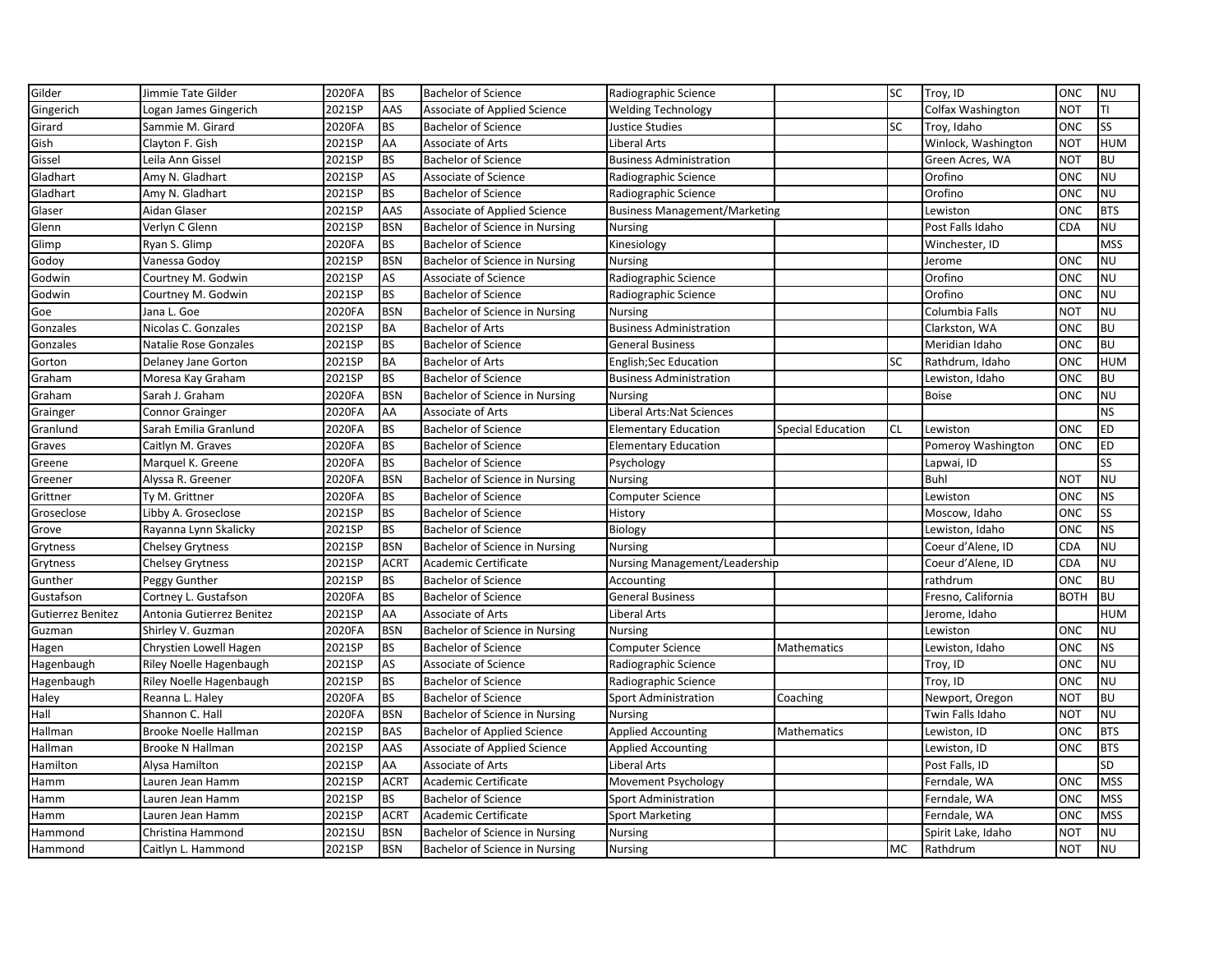| Hanchett    | Nicole D. Hanchett             | 2020FA | AAS         | Associate of Applied Science          | Paralegal                            |                           |           | Lewiston, Idaho       | ONC         | <b>BTS</b> |
|-------------|--------------------------------|--------|-------------|---------------------------------------|--------------------------------------|---------------------------|-----------|-----------------------|-------------|------------|
| Hanchett    | Nicole D. Hanchett             | 2020FA | <b>BAS</b>  | <b>Bachelor of Applied Science</b>    | Paralegal                            |                           |           | Lewiston, Idaho       | ONC         | <b>BTS</b> |
| Hansen      | Lauren Elizabeth Hansen        | 2021SU | <b>BSN</b>  | Bachelor of Science in Nursing        | <b>Nursing</b>                       |                           |           | Salem, OR             | ONC         | <b>NU</b>  |
| Hansen      | Lauren Elizabeth Hansen        | 2021SU | <b>ACRT</b> | Academic Certificate                  | Nursing Management/Leadership        |                           |           | Salem, OR             | ONC         | <b>NU</b>  |
| Hanson      | Treana Hanson                  | 2020FA | AAS         | <b>Associate of Applied Science</b>   | <b>Admin Medical Assistant</b>       |                           |           | White Bird, Idaho     | ONC         | <b>BTS</b> |
| Hanson      | Treana Hanson                  | 2020FA | <b>ITC</b>  | Intermediate Technical Cert           | Medical Biller/Coder                 |                           |           | White Bird, Idaho     | ONC         | <b>BTS</b> |
| Hao         | Yifei Hao                      | 2021SP | <b>BS</b>   | <b>Bachelor of Science</b>            | Psychology                           |                           |           | Tianjin China         | <b>ONC</b>  | <b>SS</b>  |
| Harba       | Jelena Harba                   | 2021SP | AA          | <b>Associate of Arts</b>              | <b>Liberal Arts</b>                  |                           |           | Meridian, Idaho       |             | <b>HUM</b> |
| Harding     | Marissa N. Harding             | 2020FA | <b>BS</b>   | <b>Bachelor of Science</b>            | <b>Business &amp; Communication</b>  | Psychology                |           | Lewiston, ID          | <b>NOT</b>  | <b>BU</b>  |
| Harding     | Georgia Harding                | 2021SP | AAS         | Associate of Applied Science          | <b>Business Management/Marketing</b> |                           |           | Idaho                 | ONC         | <b>BTS</b> |
| Harrington  | Matthew J. Harrington          | 2020FA | <b>BSN</b>  | Bachelor of Science in Nursing        | <b>Nursing</b>                       |                           |           | <b>TWIN FALLS</b>     | <b>NOT</b>  | <b>NU</b>  |
| Harrington  | Melissa E. Harrington          | 2020FA | <b>BSN</b>  | Bachelor of Science in Nursing        | <b>Nursing</b>                       |                           |           | Twin Falls            | <b>NOT</b>  | <b>NU</b>  |
| Harris      | Emilea S. Harris               | 2021SP | <b>BSW</b>  | <b>Bachelor of Social Work</b>        | Social Work                          | Psychology                | MC        | Clarkston, WA         | ONC         | <b>SS</b>  |
| Harris      | <b>Briley Christine Harris</b> | 2021SP | AAS         | Associate of Applied Science          | <b>Hospitality Management</b>        |                           |           | Rathdrum, Idaho       | <b>ONC</b>  | <b>BTS</b> |
| Harris      | <b>Baylee Harris</b>           | 2021SP | <b>BSN</b>  | Bachelor of Science in Nursing        | <b>Nursing</b>                       |                           |           | Yreka, CA             | ONC         | <b>NU</b>  |
| Harrison    | Samuel Harrison                | 2021SP | AA          | Associate of Arts                     | <b>Liberal Arts</b>                  |                           |           |                       |             | <b>HUM</b> |
|             |                                |        |             |                                       |                                      |                           |           |                       |             |            |
| Hart        | Kayla L. Hart                  | 2021SP | <b>BSW</b>  | <b>Bachelor of Social Work</b>        | Social Work                          | <b>Behavioral Science</b> |           | Coeur d'Alene, ID     | ONC         | <b>SS</b>  |
| Harum       | Dalton James Harum             | 2021SP | <b>BS</b>   | <b>Bachelor of Science</b>            | <b>Interdisciplinary Studies</b>     |                           |           | Wenatchee Washington  |             | SS         |
| Hasenoehrl  | Sydni D. Hasenoehrl            | 2020FA | AAS         | <b>Associate of Applied Science</b>   | <b>Hospitality Management</b>        |                           |           | Lewiston, ID          | ONC         | <b>BTS</b> |
| Hathaway    | Brooklyn Victoria Hathaway     | 2021SP | <b>BS</b>   | <b>Bachelor of Science</b>            | <b>Business Administration</b>       |                           |           | Hayden, Idaho         |             | <b>BU</b>  |
| Haxton      | Kadance E. Haxton              | 2021SP | <b>BSW</b>  | <b>Bachelor of Social Work</b>        | Social Work                          |                           |           | Post Falls            | <b>BOTH</b> | <b>SS</b>  |
| Hay         | Jordan M. Hay                  | 2021SP | <b>BS</b>   | <b>Bachelor of Science</b>            | <b>Sports Media Studies</b>          |                           |           | Clarkston, WA         | ONC         | <b>MSS</b> |
|             |                                |        |             |                                       |                                      |                           |           |                       |             |            |
| Healy       | Cole Lee Healy                 | 2021SP | <b>ATC</b>  | <b>Advanced Technical Certificate</b> | <b>Auto Mechanics Tech</b>           |                           |           | Orofino Idaho         | NOT         | Π          |
| Hedrick     | Hillary E. Hedrick             | 2020FA | <b>BSW</b>  | <b>Bachelor of Social Work</b>        | Social Work                          |                           |           | Clarkston             | <b>NOT</b>  | <b>SS</b>  |
| Heitstuman  | Whitney N. Heitstuman          | 2020FA | AAS         | Associate of Applied Science          | <b>Medical Assistant</b>             |                           |           | Lewiston              | <b>NOT</b>  | <b>BTS</b> |
| Henderson   | Jacqulynn Henderson            | 2021SP | <b>BAS</b>  | <b>Bachelor of Applied Science</b>    | <b>Medical Assistant</b>             |                           |           | Asotin, WA            | <b>NOT</b>  | <b>BTS</b> |
| Henrie      | Emily K. Henrie                | 2020FA | <b>BSN</b>  | Bachelor of Science in Nursing        | <b>Nursing</b>                       |                           |           | Lewiston              | ONC         | <b>NU</b>  |
| Hepinstall  | Jennifer L. Hepinstall         | 2021SP | <b>BSW</b>  | Bachelor of Social Work               | Social Work                          |                           | MC        | Sandpoint             | CDA         | <b>SS</b>  |
| Herbert     | Timothy Clyde Herbert          | 2021SP | <b>BS</b>   | <b>Bachelor of Science</b>            | <b>Computer Science</b>              |                           |           | Palouse, Washington   | <b>NOT</b>  | <b>NS</b>  |
| Hernandez   | Isabella Adrianna Hernandez    | 2021SP | <b>BS</b>   | <b>Bachelor of Science</b>            | Kinesiology                          | Health                    | <b>CL</b> | Kuna, Idaho           | ONC         | <b>MSS</b> |
| Hernandez   | Isabella Adrianna Hernandez    | 2021SP | <b>ACRT</b> | Academic Certificate                  | Fitness                              |                           |           | Kuna, Idaho           | ONC         | <b>MSS</b> |
| Hernandez   | Isabella Adrianna Hernandez    | 2021SP | <b>ACRT</b> | Academic Certificate                  | Movement Psychology                  |                           |           | Kuna, Idaho           | ONC         | <b>MSS</b> |
| Hersh       | Michaela Gretchen Hersh        | 2021SP | AAS         | Associate of Applied Science          | <b>Graphic Communications</b>        |                           | PH        | Lewiston, ID          | <b>NOT</b>  | <b>BTS</b> |
| Higbee      | Madison L. Higbee              | 2021SP | <b>BS</b>   | <b>Bachelor of Science</b>            | <b>Business Administration</b>       | Marketing                 |           | LEWISTON ID           | ONC         | <b>BU</b>  |
| Hill        | Madeleine Hill                 | 2021SP | <b>BS</b>   | <b>Bachelor of Science</b>            | Psychology                           | Spanish                   | SC        | Leonard, North Dakota | ONC         | SS         |
| Hill        | Madeleine Hill                 | 2021SP | AA          | Associate of Arts                     | Justice Studies                      |                           | PH        | Leonard, North Dakota | ONC         | <b>SS</b>  |
| Hill        | Leah Marie Hill                | 2021SP | AA          | <b>Associate of Arts</b>              | <b>Liberal Arts</b>                  |                           |           | Spirit Lake, Idaho    |             | <b>HUM</b> |
| Hinchee     | Kaylee R. Hinchee              | 2021SP | <b>BS</b>   | <b>Bachelor of Science</b>            | <b>Business Administration</b>       |                           |           | Post Falls, Idaho     | ONC         | <b>BU</b>  |
| Hoadley     | Deborah A. Hoadley             | 2020FA | <b>BS</b>   | <b>Bachelor of Science</b>            | <b>General Studies; Business</b>     |                           |           | Albion                | <b>NOT</b>  | <b>BU</b>  |
| Hocum       | Olivia D. Hocum                | 2021SP | <b>BSN</b>  | Bachelor of Science in Nursing        | <b>Nursing</b>                       |                           |           | Clarkston, Washington | ONC         | <b>NU</b>  |
| Hopple      | Ashlynn N. Hopple              | 2021SP | <b>BS</b>   | <b>Bachelor of Science</b>            | <b>Justice Studies</b>               | Pre-Law                   | <b>CL</b> | Lewiston              | ONC         | <b>SS</b>  |
| Hopple      | Ashlynn N. Hopple              | 2021SP | <b>BS</b>   | <b>Bachelor of Science</b>            | Psychology                           |                           | <b>CL</b> | Lewiston              | ONC         | SS         |
| Hovey-Smith | Jamie M. Hovey-Smith           | 2021SP | <b>BS</b>   | <b>Bachelor of Science</b>            | Psychology                           |                           | CL        | Genesee               | ONC         | <b>SS</b>  |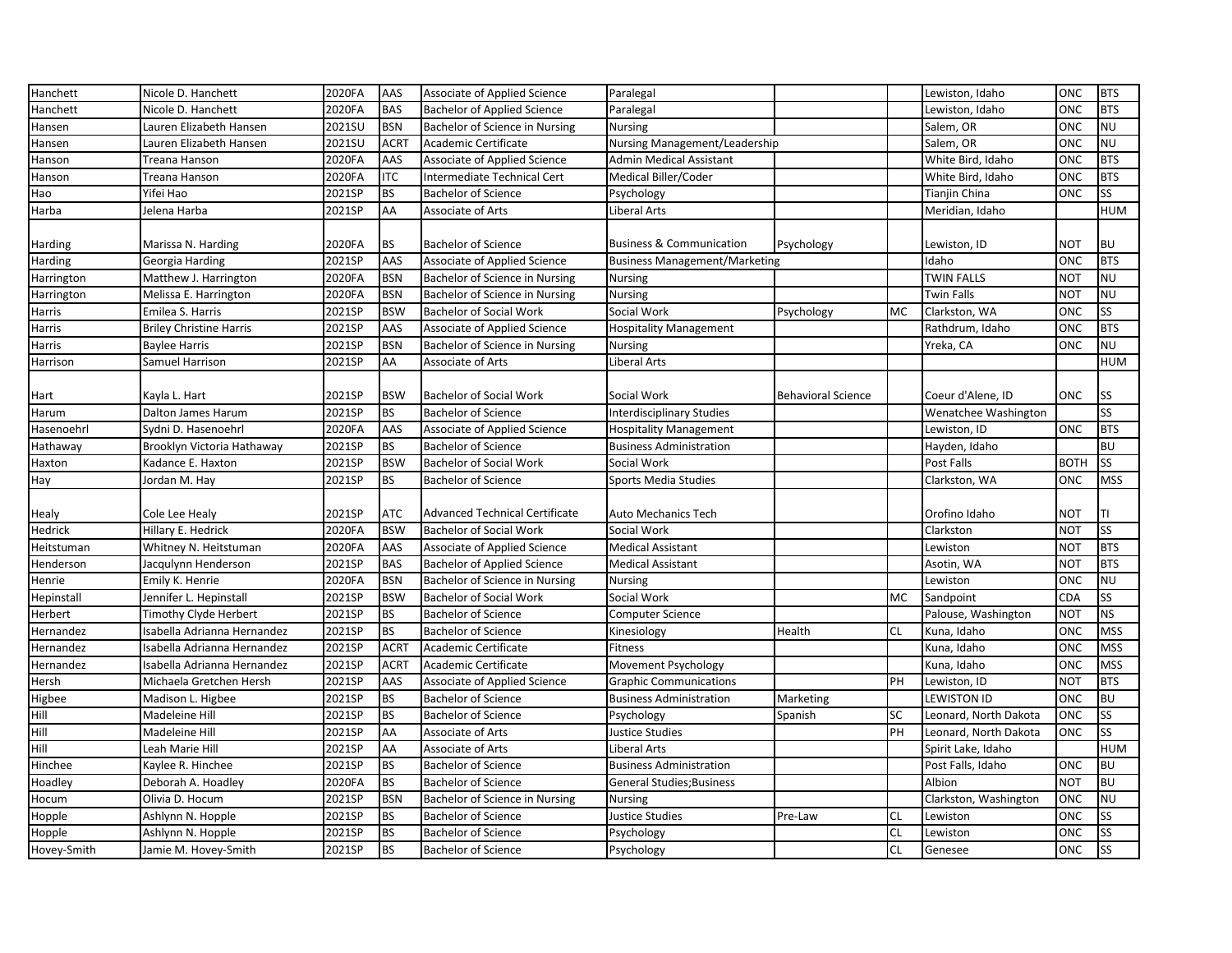| Hroma       | Matthew Hroma               | 2021SP | <b>BS</b>   | <b>Bachelor of Science</b>         | Kinesiology                             |                        |           | Meridian, Idaho          | ONC        | <b>MSS</b> |
|-------------|-----------------------------|--------|-------------|------------------------------------|-----------------------------------------|------------------------|-----------|--------------------------|------------|------------|
| Huffman     | Jaclyn L. Huffman           | 2020FA | <b>BSN</b>  | Bachelor of Science in Nursing     | <b>Nursing</b>                          |                        |           | Tenino, Wa               | ONC        | <b>NU</b>  |
| Huffman     | Jaclyn Louise Huffman       | 2020FA | <b>ACRT</b> | Academic Certificate               | Nursing Management/Leadership           |                        |           | Tenino, Wa               | NOT        | <b>NU</b>  |
| Hughes      | Jaxon Hughes                | 2020FA | <b>BS</b>   | <b>Bachelor of Science</b>         | <b>Business Administration</b>          |                        | <b>MC</b> | <b>Boise</b>             | NOT        | <b>BU</b>  |
| Hukriede    | Anna Gayle Hukriede         | 2021SP | AA          | Associate of Arts                  | Liberal Arts                            |                        | PH        | Asotin Washington        |            | <b>HUM</b> |
| Hunkapiller | Kristin D. Hunkapiller      | 2021SP | <b>BSN</b>  | Bachelor of Science in Nursing     | Nursing                                 |                        |           | Coeur d'Alene, ID        | <b>NOT</b> | <b>NU</b>  |
| Hunter      | Kimberly C. Hunter          | 2020FA | <b>BS</b>   | <b>Bachelor of Science</b>         | Computed Tomography                     |                        | <b>MC</b> | Grangeville, Idaho       | <b>NOT</b> | <b>NU</b>  |
| Hunter      | Jordan Hunter               | 2021SP | <b>BS</b>   | <b>Bachelor of Science</b>         | Kinesiology                             |                        | <b>CL</b> | Puyallup, WA             | ONC        | <b>MSS</b> |
| Hunter      | Katherine Hunter            | 2020FA | <b>BS</b>   | <b>Bachelor of Science</b>         | <b>Mathematics;Sec Education</b>        |                        | MC        | Cascade, Idaho           | NOT        | <b>NS</b>  |
| Husakovic   | Mejrima Husakovic           | 2021SP | AA          | Associate of Arts                  | Liberal Arts                            |                        |           | Twin Falls/ID            |            | <b>HUM</b> |
|             |                             |        |             |                                    |                                         | Spanish; Creative      |           |                          |            |            |
| Hussey      | Julienne Nicole Hussey      | 2021SP | <b>BA</b>   | <b>Bachelor of Arts</b>            | <b>English;Sec Education</b>            | Writing                | <b>CL</b> | Nampa, ID                | ONC        | <b>HUM</b> |
| Hutchins    | <b>Ryle Elwin Hutchins</b>  | 2021SP | AAS         | Associate of Applied Science       | <b>Applied Accounting</b>               |                        | PH        | Kamiah, ID               | <b>NOT</b> | <b>BTS</b> |
| Hutchison   | Lora Hutchison              | 2020FA | <b>BAS</b>  | <b>Bachelor of Applied Science</b> | <b>Applied Accounting</b>               |                        |           | Jerome, ID               | ONC        | <b>BTS</b> |
| Huth        | Landry Mei Napualani Huth   | 2021SP | AA          | Associate of Arts                  | Liberal Arts                            |                        |           | Pendleton, Oregon        |            | <b>HUM</b> |
| Ilesanmi    | Oluwabunmi Abigeal Ilesanmi | 2020FA | <b>BSN</b>  | Bachelor of Science in Nursing     | <b>Nursing</b>                          |                        |           | Nigeria                  | ONC        | <b>NU</b>  |
| Irons       | Brandi Lee Irons            | 2021SU | <b>BSW</b>  | <b>Bachelor of Social Work</b>     | Social Work                             |                        |           | Coeur d'alene            | ONC        | SS         |
| Isaacs      | Sage Brook Isaacs           | 2020FA | <b>BSN</b>  | Bachelor of Science in Nursing     | Nursing                                 |                        |           | <b>Boise</b>             | <b>NOT</b> | <b>NU</b>  |
| Islam       | Kazim Ul Islam              | 2020FA | AAS         | Associate of Applied Science       | <b>CNC Machining Technology</b>         |                        |           | Doha, Qatar              | <b>NOT</b> | TΙ         |
| Jabbora     | Rheanda Elizabeth Jabbora   | 2021SP | AA          | <b>Associate of Arts</b>           | Liberal Arts:Nat Sciences               |                        |           | Anatone, WA              | ONC        | <b>NS</b>  |
| Jackson     | Justine C. Jackson          | 2021SP | <b>BSW</b>  | <b>Bachelor of Social Work</b>     | Social Work                             | Psychology             | <b>CL</b> | Clarkston, WA            | ONC        | SS         |
|             |                             |        |             |                                    |                                         |                        |           |                          |            |            |
| Jackson     | Melissa F. Jackson          | 2021SP | AAS         | Associate of Applied Science       | Early Childhood Development             |                        |           | Kuna, ID                 | ONC        | <b>BTS</b> |
| Jackson     | Angela Rose Jackson         | 2021SP | AA          | Associate of Arts                  | Liberal Arts                            |                        |           | Lewiston, Idaho          |            | <b>HUM</b> |
| Jackson     | Karen M. Jackson            | 2021SP | <b>ITC</b>  | Intermediate Technical Cert        | Medical Biller/Coder                    |                        |           | Lewiston, Idaho          | NOT        | <b>BTS</b> |
| Jackson     | Karen Marie Jackson         | 2021SP | <b>ITC</b>  | Intermediate Technical Cert        | <b>Medical Receptionist</b>             |                        |           | Lewiston, Idaho          | NOT        | <b>BTS</b> |
| Jackson     | Emily S. Jackson            | 2020FA | <b>BSN</b>  | Bachelor of Science in Nursing     | <b>Nursing</b>                          |                        |           | Issaguah                 | <b>NOT</b> | <b>NU</b>  |
| Jackson     | Cassidy Jackson             | 2021SP | <b>BSW</b>  | <b>Bachelor of Social Work</b>     | Social Work                             |                        |           | Post Falls, ID           | ONC        | SS         |
| Jacobson    | Karli M. Jacobson           | 2020FA | <b>BSN</b>  | Bachelor of Science in Nursing     | <b>Nursing</b>                          |                        | <b>MC</b> | Meridian, Idaho          | NOT        | <b>NU</b>  |
| Jaeger      | savannah jaeger             | 2021SP | <b>BS</b>   | <b>Bachelor of Science</b>         | <b>General Studies; Social Sciences</b> |                        |           | coeur d alene, ID        | <b>NOT</b> | SS         |
| James       | Ashley Nichole James        | 2021SP | <b>BS</b>   | <b>Bachelor of Science</b>         | Interdisciplinary Studies               |                        |           | Juliaetta, ID            | ONC        | <b>ED</b>  |
| James       | Erik Joseph James           | 2021SP | AA          | <b>Associate of Arts</b>           | Liberal Arts                            |                        |           | Lewiston, ID             | <b>NOT</b> | <b>HUM</b> |
| Jamison     | James Albert Jamison        | 2021SP | <b>BAS</b>  | <b>Bachelor of Applied Science</b> | Web Design & Development                |                        |           | Lewiston, Idaho          | <b>NOT</b> | <b>BTS</b> |
| Jarboe      | Harli Jo Jarboe             | 2021SP | <b>BS</b>   | <b>Bachelor of Science</b>         | Interdisciplinary Studies               |                        |           | New Plymouth, Idaho      | ONC        | <b>BU</b>  |
| Jarvie      | Verl Jarvie                 | 2021SP | <b>BSN</b>  | Bachelor of Science in Nursing     | <b>Nursing</b>                          |                        |           | Twin Falls, Idaho        | <b>NOT</b> | <b>NU</b>  |
| Jeffers     | Jesse J. Jeffers            | 2020FA | <b>BAS</b>  | <b>Bachelor of Applied Science</b> | Interdisciplinary                       |                        |           |                          | <b>NOT</b> | <b>BU</b>  |
|             |                             |        |             |                                    |                                         | Literacy; Special      |           |                          |            |            |
| Jensen      | Rachel Christina Jensen     | 2020FA | <b>BS</b>   | <b>Bachelor of Science</b>         | <b>Elementary Education</b>             | Education              |           | POST FALLS               | CDA        | <b>ED</b>  |
|             |                             |        |             |                                    |                                         | English As a New       |           |                          |            |            |
| Johnson     | Rebekah A. Johnson          | 2020FA | BA          | <b>Bachelor of Arts</b>            | <b>Elementary Education</b>             | Language;Spanish       | MC        | Boise, ID                | ONC        | <b>ED</b>  |
| Johnson     | Carter S. Johnson           | 2021SP | <b>BS</b>   | <b>Bachelor of Science</b>         | <b>Communication Arts</b>               | <b>Publishing Arts</b> | MC        | Calimesa                 | ONC        | <b>HUM</b> |
| Johnson     | Emma J. Johnson             | 2021SP | <b>BS</b>   | <b>Bachelor of Science</b>         | Accounting                              |                        |           | Craigmont                | ONC        | <b>BU</b>  |
| Johnson     | Taylor Justine Johnson      | 2021SP | <b>AAS</b>  | Associate of Applied Science       | <b>Applied Accounting</b>               |                        |           | Sedro Woolley, Washingto | <b>NOT</b> | <b>BTS</b> |
| Johnson     | Tia L. Johnson              | 2020FA | <b>BS</b>   | <b>Bachelor of Science</b>         | <b>Business Administration</b>          |                        |           | Salmon, Id               | <b>NOT</b> | <b>BU</b>  |
|             |                             |        |             |                                    |                                         |                        |           |                          |            |            |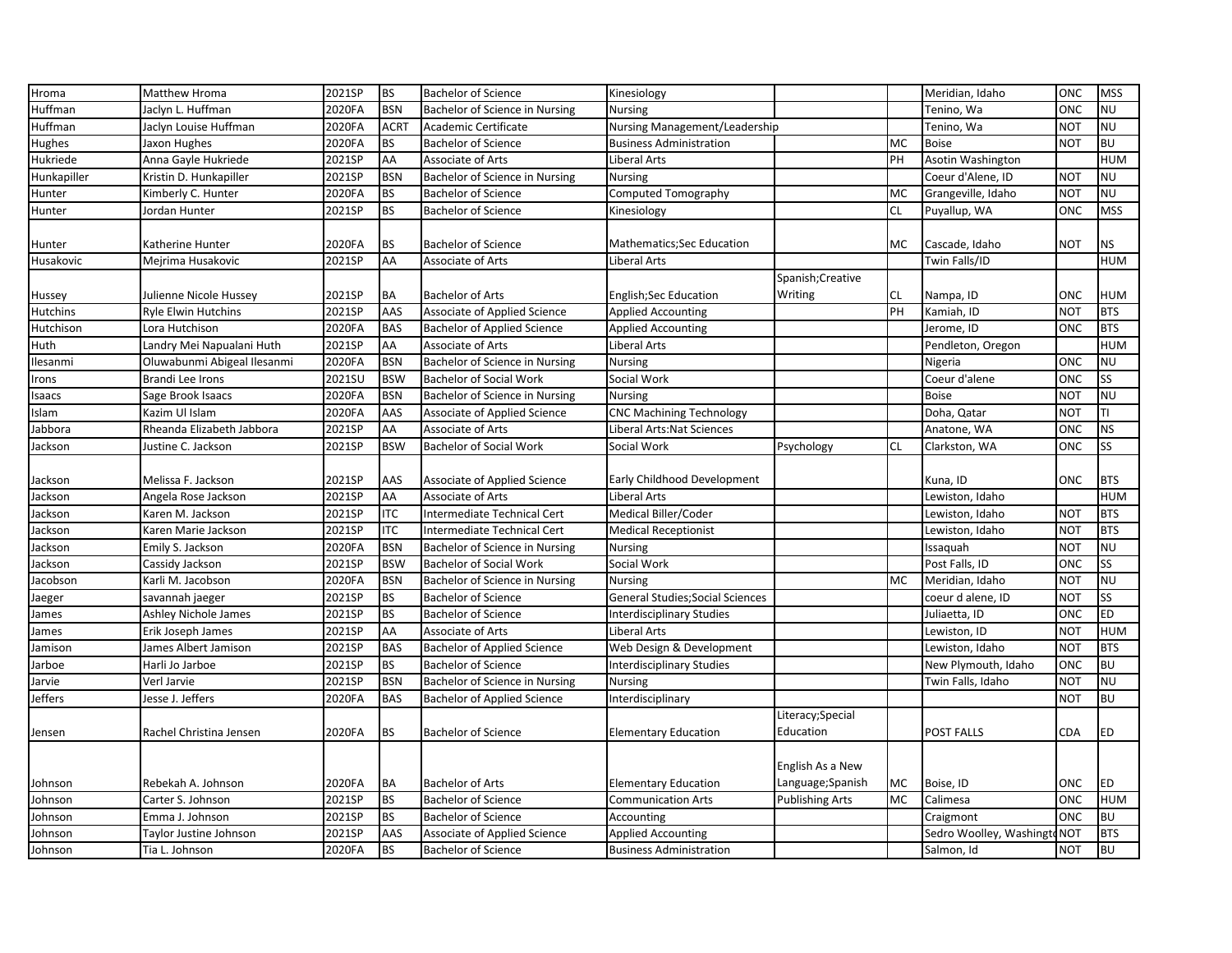| Johnson       | Danae Johnson              | 2021SP | <b>BA</b>  | <b>Bachelor of Arts</b>             | English                          |                          |           | Kellogg, Idaho     | ONC         | <b>HUM</b> |
|---------------|----------------------------|--------|------------|-------------------------------------|----------------------------------|--------------------------|-----------|--------------------|-------------|------------|
| Johnson       | Melissa Barrett Johnson    | 2021SP | <b>BSN</b> | Bachelor of Science in Nursing      | <b>Nursing</b>                   |                          |           | Boise, Idaho       | NOT         | <b>NU</b>  |
| Johnston      | Cassandra S. Johnston      | 2021SP | AAS        | Associate of Applied Science        | <b>Applied Accounting</b>        |                          |           | Lewiston           | <b>NOT</b>  | <b>BTS</b> |
| Johnston      | Katelyn C. Johnston        | 2021SP | <b>BSN</b> | Bachelor of Science in Nursing      | <b>Nursing</b>                   |                          |           | Lewiston           | ONC         | <b>NU</b>  |
| Jones         | Casey Richard Jones        | 2021SU | <b>BS</b>  | <b>Bachelor of Science</b>          | <b>Business Administration</b>   |                          |           | Missoula, Montana  | ONC         | <b>BU</b>  |
| Jones         | Carli M. Jones             | 2021SU | <b>BS</b>  | <b>Bachelor of Science</b>          | Kinesiology                      |                          |           | Kennewick, WA      | ONC         | <b>MSS</b> |
| Judson        | MacKenzie S. Judson        | 2021SP | AS         | Associate of Science                | Radiographic Science             |                          | PH        | Potlatch           | <b>NOT</b>  | <b>NU</b>  |
| Judson        | MacKenzie S. Judson        | 2021SP | <b>BS</b>  | <b>Bachelor of Science</b>          | Radiographic Science             |                          | MC        | Potlatch           | <b>NOT</b>  | <b>NU</b>  |
| Jurries       | Collin Brett Jurries       | 2021SP | AAS        | <b>Associate of Applied Science</b> | <b>Medical Assistant</b>         |                          |           | Lewiston           |             | <b>BTS</b> |
| Jutila        | Hannah Nicole Jutila       | 2021SP | AA         | Associate of Arts                   | Liberal Arts                     |                          | PH        | Pinehurst, Idaho   |             | <b>HUM</b> |
| Kane          | Kaitlynn Kane              | 2020FA | AAS        | Associate of Applied Science        | <b>Hospitality Management</b>    |                          | PH        | Clarkston          | ONC         | <b>BTS</b> |
| Kane          | Kaitlynn Kane              | 2020FA | <b>BAS</b> | <b>Bachelor of Applied Science</b>  | <b>Hospitality Management</b>    |                          | <b>MC</b> | Clarkston          | ONC         | <b>BTS</b> |
| Kanguzu       | Eric K. Kanguzu            | 2020FA | AAS        | Associate of Applied Science        | <b>Information Technology</b>    |                          |           | Kinshasa, DR Congo | ONC         | TI         |
| Karkoski      | Jennifer Ann Karkoski      | 2021SP | AA         | Associate of Arts                   | Liberal Arts                     |                          |           | Sandpoint, ID      |             | <b>HUM</b> |
| Karst         | Sage C. Karst              | 2021SP | <b>BS</b>  | <b>Bachelor of Science</b>          | <b>Business Administration</b>   |                          |           | Post Falls         | <b>CDA</b>  | <b>BU</b>  |
| Keim          | Natalie Keim               | 2020FA | <b>BS</b>  | <b>Bachelor of Science</b>          | <b>Communication Arts</b>        |                          |           | Coeur d'Alene      | <b>BOTH</b> | <b>HUM</b> |
| Keller        | Morgan C. Keller           | 2021SP | AAS        | <b>Associate of Applied Science</b> | Paralegal                        |                          |           | Coeur d'Alene      | ONC         | <b>BTS</b> |
| Keller        | Morgan C. Keller           | 2021SP | <b>BAS</b> | <b>Bachelor of Applied Science</b>  | Paralegal                        |                          |           | Coeur d'Alene      | ONC         | <b>BTS</b> |
| Kernan        | Abigail K. Kernan          | 2021SP | <b>BS</b>  | <b>Bachelor of Science</b>          | <b>Elementary Education</b>      | Literacy                 | <b>MC</b> | Lewiston, ID       | ONC         | <b>ED</b>  |
| Kessler       | Caleb Kessler              | 2021SP | <b>BS</b>  | <b>Bachelor of Science</b>          | Sports Media Studies             |                          |           | Lewiston           | <b>NOT</b>  | <b>MSS</b> |
| Ketcherside   | Emily A. Ketcherside       | 2020FA | <b>BS</b>  | <b>Bachelor of Science</b>          | <b>Elementary Education</b>      | <b>Special Education</b> | <b>MC</b> | Orofino, Idaho     | ONC         | <b>ED</b>  |
| Kibbe         | Summer D. Kibbe            | 2021SP | <b>BS</b>  | <b>Bachelor of Science</b>          | <b>Business Administration</b>   |                          | <b>MC</b> | Clarkston          | NOT         | <b>BU</b>  |
| Kim           | Minkyeong M. Kim           | 2021SP | <b>BS</b>  | <b>Bachelor of Science</b>          | <b>Business Administration</b>   | Psychology               |           | Republic of Korea  | ONC         | <b>BU</b>  |
| Kim           | Minkyeong M. Kim           | 2020FA | AS         | Associate of Science                | <b>Business Administration</b>   |                          |           | Republic of Korea  | ONC         | <b>BU</b>  |
| Kinyon        | Danielle L Kinyon          | 2021SP | <b>BS</b>  | <b>Bachelor of Science</b>          | <b>Business Administration</b>   |                          |           | Lewiston/Idaho     | ONC         | <b>BU</b>  |
| Kirk          | <b>Hailey Marie Holzer</b> | 2020FA | AA         | <b>Associate of Arts</b>            | Liberal Arts                     |                          |           | Lewiston           | <b>NOT</b>  | <b>HUM</b> |
| Kirkbride     | Meg Kirkbride              | 2020FA | <b>BSN</b> | Bachelor of Science in Nursing      | <b>Nursing</b>                   |                          |           | Preston, ID        | NOT         | <b>NU</b>  |
|               |                            |        |            |                                     |                                  |                          |           |                    |             |            |
| Kirkham       | Abby M. Kirkham            | 2021SP | <b>BA</b>  | <b>Bachelor of Arts</b>             | English: Creative Writing Emph   |                          | SC        | Boise, ID          | ONC         | <b>HUM</b> |
| Kirkhart      | Cayman Joshua Kirkhart     | 2021SP | <b>BAS</b> | <b>Bachelor of Applied Science</b>  | <b>Applied Technology</b>        |                          |           | Hayden, ID         | <b>CDA</b>  | <b>BTS</b> |
| Klander       | Petra B. Klander           | 2020FA | <b>BSN</b> | Bachelor of Science in Nursing      | Nursing                          |                          |           | Moscow, ID         | ONC         | <b>NU</b>  |
| Klein         | Stephanie E. Klein         | 2020FA | <b>BS</b>  | <b>Bachelor of Science</b>          | <b>Elementary Education</b>      | <b>Special Education</b> |           | Kellogg            | <b>BOTH</b> | <b>ED</b>  |
| Klimes        | Katie D. Klimes            | 2020FA | <b>BA</b>  | <b>Bachelor of Arts</b>             | English;Sec Education            | <b>Creative Writing</b>  | <b>SC</b> | Buhl, Idaho        | <b>NOT</b>  | <b>HUM</b> |
| Kludt-Painter | Ethan Kludt-Painter        | 2020FA | AAS        | Associate of Applied Science        | Diesel Technology                |                          |           | Petersburg Alaska  | <b>NOT</b>  | ΤI         |
| Koch          | Saira Koch                 | 2020FA | <b>BSN</b> | Bachelor of Science in Nursing      | <b>Nursing</b>                   |                          |           | Middleton          | NOT         | NU         |
| Koczor-Treat  | Sierra A. Koczor-Treat     | 2021SP | <b>BSW</b> | <b>Bachelor of Social Work</b>      | Social Work                      |                          |           | Post Falls         | CDA         | <b>SS</b>  |
| Kolb          | Joshua A. Kolb             | 2021SP | <b>BS</b>  | <b>Bachelor of Science</b>          | <b>Sport Administration</b>      |                          |           | Kooskia            | ONC         | <b>MSS</b> |
| Krajicek      | Jacqueline Krajicek        | 2020FA | <b>BSN</b> | Bachelor of Science in Nursing      | <b>Nursing</b>                   |                          |           | Laclede            | <b>NOT</b>  | <b>NU</b>  |
| Krueger       | Craig J. Krueger           | 2020FA | <b>BS</b>  | <b>Bachelor of Science</b>          | <b>General Studies; Business</b> |                          |           |                    |             | <b>BU</b>  |
| Kwak          | Scott Brendan Kwak         | 2020FA | <b>BAS</b> | <b>Bachelor of Applied Science</b>  | <b>Graphic Communications</b>    |                          |           | Lewiston Idaho     | <b>NOT</b>  | <b>BTS</b> |
| Lacy          | Victoria L. Lacy           | 2021SP | <b>BS</b>  | <b>Bachelor of Science</b>          | <b>Elementary Education</b>      | <b>Special Education</b> |           | Lewiston, ID       | ONC         | <b>ED</b>  |
|               |                            |        |            |                                     |                                  |                          |           |                    |             |            |
| Landkammer    | Austin Joseph Landkammer   | 2021SP | <b>BA</b>  | <b>Bachelor of Arts</b>             | English: Creative Writing Emph   |                          |           | Clarkston, WA      | ONC         | <b>HUM</b> |
| Lang          | Madison R. Lang            | 2020FA | <b>BSN</b> | Bachelor of Science in Nursing      | <b>Nursing</b>                   |                          |           | Kennewick, WA      | <b>NOT</b>  | <b>NU</b>  |
| Lanier        | Cannon A. Lanier           | 2020FA | <b>BSN</b> | Bachelor of Science in Nursing      | Nursing                          |                          | <b>CL</b> | Orofino, ID        | ONC         | <b>NU</b>  |
| Lapid         | Camille Thea Agala Lapid   | 2021SP | <b>BSN</b> | Bachelor of Science in Nursing      | <b>Nursing</b>                   |                          |           | Grangeville        | ONC         | <b>NU</b>  |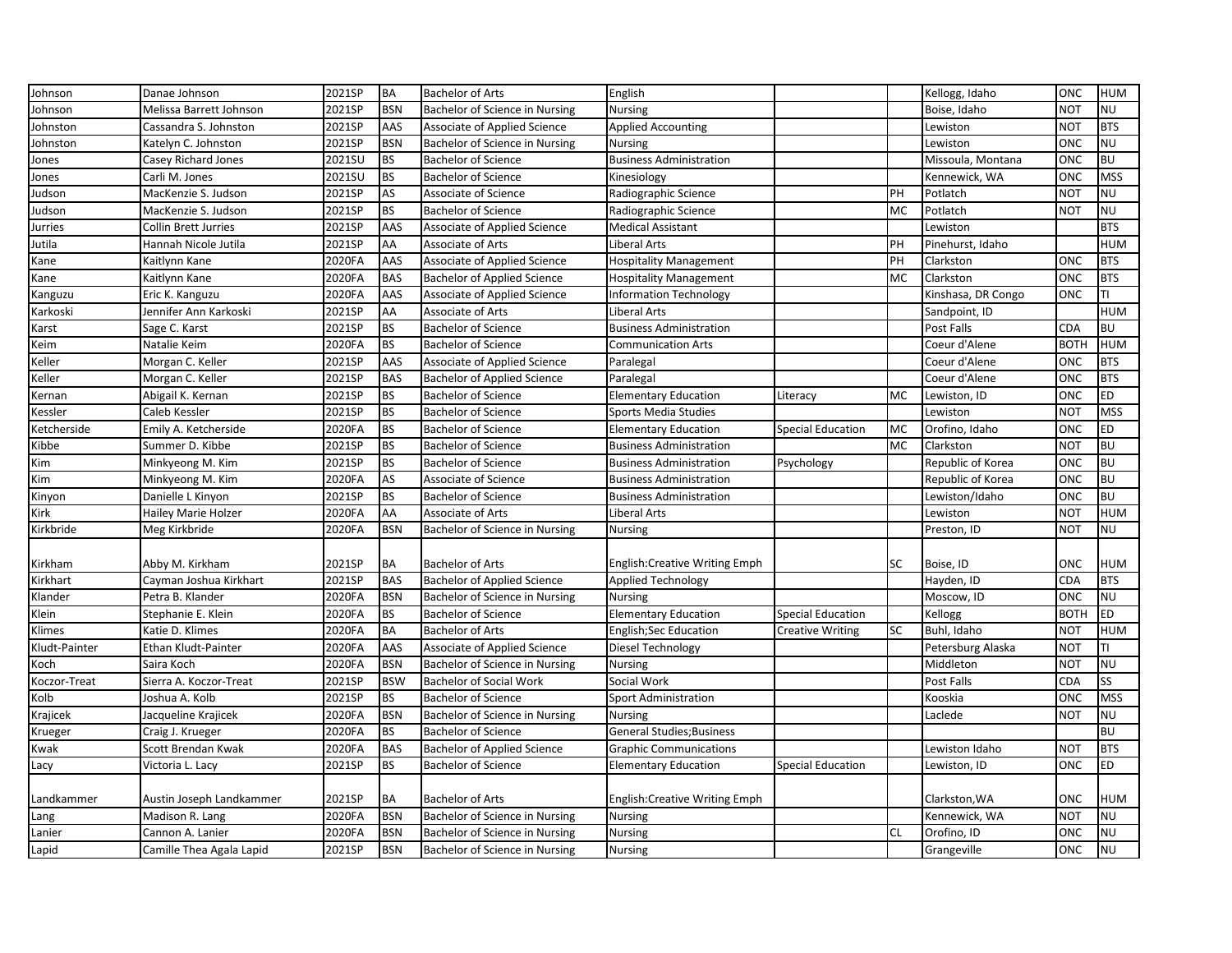|            |                            |                     |             |                                    |                                      | Early Childhood           |           |                      |            |            |
|------------|----------------------------|---------------------|-------------|------------------------------------|--------------------------------------|---------------------------|-----------|----------------------|------------|------------|
| Laris      | Maria A Laris              | 2021SP              | <b>BAS</b>  | <b>Bachelor of Applied Science</b> | Early Childhood Development          | Special Ed                |           | <b>Twin Falls</b>    | NOT        | <b>BTS</b> |
|            |                            |                     |             |                                    |                                      | Women's and               |           |                      |            |            |
| Larsen     | Corina Dolores Larsen      | 2021SP              | <b>BS</b>   | <b>Bachelor of Science</b>         | Social Sciences; Sec Education       | <b>Gender Studies</b>     | <b>CL</b> | Weiser, Idaho        | ONC        | <b>SS</b>  |
| Lavigne    | Jack La Vigne              | 2021SP              | AAS         | Associate of Applied Science       | <b>Business Management/Marketing</b> |                           |           | Meridian. Idaho      | <b>NOT</b> | <b>BTS</b> |
| Lawton     | Kelsey Lawton              | 2020FA              | <b>BSN</b>  | Bachelor of Science in Nursing     | <b>Nursing</b>                       |                           |           | <b>Boise</b>         | <b>NOT</b> | <b>NU</b>  |
| Leach      | James William Leach        | 2021SP              | AS          | Associate of Science               | <b>Business Administration</b>       |                           |           | Bonners Ferry, Idaho | <b>NOT</b> | <b>BU</b>  |
| Lee        | Salina Lee                 | 2021SP              | <b>BS</b>   | <b>Bachelor of Science</b>         | Accounting                           |                           |           | POST FALLS, ID       | <b>NOT</b> | <b>BU</b>  |
| Leighton   | Hollee A. Leighton         | 2020FA              | <b>BSN</b>  | Bachelor of Science in Nursing     | <b>Nursing</b>                       |                           |           | Nampa                | <b>NOT</b> | <b>NU</b>  |
| Leonard    | Adam Robert Leonard        | 2020FA              | <b>BS</b>   | <b>Bachelor of Science</b>         | Accounting                           |                           |           | Clarkston, WA.       | <b>NOT</b> | <b>BU</b>  |
| Lewis      | McKenna A Lewis            | 2021SP              | <b>BSN</b>  | Bachelor of Science in Nursing     | <b>Nursing</b>                       |                           |           | Mountain Home, Idaho | ONC        | <b>NU</b>  |
| Libby      | Timothy John Libby         | 2021SP              | AA          | Associate of Arts                  | <b>Liberal Arts</b>                  |                           | PH        | Coeur d'Alene, Idaho |            | <b>HUM</b> |
| Liddell    | Gwen Liddell               | 2021SP              | <b>ITC</b>  | Intermediate Technical Cert        | Office Technology                    |                           |           | Grangeville          | NOT        | <b>BTS</b> |
| Lincoln    | Cody I. Lincoln            | 2021SP              | <b>BSW</b>  | <b>Bachelor of Social Work</b>     | Social Work                          |                           | MI        | Moscow               | ONC        | SS         |
|            |                            |                     |             |                                    |                                      |                           |           |                      |            |            |
| Lindert    | Rosellyn M. Lindert        | 2021SP              | <b>BA</b>   | <b>Bachelor of Arts</b>            | <b>English:Creative Writing Emph</b> | Spanish                   | SC        | Manson Washington    | ONC        | <b>HUM</b> |
| Line       | Kasey D. Line              | 2020FA              | AAS         | Associate of Applied Science       | <b>Medical Assistant</b>             |                           |           | Clarkston            | ONC        | <b>BTS</b> |
| Litton     | McKinley Kaye Litton       | 2021SP              | <b>BS</b>   | <b>Bachelor of Science</b>         | Kinesiology                          | Coaching; Health          |           | Ashton, Idaho        | ONC        | <b>MSS</b> |
|            |                            |                     |             |                                    |                                      |                           |           |                      |            |            |
| Loomis     | Camryn R. Loomis           | 2020FA              | <b>BS</b>   | <b>Bachelor of Science</b>         | <b>Business &amp; Communication</b>  |                           |           | Lewiston, ID         | ONC        | <b>BU</b>  |
| Lopez      | Evelin Lopez Sanchez       | 2021SP              | <b>BS</b>   | <b>Bachelor of Science</b>         | Kinesiology                          |                           |           | Soap Lake            | ONC        | <b>MSS</b> |
| Lopez      | Emilio E. Lopez            | 2021SP              | <b>BS</b>   | <b>Bachelor of Science</b>         | Psychology                           |                           |           | Lewiston Idaho       | ONC        | SS         |
| Lord       | Cindy K. Lord              | 2020FA              | <b>BAS</b>  | <b>Bachelor of Applied Science</b> | <b>Applied Accounting</b>            |                           |           | Nampa                | <b>NOT</b> | <b>BTS</b> |
| Lotstein   | Robert Vincent Lotstein    | 2021SP              | AAS         | Associate of Applied Science       | Industrial Maint/Millwright          |                           |           | Lewiston, Idaho      | <b>NOT</b> | TI         |
| Lovell     | Tina L. Lovell             | 2021SP              | <b>BSW</b>  | <b>Bachelor of Social Work</b>     | Social Work                          | Psychology                |           | Elk City Idaho       | ONC        | SS         |
| Lundin     | Kellie Joy Lundin          | 2021SP              | <b>BS</b>   | <b>Bachelor of Science</b>         | Radiographic Science                 |                           | <b>CL</b> | Troy, MT             | <b>NOT</b> | <b>NU</b>  |
| Lybrand    | Gabriel C. Lybrand         | 2020FA              | AAS         | Associate of Applied Science       | Heating/Vent/AC/Refrigeration        |                           |           | Lewiston             | <b>NOT</b> | TI         |
| Lynch      | Callie B. Lynch            | 2021SP              | <b>BSN</b>  | Bachelor of Science in Nursing     | <b>Nursing</b>                       |                           |           | Kellogg              | ONC        | <b>NU</b>  |
| MacArthur  | Bruce R. MacArthur         | 2021SP              | <b>BSN</b>  | Bachelor of Science in Nursing     | <b>Nursing</b>                       |                           |           | Clarkston            | <b>NOT</b> | <b>NU</b>  |
| MacDonald  | Zachary B. MacDonald       | 2021SP              | <b>BSN</b>  | Bachelor of Science in Nursing     | <b>Nursing</b>                       |                           |           | Eagle                | ONC        | <b>NU</b>  |
| Mace       | Avery D. Mace              | 2021SP              | <b>BSW</b>  | <b>Bachelor of Social Work</b>     | Social Work                          |                           | <b>CL</b> | Kingston             | ONC        | SS         |
| MacKenzie  | Scott J. MacKenzie         | 2020FA              | <b>BS</b>   | <b>Bachelor of Science</b>         | <b>Computed Tomography</b>           |                           | SC        | Fruitland, ID        | <b>NOT</b> | <b>NU</b>  |
| Malakar    | Sanjeev Malakar            | $202\overline{1SP}$ | <b>ACRT</b> | Academic Certificate               | <b>Cyber Security</b>                |                           |           | Kathmandu, Nepal     | ONC        | TI         |
| Malakar    | Sanjeev Malakar            | 2021SP              | <b>BAS</b>  | <b>Bachelor of Applied Science</b> | <b>Information Technology</b>        |                           |           | Kathmandu, Nepal     | ONC        | TI         |
| Malakar    | Sanjeev Malakar            | 2021SP              | <b>ITC</b>  | Intermediate Technical Cert        | <b>Information Technology</b>        |                           |           | Kathmandu, Nepal     | ONC        | TI         |
|            |                            |                     |             |                                    |                                      |                           |           |                      |            |            |
| Malee      | Mallory A. Malee           | 2021SP              | <b>BS</b>   | <b>Bachelor of Science</b>         | <b>Elementary Education</b>          | Middle School Math        |           | Coeur d'Alene        | ONC        | <b>ED</b>  |
| Malm       | McKenzie N. Malm           | 2020FA              | <b>BS</b>   | <b>Bachelor of Science</b>         | Kinesiology                          |                           |           | Troy, ID             | ONC        | <b>MSS</b> |
| Maltba     | Corbin R. Maltba           | 2021SP              | <b>BS</b>   | <b>Bachelor of Science</b>         | Radiographic Science                 |                           | <b>CL</b> | Priest River, ID     | ONC        | <b>NU</b>  |
| Manangquil | Jericho Y. Manangquil      | 2021SP              | AS          | Associate of Science               | Radiographic Science                 |                           |           | Lewiston, ID         | <b>ONC</b> | <b>NU</b>  |
| Manangquil | Jericho Y. Manangquil      | 2021SP              | <b>BS</b>   | <b>Bachelor of Science</b>         | Radiographic Science                 |                           |           | Lewiston, ID         | ONC        | <b>NU</b>  |
|            |                            |                     |             |                                    |                                      |                           |           |                      |            |            |
| Manker     | <b>Emily Louise Manker</b> | 2020FA              | <b>BS</b>   | <b>Bachelor of Science</b>         | Psychology                           | <b>Behavioral Science</b> |           | Twin Falls, ID       | ONC        | SS         |
| Mares      | <b>Marshall Mares</b>      | 2020FA              | AAS         | Associate of Applied Science       | Auto Mechanics Tech                  |                           |           | Meridian, ID         | ONC        | TI         |
| Marner     | Damian Lloyd Marner        | 2021SP              | AA          | Associate of Arts                  | <b>Liberal Arts</b>                  |                           |           | Mountain Home, Idaho |            | <b>HUM</b> |
| Marquis    | Baylee A. Marquis          | 2020FA              | <b>BS</b>   | <b>Bachelor of Science</b>         | Kinesiology; Sec Education           | Health                    |           | Coeur d'Alene. ID    | CDA        | <b>MSS</b> |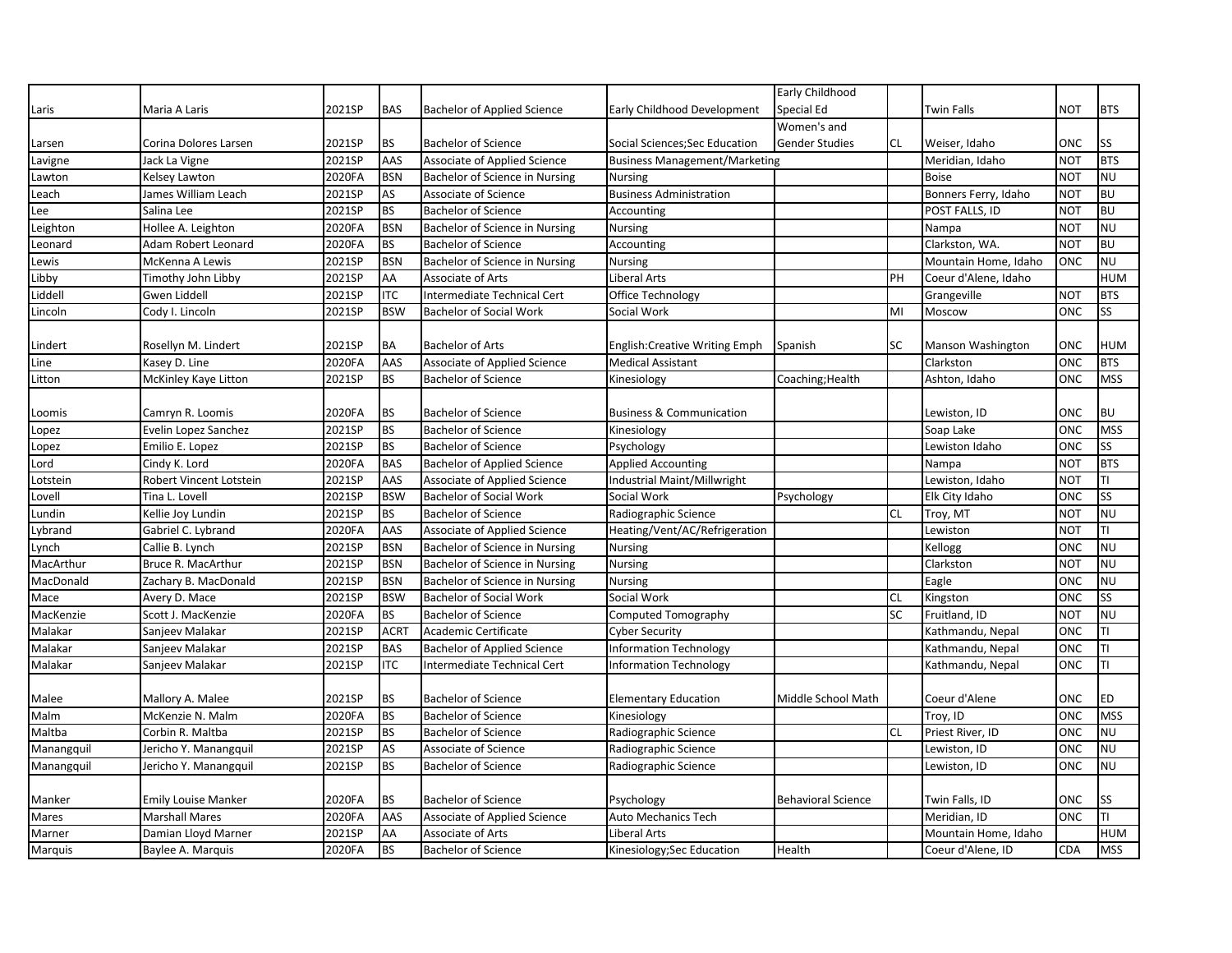|                  |                            |        |             |                                    |                                      | Instructional           |           |                      |             |            |
|------------------|----------------------------|--------|-------------|------------------------------------|--------------------------------------|-------------------------|-----------|----------------------|-------------|------------|
| Martindale       | Jessica A. Martindale      | 2020FA | <b>BS</b>   | <b>Bachelor of Science</b>         | <b>Elementary Education</b>          | Technologies            |           | Filer                | ONC         | <b>ED</b>  |
| Martinez         | Dominique Clorisa Martinez | 2021SP | AA          | Associate of Arts                  | <b>Liberal Arts: Nat Sciences</b>    |                         |           | Kennewick Washington |             | <b>NS</b>  |
| Matossian        | Storm A. Matossian         | 2021SP | AAS         | Associate of Applied Science       | <b>Auto Mechanics Tech</b>           |                         |           | Moscow Idaho         | <b>NOT</b>  | TI         |
| Maupin           | Roberta Maupin             | 2020FA | AAS         | Associate of Applied Science       | <b>Applied Accounting</b>            |                         |           | robinmaupin@live.com | <b>NOT</b>  | <b>BTS</b> |
| Maupin           | Roberta Maupin             | 2020FA | <b>BAS</b>  | <b>Bachelor of Applied Science</b> | <b>Applied Accounting</b>            |                         |           | robinmaupin@live.com | NOT         | <b>BTS</b> |
| Maxson           | Bryan C. Maxson            | 2021SP | <b>BS</b>   | <b>Bachelor of Science</b>         | Radiographic Science                 |                         | <b>CL</b> | Twin Falls, Idaho    | <b>NOT</b>  | <b>NU</b>  |
| Maxwell          | Aleah E Maxwell            | 2020FA | AAS         | Associate of Applied Science       | Administrative Management            |                         |           | Lewiston Idaho       | ONC         | <b>BTS</b> |
| May              | Shane S. May               | 2020FA | <b>BSN</b>  | Bachelor of Science in Nursing     | <b>Nursing</b>                       |                         |           | Rathdrum             | NOT         | <b>NU</b>  |
| Mayberry         | Jennifer Marie Mayberry    | 2021SP | AA          | Associate of Arts                  | Liberal Arts                         |                         |           | Rathdrum, Idaho      |             | <b>HUM</b> |
| McCarthy         | Samantha Ann McCarthy      | 2021SP | <b>BSW</b>  | <b>Bachelor of Social Work</b>     | Social Work                          |                         | <b>MC</b> | Coeur D Alene        | <b>BOTH</b> | SS         |
| <b>McClimans</b> | <b>Stacy McClimans</b>     | 2021SP | <b>BS</b>   | <b>Bachelor of Science</b>         | <b>Business Administration</b>       |                         |           | Jerome               | <b>NOT</b>  | <b>BU</b>  |
| McColloch        | Lily A. McColloch          | 2020FA | <b>BSN</b>  | Bachelor of Science in Nursing     | <b>Nursing</b>                       | <b>Natural Sciences</b> |           | Sonora, CA           | ONC         | <b>NU</b>  |
| McComb           | Kennady Rain McComb        | 2020FA | <b>BSN</b>  | Bachelor of Science in Nursing     | <b>Nursing</b>                       |                         |           | Post Falls, ID       | NOT         | <b>NU</b>  |
| McDonald         | Cynthia McDonald           | 2021SP | <b>BSN</b>  | Bachelor of Science in Nursing     | <b>Nursing</b>                       |                         |           | Rathdrum, Idaho      | <b>NOT</b>  | <b>NU</b>  |
| McDonough        | <b>Betty Davidson</b>      | 2021SP | AAS         | Associate of Applied Science       | <b>Admin Medical Assistant</b>       |                         | PH        | Clarkston            | ONC         | <b>BTS</b> |
| McDonough        | <b>Betty Davidson</b>      | 2021SP | <b>ITC</b>  | Intermediate Technical Cert        | Medical Biller/Coder                 |                         |           | Clarkston            | ONC         | <b>BTS</b> |
| McGuire          | Karlie J. McGuire          | 2021SP | <b>BSN</b>  | Bachelor of Science in Nursing     | <b>Nursing</b>                       |                         |           | Orofino, ID          | ONC         | <b>NU</b>  |
| McIlvain         | Jared M. McIlvain          | 2021SP | <b>BA</b>   | <b>Bachelor of Arts</b>            | <b>English;Sec Education</b>         | Spanish                 | MC        | Craigmont, Idaho     | ONC         | <b>HUM</b> |
| McKee            | Laurie J. McKee            | 2021SP | <b>ITC</b>  | Intermediate Technical Cert        | Medical Biller/Coder                 |                         |           | lewiston idaho       | ONC         | <b>BTS</b> |
| McLennand        | Cherie Louise McLennand    | 2021SP | <b>BSN</b>  | Bachelor of Science in Nursing     | <b>Nursing</b>                       |                         |           | Twin Falls, ID       | <b>NOT</b>  | <b>NU</b>  |
| McPherson        | Marissa L. McPherson       | 2020FA | <b>BSN</b>  | Bachelor of Science in Nursing     | <b>Nursing</b>                       |                         |           | Sagle                | <b>NOT</b>  | <b>NU</b>  |
| Meacham          | Sawyer W. Meacham          | 2020FA | <b>BAS</b>  | <b>Bachelor of Applied Science</b> | <b>Applied Accounting</b>            |                         |           | Lewiston, ID         | ONC         | <b>BTS</b> |
| Mendive          | Amanda Mendive             | 2021SP | <b>BSN</b>  | Bachelor of Science in Nursing     | <b>Nursing</b>                       |                         |           | New Plymouth, Idaho  | NOT         | <b>NU</b>  |
|                  |                            |        |             |                                    |                                      | Psychology; Physical    |           |                      |             |            |
| Menti            | Brayden J. Menti           | 2021SP | <b>BS</b>   | <b>Bachelor of Science</b>         | <b>Exercise Science</b>              | Science                 |           | Spirit Lake          | ONC         | <b>MSS</b> |
|                  |                            |        |             |                                    |                                      | Middle School           |           |                      |             |            |
|                  |                            |        |             |                                    |                                      | Math;Instructional      |           |                      |             |            |
| Miller           | Sydnee A. Miller           | 2020FA | <b>BS</b>   | <b>Bachelor of Science</b>         | <b>Elementary Education</b>          | Technologies            | <b>CL</b> | Hermiston, OR        | ONC         | <b>ED</b>  |
| Miller           | Cedar Ann Miller           | 2021SP | <b>BFA</b>  | <b>Bachelor of Fine Arts</b>       | <b>Creative Writing</b>              |                         | <b>CL</b> | Twin Falls, ID       | ONC         | <b>HUM</b> |
| Miller           | Adrian S. Miller           | 2020FA | <b>BA</b>   | <b>Bachelor of Arts</b>            | English                              |                         |           | Lewiston ID          | <b>NOT</b>  | <b>HUM</b> |
|                  |                            |        |             |                                    |                                      |                         |           |                      |             |            |
| Mills            | Danielle E. Mills          | 2021SP | <b>BA</b>   | <b>Bachelor of Arts</b>            | English: Publishing Arts Emph        | Marketing; Spanish      | SC        | Lewiston, ID         | ONC         | <b>HUM</b> |
| Minkner          | Courtney Minkner           | 2021SP | <b>BSN</b>  | Bachelor of Science in Nursing     | Nursing                              |                         |           | Coeur d'Alene, ID    | <b>NOT</b>  | <b>NU</b>  |
| Miranda          | Heidi Miranda              | 2021SP | <b>BSN</b>  | Bachelor of Science in Nursing     | Nursing                              |                         |           | Spirit Lake, Idaho   | <b>CDA</b>  | <b>NU</b>  |
| Mitchell         | Michaela Mitchell          | 2021SP | <b>BSN</b>  | Bachelor of Science in Nursing     | <b>Nursing</b>                       |                         |           | Valleyford, WA       | <b>NOT</b>  | <b>NU</b>  |
| Mitchell         | Damek H. Mitchell          | 2021SP | <b>BS</b>   | <b>Bachelor of Science</b>         | <b>Sport Administration</b>          |                         |           | Bellingham           | ONC         | <b>MSS</b> |
| Moctezuma        | Elias Moctezuma            | 2020FA | <b>BS</b>   | <b>Bachelor of Science</b>         | <b>General Studies</b> ; Business    |                         |           | Yakima Washington    | <b>NOT</b>  | <b>BU</b>  |
| Mohr             | John Andrew Mohr           | 2020FA | <b>BS</b>   | <b>Bachelor of Science</b>         | Kinesiology                          |                         |           | Lewiston Idaho       | ONC         | <b>MSS</b> |
| Moody            | <b>Harrison Moody</b>      | 2020FA | AAS         | Associate of Applied Science       | Fire Service Technology              |                         |           | Eagle                | ONC         | <b>BTS</b> |
| Moody            | Harrison Moody             | 2020FA | <b>BAS</b>  | <b>Bachelor of Applied Science</b> | Fire Service Technology              |                         |           | Eagle                | ONC         | <b>BTS</b> |
| Moore            | <b>Blair Moore</b>         | 2020FA | <b>BS</b>   | <b>Bachelor of Science</b>         | Biology                              |                         | <b>CL</b> | Meridian, ID         | ONC         | <b>NS</b>  |
| Moran            | Connor Nicholas Moran      | 2021SP | AAS         | Associate of Applied Science       | <b>CNC Machining Technology</b>      |                         |           | Emmett, Idaho        | ONC         | TI         |
| Morfin           | Bjorn R. Morfin            | 2021SP | <b>BS</b>   | <b>Bachelor of Science</b>         | History                              | Social Science          | <b>CL</b> | Vancouver            | ONC         | <b>SS</b>  |
| Morley           | Samantha H. Morley         | 2020FA | <b>BSN</b>  | Bachelor of Science in Nursing     | <b>Nursing</b>                       |                         |           | Palouse              | ONC         | <b>NU</b>  |
| Morley           | Samantha H. Morley         | 2020FA | <b>ACRT</b> | Academic Certificate               | <b>Nursing Management/Leadership</b> |                         |           | Palouse              | ONC         | <b>NU</b>  |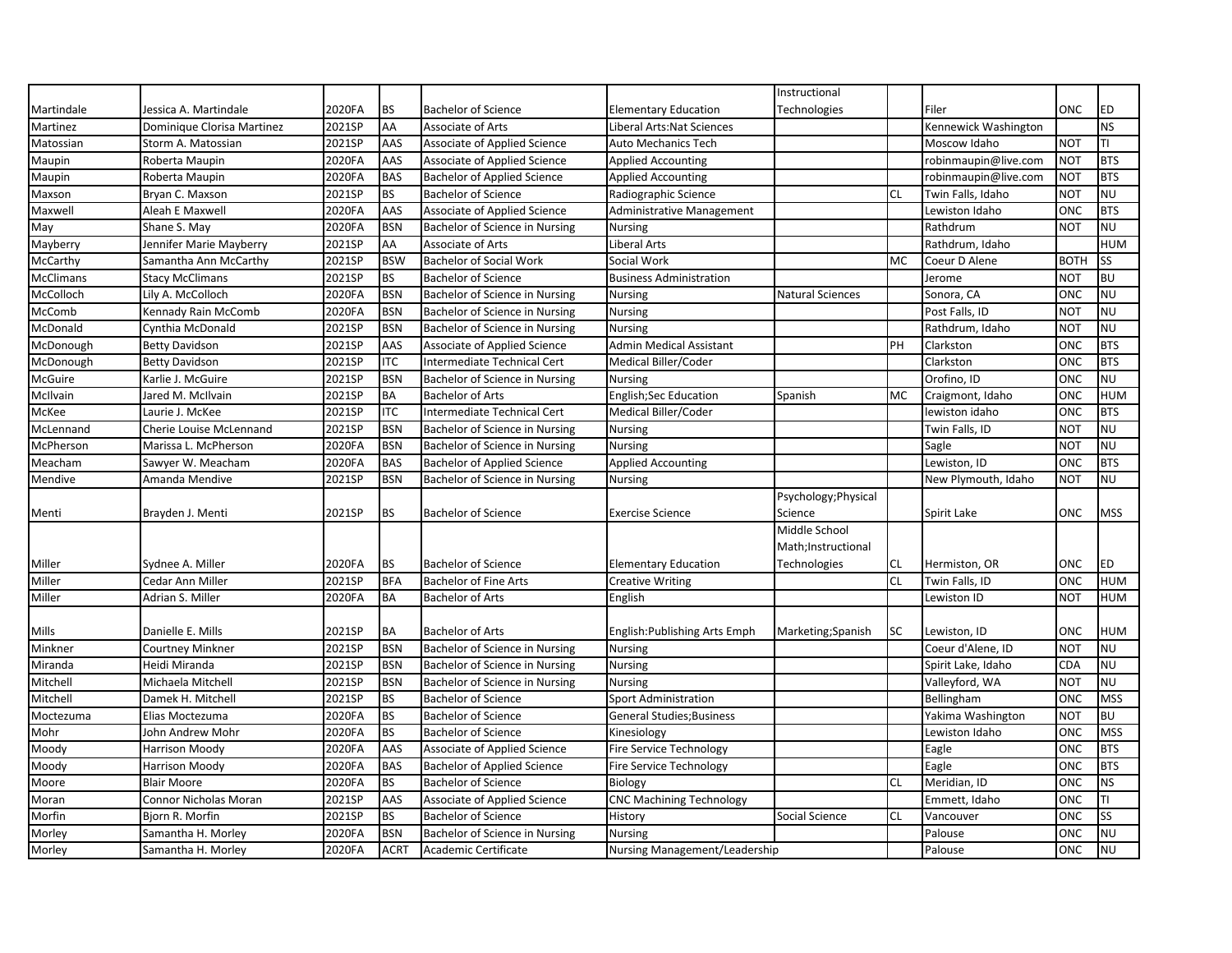| <b>Morris</b> | Amethyst M. Morris       | 2020FA | <b>BS</b>  | <b>Bachelor of Science</b>         | <b>Elementary Education</b>                         | Literacy                   |           | Post Falls           | <b>CDA</b>  | <b>ED</b>  |
|---------------|--------------------------|--------|------------|------------------------------------|-----------------------------------------------------|----------------------------|-----------|----------------------|-------------|------------|
| Morris        | James R. Morris          | 2020FA | <b>BSN</b> | Bachelor of Science in Nursing     | <b>Nursing</b>                                      |                            |           | Coeur D Alene        | <b>NOT</b>  | <b>NU</b>  |
| Morrow        | Hunter S. Morrow         | 2020FA | AAS        | Associate of Applied Science       | Diesel Technology                                   |                            |           | Clarkston            | ONC         | TΙ         |
| Mortensen     | Lucinda A Mortensen      | 2021SP | AA         | Associate of Arts                  | Liberal Arts                                        |                            |           | Rexburg, Idaho       |             | <b>HUM</b> |
| Moseley       | Kevin L. Moseley         | 2021SP | AAS        | Associate of Applied Science       | Heating/Vent/AC/Refrigeration                       |                            | MI        | Lewiston Idaho       | ONC         | TI         |
|               |                          |        |            |                                    |                                                     |                            |           |                      |             |            |
|               |                          |        |            |                                    |                                                     | Geographic                 |           |                      |             |            |
| Moser         | Elijah P. Moser          | 2020FA | BS         | <b>Bachelor of Science</b>         | Chemistry                                           | <b>Information Systems</b> |           | Lewiston             | <b>ONC</b>  | <b>NS</b>  |
| Moser         | Elijah P. Moser          | 2021SP | <b>BS</b>  | <b>Bachelor of Science</b>         | Earth Science                                       |                            |           | Lewiston             | <b>ONC</b>  | <b>NS</b>  |
| Moyer         | Kasala Moyer             | 2021SP | <b>BS</b>  | <b>Bachelor of Science</b>         | <b>Business Administration</b>                      |                            |           | Post Falls, ID       | <b>NOT</b>  | <b>BU</b>  |
| Mulvey        | <b>Tyler Mulvey</b>      | 2021SP | <b>BS</b>  | <b>Bachelor of Science</b>         | <b>Business Administration</b>                      | Marketing                  |           | Clarkston            | <b>ONC</b>  | <b>BU</b>  |
| Myers         | Meredith Colleen Myers   | 2021SP | <b>BSN</b> | Bachelor of Science in Nursing     | <b>Nursing</b>                                      |                            | МC        | Kingston, ID         | <b>NOT</b>  | <b>NU</b>  |
| Myron         | Tracy L. Myron           | 2020FA | <b>BS</b>  | <b>Bachelor of Science</b>         | <b>Business Administration</b>                      |                            |           | Pullman, WA          | <b>NOT</b>  | <b>BU</b>  |
| Nail          | <b>Travis James Nail</b> | 2021SP | <b>BAS</b> | <b>Bachelor of Applied Science</b> | Interdisciplinary                                   |                            |           | Grangeville Idaho    | <b>NOT</b>  | <b>BU</b>  |
| Needham       | Zachary Joseph Needham   | 2021SP | <b>BS</b>  | <b>Bachelor of Science</b>         | History                                             |                            |           | Puyallup, WA         | ONC         | SS         |
| Neill         | Emily A. Neill           | 2021SP | <b>BSN</b> | Bachelor of Science in Nursing     | <b>Nursing</b>                                      |                            | <b>CL</b> | Payette              | ONC         | <b>NU</b>  |
| Neisler       | Wesley R. Neisler        | 2020FA | <b>BS</b>  | <b>Bachelor of Science</b>         | Psychology                                          |                            |           | Clarkston            |             | SS         |
| Nelson        | Sandra A. Nelson         | 2021SP | <b>BS</b>  | <b>Bachelor of Science</b>         | <b>General Studies; Business</b>                    |                            |           | Deary, ID            | <b>NOT</b>  | <b>BU</b>  |
| Nelson        | Katy Nelson              | 2020FA | <b>BSN</b> | Bachelor of Science in Nursing     | <b>Nursing</b>                                      |                            |           | <b>Boise</b>         | <b>BOTH</b> | <b>NU</b>  |
|               |                          |        |            |                                    |                                                     |                            |           |                      |             |            |
| Nguyen        | Amanda L. Murt           | 2021SP | <b>BSW</b> | <b>Bachelor of Social Work</b>     | Social Work                                         | <b>Behavioral Science</b>  |           | Osburn               | <b>ONC</b>  | SS         |
| Nicholson     | Amanda L. Nicholson      | 2021SP | <b>BS</b>  | <b>Bachelor of Science</b>         | <b>Business Administration</b>                      |                            |           | Coeur d Alene        | <b>BOTH</b> | <b>BU</b>  |
| Niemeyer      | Halley C. Niemeyer       | 2021SP | <b>BSN</b> | Bachelor of Science in Nursing     | <b>Nursing</b>                                      |                            |           | Middleton            | <b>ONC</b>  | <b>NU</b>  |
| Noah          | Kaleb Joshua Noah        | 2021SP | AAS        | Associate of Applied Science       | <b>Welding Technology</b>                           |                            |           | Idaho                | <b>NOT</b>  | TI         |
| Noland        | Shonna Noland            | 2021SP | AA         | Associate of Arts                  | Liberal Arts                                        |                            |           | Reubens Idaho        |             | <b>HUM</b> |
| Noland        | Shonna Noland            | 2021SP | AAS        | Associate of Applied Science       | <b>Medical Assistant</b>                            |                            |           | Reubens Idaho        |             | <b>BTS</b> |
| Norland       | Devin A. Norland         | 2020FA | <b>BAS</b> | <b>Bachelor of Applied Science</b> | <b>Industrial Electronics</b>                       |                            |           | Clarkston            | <b>NOT</b>  | TI         |
| Norland       | Devin A. Norland         | 2020FA | AAS        | Associate of Applied Science       | Industrial Electronics; Elect Engineering Tech Emph |                            |           | Clarkston            | <b>NOT</b>  | TI         |
| Novich        | Dillon S. Novich         | 2021SP | <b>BS</b>  | <b>Bachelor of Science</b>         | Kinesiology                                         |                            |           | Chelan               | NOT         | <b>MSS</b> |
| Noyes         | Traci L. Noyes           | 2021SP | AA         | Associate of Arts                  | <b>Behavioral Science</b>                           |                            |           | Lewiston ID          | <b>NOT</b>  | SS         |
| Noyes         | Traci L. Noyes           | 2021SP | <b>BS</b>  | <b>Bachelor of Science</b>         | <b>Interdisciplinary Studies</b>                    |                            |           | Lewiston ID          | <b>NOT</b>  | <b>HUM</b> |
| Nunnally      | Dani S. Nunnally         | 2021SP | <b>BSN</b> | Bachelor of Science in Nursing     | <b>Nursing</b>                                      |                            |           | Jerome               | <b>NOT</b>  | <b>NU</b>  |
| Nuxoll        | Jarret Phillip Nuxoll    | 2021SP | AAS        | Associate of Applied Science       | <b>Welding Technology</b>                           |                            | PH        | Kooskia, Idaho       | <b>NOT</b>  | TI         |
| Olive         | Christopher D. Olive     | 2021SP | <b>BS</b>  | <b>Bachelor of Science</b>         | <b>Business Administration</b>                      |                            |           | Kamiah               | <b>ONC</b>  | <b>BU</b>  |
| Oliver        | Shayla Oliver            | 2021SP | <b>BS</b>  | <b>Bachelor of Science</b>         | <b>Communication Arts</b>                           |                            |           | Coeur D Alene        | <b>BOTH</b> | <b>HUM</b> |
| Olvera        | Cerrell M. Olvera        | 2021SP | <b>ITC</b> | Intermediate Technical Cert        | Medical Biller/Coder                                |                            |           | Weiser. Idaho        | <b>NOT</b>  | <b>BTS</b> |
| Olvera        | Cerrell M. Olvera        | 2021SP | <b>ITC</b> | Intermediate Technical Cert        | <b>Medical Receptionist</b>                         |                            |           | Weiser. Idaho        | <b>NOT</b>  | <b>BTS</b> |
| Ondo          | Louie Ondo               | 2021SP | <b>BS</b>  | <b>Bachelor of Science</b>         | Kinesiology                                         |                            |           | Keaau                | <b>NOT</b>  | <b>MSS</b> |
| Orr           | Brooke A. Orr            | 2021SP | BS         | <b>Bachelor of Science</b>         | Accounting                                          |                            |           | Boise, ID            | ONC         | <b>BU</b>  |
| Ortiz         | Marco Antonio Ortiz      | 2021SP | <b>BSW</b> | <b>Bachelor of Social Work</b>     | Social Work                                         |                            |           | Glenns Ferry, ID     |             | SS         |
| Padron        | Jael Padron              | 2020FA | <b>BSN</b> | Bachelor of Science in Nursing     | <b>Nursing</b>                                      |                            |           | Twin Falls           | <b>BOTH</b> | <b>NU</b>  |
| Padron        | Alma L. Padron           | 2020FA | <b>BSN</b> | Bachelor of Science in Nursing     | <b>Nursing</b>                                      |                            |           | <b>Twin Falls</b>    | <b>BOTH</b> | <b>NU</b>  |
| Page          | Kelsie Cheyenne Page     | 2021SU | <b>BS</b>  | <b>Bachelor of Science</b>         | <b>Interdisciplinary Studies</b>                    |                            |           | Melba ID             | <b>ONC</b>  | <b>MSS</b> |
| Palmer        | Alexandra N Palmer       | 2021SP | <b>BS</b>  | <b>Bachelor of Science</b>         | <b>Elementary Education</b>                         | Literacy                   | CL;MI     | Coeur d'Alene, Idaho |             | ED         |
| Palmer        | Alexandra N Palmer       | 2021SP | AA         | Associate of Arts                  | Liberal Arts                                        |                            | PH        | Coeur d'Alene, Idaho |             | <b>HUM</b> |
| Parker        | Kelci Joy Parker         | 2021SP | <b>BS</b>  | <b>Bachelor of Science</b>         | <b>Elementary Education</b>                         | <b>Special Education</b>   |           | Hoquiam Washington   | <b>ONC</b>  | <b>ED</b>  |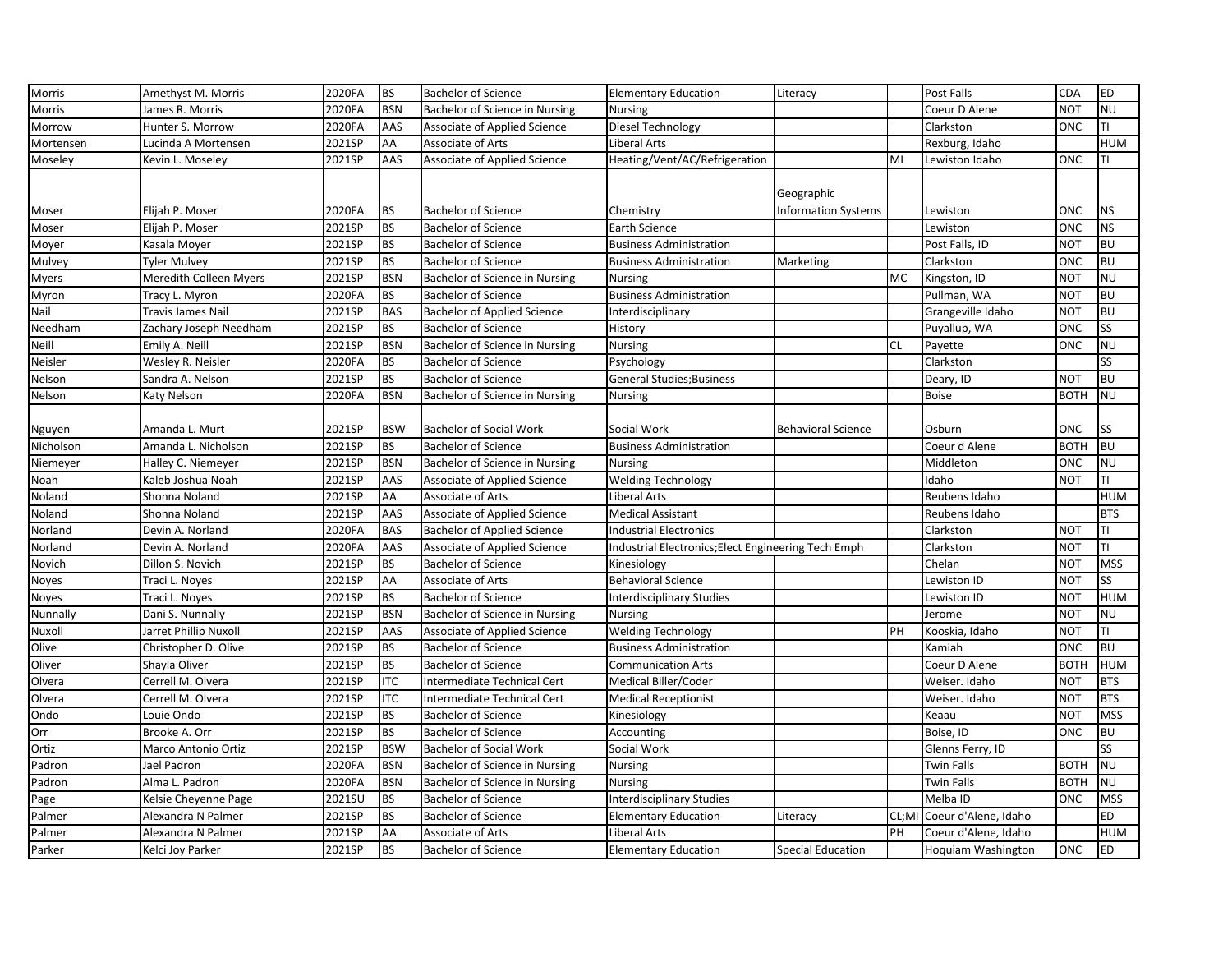| Parker          | Terri (Annie) Parker      | 2021SP | <b>BSW</b> | <b>Bachelor of Social Work</b>        | Social Work                             |                           |    | Coeur d'Alene Idaho   | <b>ONC</b> | <b>SS</b>              |
|-----------------|---------------------------|--------|------------|---------------------------------------|-----------------------------------------|---------------------------|----|-----------------------|------------|------------------------|
| Parsley         | Daniel J. Parsley         | 2020FA | AAS        | Associate of Applied Science          | <b>Applied Accounting</b>               |                           |    | Sandpoint, ID         | <b>NOT</b> | <b>BTS</b>             |
| Parsley         | Daniel J. Parsley         | 2020FA | <b>BAS</b> | <b>Bachelor of Applied Science</b>    | <b>Applied Accounting</b>               |                           |    | Sandpoint, ID         | <b>NOT</b> | <b>BTS</b>             |
| Patten          | Laura Elizabeth Patten    | 2021SP | <b>BSN</b> | Bachelor of Science in Nursing        | Nursing                                 |                           |    | Shoshone, ID          | <b>NOT</b> | <b>NU</b>              |
| Patterson       | Evelina Patterson         | 2020FA | <b>BSN</b> | Bachelor of Science in Nursing        | <b>Nursing</b>                          |                           |    | Spokane               | CDA        | <b>NU</b>              |
| Payne           | Matthew R. Payne          | 2021SP | <b>BAS</b> | <b>Bachelor of Applied Science</b>    | <b>Graphic Communications</b>           | Art                       |    | Grangeville           | NOT        | <b>BTS</b>             |
| Payne           | Lance Payne               | 2020FA | <b>BSN</b> | Bachelor of Science in Nursing        | <b>Nursing</b>                          |                           |    | Coeur d Alene         | <b>NOT</b> | <b>NU</b>              |
|                 |                           |        |            |                                       |                                         |                           |    |                       |            |                        |
| Perry           | Gail Perry                | 2021SP | <b>BSW</b> | Bachelor of Social Work               | Social Work                             | <b>Behavioral Science</b> | SC | Bonners Ferry, ID     | <b>NOT</b> | SS                     |
| Petersen        | Amy M. Petersen           | 2020FA | <b>BSN</b> | Bachelor of Science in Nursing        | <b>Nursing</b>                          |                           |    | Lewiston              | <b>NOT</b> | <b>NU</b>              |
| Petersen        | Erica K. Petersen         | 2020FA | <b>BSN</b> | Bachelor of Science in Nursing        | <b>Nursing</b>                          |                           |    | Athol                 | <b>NOT</b> | <b>NU</b>              |
| Peterson        | Makala Y. Peterson        | 2021SP | <b>BS</b>  | <b>Bachelor of Science</b>            | Chemistry                               |                           |    | Spokane, WA           | <b>ONC</b> | <b>NS</b>              |
|                 |                           |        |            |                                       |                                         |                           |    |                       |            |                        |
| Peterson        | Tye Peterson              | 2021SP | <b>ATC</b> | <b>Advanced Technical Certificate</b> | Diesel Technology                       |                           |    | Lewiston              | <b>NOT</b> | TI                     |
| <b>Peterson</b> | Makala Y. Peterson        | 2021SP | AA         | Associate of Arts                     | <b>Justice Studies</b>                  |                           |    | Spokane, WA           | <b>ONC</b> | SS                     |
| Petty           | Alysa R. Petty            | 2020FA | <b>BSN</b> | Bachelor of Science in Nursing        | <b>Nursing</b>                          |                           |    | Jerome, ID            | <b>NOT</b> | <b>NU</b>              |
| Pfeiffer        | Faith Marie Pfeiffer      | 2021SP | AAS        | <b>Associate of Applied Science</b>   | <b>Medical Assistant</b>                |                           |    | Lewiston, Idaho       | <b>ONC</b> | <b>BTS</b>             |
| Philpott        | Raymond W. Philpott       | 2021SP | <b>BSN</b> | Bachelor of Science in Nursing        | <b>Nursing</b>                          |                           |    | Noxon MT              | <b>NOT</b> | <b>NU</b>              |
| Picchena        | Tiffany D. Picchena       | 2021SU | AA         | Associate of Arts                     | <b>Liberal Arts</b>                     |                           |    | Lewiston              | <b>ONC</b> | <b>HUM</b>             |
| Picchena        | Tiffany D. Picchena       | 2021SU | AS         | Associate of Science                  | Radiographic Science                    |                           |    | Lewiston              | <b>ONC</b> | <b>NU</b>              |
|                 |                           |        |            |                                       |                                         |                           |    |                       |            |                        |
| Pitner          | Tyler Scott Pitner        | 2020FA | <b>BS</b>  | <b>Bachelor of Science</b>            | <b>Business &amp; Communication</b>     |                           |    | Clarkston, Washington | <b>NOT</b> | <b>BU</b>              |
| Ploss           | Leslie A. Ploss           | 2020FA | <b>BS</b>  | <b>Bachelor of Science</b>            | <b>General Studies; Social Sciences</b> |                           |    | Jerome, ID            | <b>ONC</b> | SS                     |
|                 |                           |        |            |                                       |                                         |                           |    |                       |            |                        |
| Pointer         | Bailey M. Pointer         | 2021SP | <b>BA</b>  | <b>Bachelor of Arts</b>               | <b>English:Creative Writing Emph</b>    | Spanish                   |    | La Grande, Oregon     | <b>ONC</b> | <b>HUM</b>             |
| Pomponio        | Nicholas A. Pomponio      | 2021SP | <b>BS</b>  | <b>Bachelor of Science</b>            | Kinesiology                             |                           | MI | Orofino               | <b>ONC</b> | <b>MSS</b>             |
| Pond            | Hannah N. Pond            | 2020FA | AAS        | <b>Associate of Applied Science</b>   | <b>Hospitality Management</b>           |                           |    | Grandview, Washington | <b>ONC</b> | <b>BTS</b>             |
| Potratz-Lee     | Steven Andrew Potratz-Lee | 2021SP | AAS        | Associate of Applied Science          | <b>Fire Service Technology</b>          |                           |    | Moscow, ID            | <b>NOT</b> | <b>BTS</b>             |
| Potratz-Lee     | Steven Andrew Potratz-Lee | 2021SP | <b>BAS</b> | <b>Bachelor of Applied Science</b>    | <b>Fire Service Technology</b>          |                           |    | Moscow, ID            | <b>NOT</b> | <b>BTS</b>             |
| Potter          | Jaidan L. Potter          | 2021SP | <b>BS</b>  | <b>Bachelor of Science</b>            | <b>Elementary Education</b>             | Literacy                  |    | Meridian, Idaho       | ONC        | ED                     |
| Powers          | Nicole Christine Powers   | 2021SP | AA         | Associate of Arts                     | Liberal Arts                            |                           |    | Meridian, ID          | <b>ONC</b> | <b>HUM</b>             |
| Powers          | Kaylee Nicole Powers      | 2021SU | <b>BSN</b> | Bachelor of Science in Nursing        | <b>Nursing</b>                          |                           |    | Clarkston, Washington | <b>NOT</b> | <b>NU</b>              |
| Powers          | Nicole Christine Powers   | 2021SP | AS         | Associate of Science                  | Radiographic Science                    |                           |    | Meridian, ID          | <b>ONC</b> | <b>NU</b>              |
| Powers          | Nicole Christine Powers   | 2021SP | <b>BS</b>  | <b>Bachelor of Science</b>            | Radiographic Science                    |                           |    | Meridian, ID          | ONC        | <b>NU</b>              |
| Prather         | Ian P. Prather            | 2020FA | <b>BSN</b> | Bachelor of Science in Nursing        | Nursing                                 |                           |    | Moscow, ID            | ONC        | <b>NU</b>              |
| Preuit          | Kenna M. Lindauer         | 2020FA | <b>BSN</b> | Bachelor of Science in Nursing        | <b>Nursing</b>                          |                           |    | Rupert                | <b>NOT</b> | <b>NU</b>              |
| Preyer          | Wesley R. Preyer          | 2021SP | AAS        | <b>Associate of Applied Science</b>   | Diesel Technology                       |                           |    | St. Maries            | <b>ONC</b> | TI                     |
|                 |                           |        |            |                                       |                                         |                           |    |                       |            |                        |
| Rasmussen       | Araya Nicole Rasmussen    | 2021SP | <b>BA</b>  | <b>Bachelor of Arts</b>               | History                                 | <b>Behavioral Science</b> |    | Orofino, Id           | ONC        | <b>SS</b>              |
| Rawls           | Zachery P. Rawls          | 2021SP | <b>BS</b>  | <b>Bachelor of Science</b>            | <b>Business Administration</b>          | Marketing                 |    | Boise, Idaho          | ONC        | <b>BU</b>              |
| Rayment         | Mackenzie Grace Rayment   | 2021SP | <b>BS</b>  | <b>Bachelor of Science</b>            | <b>Business Administration</b>          |                           |    | Weippe, Idaho         | ONC        | <b>BU</b>              |
| Reagan          | Megan D. Reagan           | 2021SP | <b>BS</b>  | <b>Bachelor of Science</b>            | <b>Elementary Education</b>             |                           |    | Coeur d'Alene         | <b>ONC</b> | ED                     |
| Redd            | Kara M. Redd              | 2021SP | <b>BAS</b> | <b>Bachelor of Applied Science</b>    | <b>Applied Accounting</b>               |                           |    | Newberg, OR           | ONC        | <b>BTS</b>             |
| Redd            |                           |        |            |                                       |                                         |                           |    |                       |            |                        |
|                 | Laura Elyse Redd          | 2021SP | <b>BSN</b> | Bachelor of Science in Nursing        | Nursing                                 |                           |    | Lewiston, ID          | <b>ONC</b> | <b>NU</b>              |
| Reed<br>Reel    | Lana Reed                 | 2021SP | <b>BSN</b> | Bachelor of Science in Nursing        | <b>Nursing</b>                          |                           |    | Lewiston, ID          | <b>NOT</b> | <b>NU</b><br><b>BU</b> |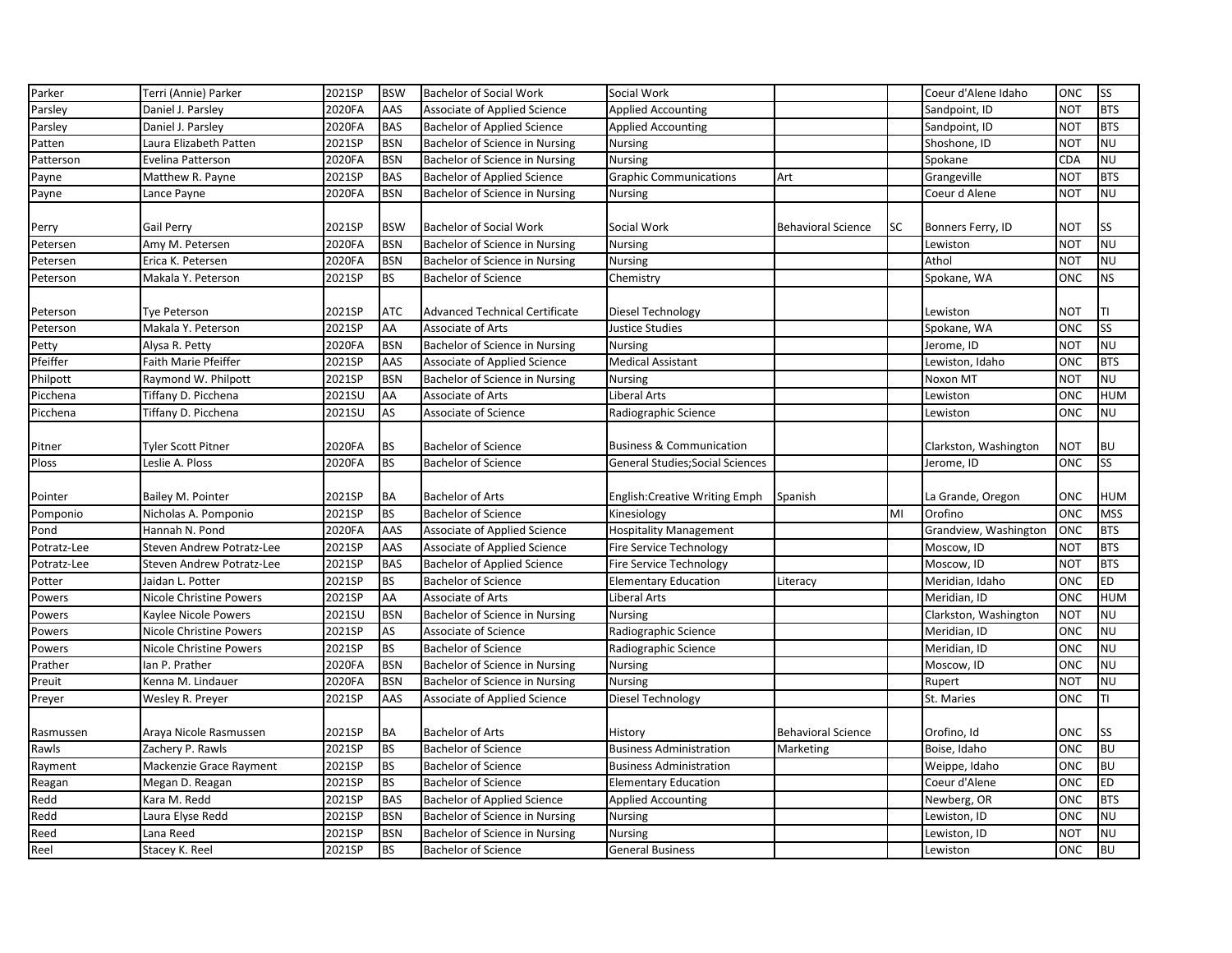| Reeser    | Darien Reeser       | 2021SP | AAS        | Associate of Applied Science          | <b>Information Technology</b>      |                    |           | Lewiston, Idaho      | <b>NOT</b> | IΤΙ        |
|-----------|---------------------|--------|------------|---------------------------------------|------------------------------------|--------------------|-----------|----------------------|------------|------------|
| Reincke   | Tyler Reincke       | 2021SP | <b>BSN</b> | Bachelor of Science in Nursing        | <b>Nursing</b>                     |                    |           | Lewiston             | <b>NOT</b> | <b>NU</b>  |
| Renfro    | Jena R. Renfro      | 2021SP | <b>BS</b>  | <b>Bachelor of Science</b>            | <b>Elementary Education</b>        | Literacy           | <b>SC</b> | Boise, ID            | ONC        | <b>ED</b>  |
|           |                     |        |            |                                       |                                    |                    |           |                      |            |            |
| Renfro    | Olivia H. Renfro    | 2020FA | <b>BS</b>  | <b>Bachelor of Science</b>            | <b>Elementary Education</b>        | Middle School Math |           | Spokane Valley, WA   | ONC        | <b>ED</b>  |
| Renton    | Tessa J. Renton     | 2021SP | <b>BS</b>  | <b>Bachelor of Science</b>            | <b>Elementary Education</b>        | Literacy           | <b>SC</b> | Genesee              | ONC        | <b>ED</b>  |
| Reyes     | Makayla R. Reyes    | 2020FA | AAS        | Associate of Applied Science          | Web Design & Development           |                    |           | Homedale             | <b>NOT</b> | <b>BTS</b> |
| Rhodes    | Audrey A. Rhodes    | 2021SP | <b>BS</b>  | <b>Bachelor of Science</b>            | Accounting                         |                    | MC        | Coeur d'Akene        | <b>NOT</b> | <b>BU</b>  |
|           |                     |        |            |                                       |                                    |                    |           |                      |            |            |
| Rhodes    | Seth Martin Rhodes  | 2021SP | <b>ATC</b> | <b>Advanced Technical Certificate</b> | <b>Welding Technology</b>          |                    |           | Lewiston             | NOT        | TI         |
| Rice      | Kelsey J Rice       | 2020FA | <b>BS</b>  | <b>Bachelor of Science</b>            | <b>Elementary Education</b>        | Literacy           | <b>MC</b> | <b>Bonners Ferry</b> | CDA        | <b>ED</b>  |
| Rice      | Savannah Lynn Rice  | 2021SP | AAS        | Associate of Applied Science          | <b>Applied Accounting</b>          |                    |           | Lewiston, Idaho      |            | <b>BTS</b> |
| Rickett   | Renae A. Rickett    | 2021SP | <b>BSN</b> | Bachelor of Science in Nursing        | <b>Nursing</b>                     |                    | <b>CL</b> | Lewiston             | ONC        | <b>NU</b>  |
| Ridolph   | Lauren Ridolph      | 2020FA | <b>BSN</b> | Bachelor of Science in Nursing        | <b>Nursing</b>                     |                    |           | Hayden               | CDA        | <b>NU</b>  |
| Riendeau  | Marc D. Riendeau    | 2021SP | AAS        | Associate of Applied Science          | <b>Auto Mechanics Tech</b>         |                    |           | Lewiston             | <b>NOT</b> | TI         |
| Riendeau  | Marc D. Riendeau    | 2021SP | <b>BAS</b> | <b>Bachelor of Applied Science</b>    | Auto Mechanics Tech                |                    |           | Lewiston             | <b>NOT</b> | TI         |
| Riendeau  | Alex M. Riendeau    | 2021SP | AAS        | Associate of Applied Science          | Engineering Tech - Mech            |                    |           | Lewiston, ID         | ONC        | TI         |
| Righello  | Olga Righello       | 2020FA | <b>BSN</b> | Bachelor of Science in Nursing        | Nursing                            |                    |           | olga@righello.net    | CDA        | NU         |
| Ringhand  | Leslie A. Ringhand  | 2020FA | <b>BSN</b> | Bachelor of Science in Nursing        | <b>Nursing</b>                     |                    |           | Careywood            | CDA        | <b>NU</b>  |
| Rives     | Mika Scott Rives    | 2021SP | <b>BS</b>  | <b>Bachelor of Science</b>            | Kinesiology                        |                    | <b>SC</b> | Clearwater, Idaho    | ONC        | <b>MSS</b> |
| Robbins   | Shanna Robbins      | 2021SP | <b>BSN</b> | Bachelor of Science in Nursing        | <b>Nursing</b>                     |                    |           | Twin Falls, ID       | <b>NOT</b> | <b>NU</b>  |
| Roberts   | Tristan Ray Roberts | 2021SP | <b>BAS</b> | <b>Bachelor of Applied Science</b>    | Engineering Tech - Mech            |                    | <b>CL</b> | Grangeville Idaho    | ONC        | TI         |
| Robinson  | Allyson J. Robinson | 2021SP | <b>BS</b>  | <b>Bachelor of Science</b>            | <b>Elementary Education</b>        | Literacy           |           | Spirit Lake, ID      | ONC        | <b>ED</b>  |
| Robinson  | Natalie R. Robinson | 2021SP | <b>BS</b>  | <b>Bachelor of Science</b>            | Psychology                         |                    |           | King City            | <b>ONC</b> | <b>SS</b>  |
| Robison   | Samantha M. Robison | 2020FA | <b>BS</b>  | <b>Bachelor of Science</b>            | Computed Tomography                |                    |           | Horseshoe Bend, ID   | <b>NOT</b> | <b>NU</b>  |
| Rodland   | RyAnne K. Rodland   | 2020FA | <b>BSN</b> | Bachelor of Science in Nursing        | <b>Nursing</b>                     | Spanish            |           | Wasilla, Alaska      | ONC        | <b>NU</b>  |
| Roe       | Jessica L. Roe      | 2021SP | <b>BSN</b> | Bachelor of Science in Nursing        | <b>Nursing</b>                     |                    |           | Moscow, Idaho        | ONC        | <b>NU</b>  |
|           |                     |        |            |                                       |                                    |                    |           |                      |            |            |
| Rogers    | Nickolas J. Rogers  | 2021SP | <b>ATC</b> | <b>Advanced Technical Certificate</b> | <b>Collision Repair Technology</b> |                    |           | Lewiston             | NOT        | I⊤ı        |
| Rohde     | Audrey N. Rohde     | 2020FA | <b>BSN</b> | Bachelor of Science in Nursing        | <b>Nursing</b>                     |                    |           | Rathdrum, ID         | ONC        | <b>NU</b>  |
| Ronald    | Miranda M. Ronald   | 2021SP | <b>BAS</b> | <b>Bachelor of Applied Science</b>    | <b>Information Technology</b>      |                    |           | Post falls, Idaho    | <b>ONC</b> | TI         |
| Ronquillo | Luke Ronquillo      | 2020FA | <b>BS</b>  | <b>Bachelor of Science</b>            | Psychology                         |                    |           | Garden Valley, Idaho | ONC        | <b>SS</b>  |
| Rose      | Bowie L. Rose       | 2021SP | AAS        | Associate of Applied Science          | <b>Auto Mechanics Tech</b>         |                    |           |                      |            | TI         |
| Rose      | Brianna A. Rose     | 2021SP | <b>BSN</b> | Bachelor of Science in Nursing        | Nursing                            |                    | MC        | Raleigh              | <b>NOT</b> | <b>NU</b>  |
| Roth      | Edwin S. Roth       | 2021SP | <b>AAS</b> | Associate of Applied Science          | <b>Industrial Electronics</b>      |                    | PH        | Troy                 | <b>NOT</b> | TΙ         |
| Roth      | Mary Elizabeth Roth | 2021SP | <b>BSN</b> | Bachelor of Science in Nursing        | Nursing                            |                    |           | Coeur d'Alene, ID    | <b>NOT</b> | <b>NU</b>  |
| Rourick   | Holly N. Rourick    | 2021SP | AA         | Associate of Arts                     | Liberal Arts                       |                    |           | Lewiston             | <b>NOT</b> | <b>HUM</b> |
| Roussos   | Nikolaos I. Roussos | 2021SU | <b>BS</b>  | <b>Bachelor of Science</b>            | Kinesiology                        | Psychology         |           | Fairfield, ID        | ONC        | <b>MSS</b> |
| Roy       | Abbey L. Roy        | 2021SP | <b>BS</b>  | <b>Bachelor of Science</b>            | Biology                            |                    | <b>SC</b> | Lewiston, ID         | ONC        | <b>NS</b>  |
| Roy       | Taylor T. Roy       | 2021SP | <b>BSW</b> | Bachelor of Social Work               | Social Work                        |                    |           | Kooskia, ID          | ONC        | <b>SS</b>  |
| Ruiz      | Caitlin S. Sheppard | 2020FA | <b>BS</b>  | <b>Bachelor of Science</b>            | Biology                            |                    |           | Terrell, TX          | ONC        | <b>NS</b>  |
| Rulien    | Ward R. Rulien      | 2020FA | <b>BAS</b> | <b>Bachelor of Applied Science</b>    | <b>Applied Accounting</b>          |                    |           | Glenns Ferry         |            | <b>BTS</b> |
| Ruse      | Caitlin A. Ruse     | 2021SP | <b>BSN</b> | Bachelor of Science in Nursing        | <b>Nursing</b>                     |                    |           | Milwaukie            | ONC        | <b>NU</b>  |
| Russell   | Kathleen A. Russel  | 2021SP | <b>BS</b>  | <b>Bachelor of Science</b>            | <b>Business Administration</b>     |                    |           | Coeur d'Alene        | CDA        | <b>BU</b>  |
| Russell   | Amanda Jo Russell   | 2021SP | <b>BSN</b> | Bachelor of Science in Nursing        | <b>Nursing</b>                     |                    |           | Boise, ID            | <b>NOT</b> | <b>NU</b>  |
| Saker     | Josephine G Saker   | 2021SP | <b>ITC</b> | Intermediate Technical Cert           | Medical Biller/Coder               |                    |           | Lewiston, ID         | <b>NOT</b> | <b>BTS</b> |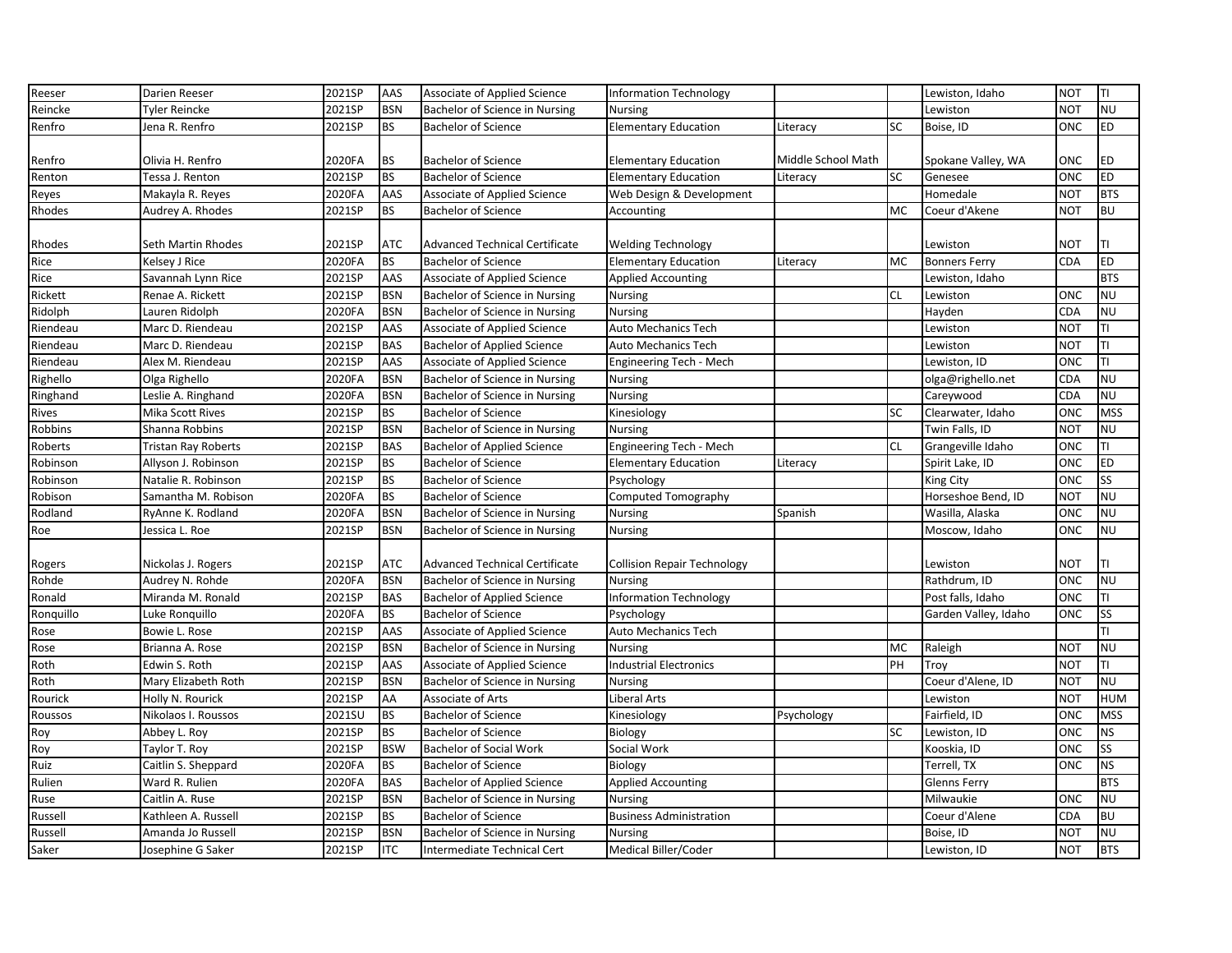| Salinas<br><b>NU</b><br>2021SP<br>AS<br>Associate of Science<br>PH<br>ONC<br>Brenda Salinas<br>Radiographic Science<br>Spanish<br>Rupert, ID<br>2021SP<br><b>NU</b><br>Salinas<br><b>Brenda Salinas</b><br><b>BS</b><br><b>Bachelor of Science</b><br>Radiographic Science<br>MC<br>Rupert, ID<br>ONC<br>Salisbury<br>2021SP<br><b>BS</b><br><b>BU</b><br>aminata salisbury<br><b>Bachelor of Science</b><br><b>Business Administration</b><br>post falls<br>Salisbury<br>2021SP<br>AA<br><b>HUM</b><br>aminata salisbury<br>Associate of Arts<br>Liberal Arts<br>post falls<br>Salois<br>2021SP<br><b>HUM</b><br>AA<br>Liberal Arts<br>Athol Idaho<br>Madison Nicole Salois<br>Associate of Arts<br>Sandvick<br>2021SP<br><b>BS</b><br><b>ONC</b><br>Shelby L. Sandvick<br><b>Bachelor of Science</b><br><b>Elementary Education</b><br>MC<br>Lewiston, ID<br><b>ED</b><br>Literacy<br>2021SP<br><b>BSW</b><br><b>SS</b><br>Sarbacher<br>ONC<br>Mynique A. Sarbacher<br>Bachelor of Social Work<br>Social Work<br>Lewiston, ID<br>2021SP<br><b>BS</b><br><b>SS</b><br>Saucedo<br>Adan Gerardo Saucedo Gonzalez<br><b>Bachelor of Science</b><br><b>CL</b><br>Murtaugh, Idaho<br>ONC<br>Psychology<br>Coaching<br>Scarcello<br><b>SS</b><br>2021SP<br><b>BSW</b><br>Post Falls, Idaho<br><b>BOTH</b><br>Shauna B. Scarcello<br><b>Bachelor of Social Work</b><br>Social Work<br>2021SP<br><b>HUM</b><br>Brooklyn Noelle Schaffer<br>AA<br>Liberal Arts<br>Hayden Idaho<br>Associate of Arts<br>Schaffer<br>2021SP<br><b>HUM</b><br>AA<br>Associate of Arts<br>Liberal Arts<br>Hayden, Idaho<br>Alyssa N Schaffer<br>Schalk<br>2020FA<br><b>BS</b><br><b>Twin Falls</b><br><b>NU</b><br>Kristin Schalk<br><b>Bachelor of Science</b><br>NOT<br>Radiographic Science<br><b>BTS</b><br>Emma Rose Ada Schetzle<br>2021SP<br><b>BAS</b><br><b>NOT</b><br><b>Bachelor of Applied Science</b><br><b>Medical Assistant</b><br>Lewiston, Idaho<br>Schmidt<br>Lacey Marie Marcella Schmidt<br>2021SP<br><b>BS</b><br><b>Bachelor of Science</b><br>Leadership<br>ONC<br><b>SS</b><br>Justice Studies<br>MC<br>Cavendish<br>2021SP<br><b>BS</b><br>MC<br><b>SS</b><br>Schmidt<br><b>General Studies; Social Sciences</b><br>Cavendish<br>ONC<br>Lacey Marie Marcella Schmidt<br><b>Bachelor of Science</b><br>Psychology<br>Schmidt<br><b>SS</b><br>2021SP<br>AA<br>PH<br><b>ONC</b><br>Lacey Marie Marcella Schmidt<br>Associate of Arts<br><b>Behavioral Science</b><br>Cavendish<br>TI<br>2021SP<br>ONC<br>Carson J. Schmidt<br>AAS<br>Cottonwood<br>Associate of Applied Science<br>Diesel Technology<br>2021SP<br>Schmidt<br>AA<br>PH<br>Cavendish<br>ONC<br><b>HUM</b><br>Lacey Marie Marcella Schmidt<br>Associate of Arts<br>Liberal Arts<br>2021SP<br><b>BA</b><br><b>Bachelor of Arts</b><br><b>SC</b><br>ONC<br><b>HUM</b><br>Emma Brielle Schneider<br>English;Sec Education<br>History<br>Lewiston Idaho<br>Schumacher<br>2020FA<br><b>BS</b><br><b>MSS</b><br>Jeffery B. Schumacher<br><b>Bachelor of Science</b><br>Lewiston, ID<br>Kinesiology<br><b>BSN</b><br><b>NU</b><br>Schwalbach<br>Erin R. Schwalbach<br>2020FA<br>Bachelor of Science in Nursing<br><b>MC</b><br>Rathdrum, ID<br>ONC<br><b>Nursing</b><br>Scroggins<br>2021SP<br>AAS<br>TI<br>Edward W. Scroggins<br>Associate of Applied Science<br><b>Information Technology</b><br>MI<br>Lewiston<br>ONC<br>Sellers<br>2020FA<br><b>BS</b><br>Coeur D Alene<br>CDA<br><b>BU</b><br>Joseph E. Sellers<br><b>Bachelor of Science</b><br>Accounting<br><b>BU</b><br>2021SP<br><b>BS</b><br><b>Bachelor of Science</b><br><b>SC</b><br>Meridian, Idaho<br><b>NOT</b><br>Nina Sessions<br><b>Business Administration</b><br><b>BU</b><br>Sessions<br>2021SP<br><b>ACRT</b><br>NOT<br>Academic Certificate<br>Leadership<br>Meridian, Idaho<br>Nina Sessions<br>2021SP<br>AS<br>PH<br><b>BU</b><br>Associate of Science<br>Meridian, Idaho<br><b>NOT</b><br>Sessions<br>Nina Sessions<br>Marketing<br>2020FA<br>AAS<br>TI<br><b>Information Technology</b><br>San Diego<br><b>NOT</b><br><b>Spencer Sexton</b><br>Associate of Applied Science<br>Shattuck<br>2021SP<br><b>ACRT</b><br>Potlatch Idaho<br>TI<br>Cory Parker Shattuck<br>Academic Certificate<br><b>Cyber Security</b><br>TI<br>Shattuck<br>2021SP<br>AAS<br>Cory Parker Shattuck<br>Associate of Applied Science<br><b>Information Technology</b><br>Potlatch Idaho<br>Shattuck<br>2021SP<br>TI<br><b>BAS</b><br><b>Bachelor of Applied Science</b><br>Potlatch Idaho<br>Cory Parker Shattuck<br><b>Information Technology</b><br>TI<br>2021SP<br><b>ITC</b><br>Shattuck<br>Cory Parker Shattuck<br>Intermediate Technical Cert<br>Potlatch Idaho<br>Information Technology<br>SS<br>Sheffler<br>Libby J. Sheffler<br>2021SP<br><b>BSW</b><br>ONC<br><b>Bachelor of Social Work</b><br>Social Work<br>Justice Studies<br>Potlatch<br>SC<br><b>NU</b><br>Dustin C. Shepherd<br>2020FA<br><b>BS</b><br><b>Bachelor of Science</b><br>Potlatch ID<br><b>NOT</b><br>Computed Tomography<br><b>BU</b><br>2020FA<br><b>BS</b><br>Coeur D Alene<br>Shofner<br>Molly J. Shofner<br><b>Bachelor of Science</b><br>CDA<br>Accounting<br><b>NU</b><br>Shubert<br>2020FA<br><b>BS</b><br><b>NOT</b><br><b>Bachelor of Science</b><br>Computed Tomography<br>Orofinono<br>Angela N. Shubert<br>Geology/Earth<br>Science; Physical<br>Sidener<br>Miles L. Sidener<br>2021SP<br><b>BS</b><br><b>Bachelor of Science</b><br>Earth Science; Sec Education<br><b>CLARKSTON</b><br>NOT<br><b>NS</b><br>Science<br>Silva-Puga<br><b>BSW</b><br><b>SS</b><br>2021SP<br><b>Bachelor of Social Work</b><br>Wilder<br>ONC<br>Karina G. Silva-Puga<br>Social Work<br>Simien<br>2021SU<br><b>NU</b><br>Nancy B Simien<br><b>BSN</b><br>Bachelor of Science in Nursing<br>Hayden<br><b>NOT</b><br><b>Nursing</b><br>Simons<br><b>NS</b><br>2021SP<br><b>BS</b><br>Welches, OR<br><b>NOT</b><br>Jared Matthew Simons<br><b>Bachelor of Science</b><br><b>Computer Science</b><br>2021SU<br><b>BSN</b><br>Oxbow Oregon<br><b>NU</b><br>Simpson<br>Bachelor of Science in Nursing<br>CDA<br>Lacey Dawn Simpson<br><b>Nursing</b> | Salesky   | John P. Salesky | 2021SP | <b>BAS</b> | <b>Bachelor of Applied Science</b> | Engineering Tech - Mech | <b>SC</b> | Priest River, Idaho | ONC        | IΤΙ       |
|------------------------------------------------------------------------------------------------------------------------------------------------------------------------------------------------------------------------------------------------------------------------------------------------------------------------------------------------------------------------------------------------------------------------------------------------------------------------------------------------------------------------------------------------------------------------------------------------------------------------------------------------------------------------------------------------------------------------------------------------------------------------------------------------------------------------------------------------------------------------------------------------------------------------------------------------------------------------------------------------------------------------------------------------------------------------------------------------------------------------------------------------------------------------------------------------------------------------------------------------------------------------------------------------------------------------------------------------------------------------------------------------------------------------------------------------------------------------------------------------------------------------------------------------------------------------------------------------------------------------------------------------------------------------------------------------------------------------------------------------------------------------------------------------------------------------------------------------------------------------------------------------------------------------------------------------------------------------------------------------------------------------------------------------------------------------------------------------------------------------------------------------------------------------------------------------------------------------------------------------------------------------------------------------------------------------------------------------------------------------------------------------------------------------------------------------------------------------------------------------------------------------------------------------------------------------------------------------------------------------------------------------------------------------------------------------------------------------------------------------------------------------------------------------------------------------------------------------------------------------------------------------------------------------------------------------------------------------------------------------------------------------------------------------------------------------------------------------------------------------------------------------------------------------------------------------------------------------------------------------------------------------------------------------------------------------------------------------------------------------------------------------------------------------------------------------------------------------------------------------------------------------------------------------------------------------------------------------------------------------------------------------------------------------------------------------------------------------------------------------------------------------------------------------------------------------------------------------------------------------------------------------------------------------------------------------------------------------------------------------------------------------------------------------------------------------------------------------------------------------------------------------------------------------------------------------------------------------------------------------------------------------------------------------------------------------------------------------------------------------------------------------------------------------------------------------------------------------------------------------------------------------------------------------------------------------------------------------------------------------------------------------------------------------------------------------------------------------------------------------------------------------------------------------------------------------------------------------------------------------------------------------------------------------------------------------------------------------------------------------------------------------------------------------------------------------------------------------------------------------------------------------------------------------------------------------------------------------------------------------------------------------------------------------------------------------------------------------------------------------------------------------------------------------------------------------------------------------------------------------------------------------------------------------------------------------------------------------------------------------------------------------------------------------------------------------------------------------------------------------------------------------------------------------------------------------------------------------------------------------------------------------------------------------------------------------------------------------------------------------------------------------------------------------------------------------------------------------------------------------------|-----------|-----------------|--------|------------|------------------------------------|-------------------------|-----------|---------------------|------------|-----------|
|                                                                                                                                                                                                                                                                                                                                                                                                                                                                                                                                                                                                                                                                                                                                                                                                                                                                                                                                                                                                                                                                                                                                                                                                                                                                                                                                                                                                                                                                                                                                                                                                                                                                                                                                                                                                                                                                                                                                                                                                                                                                                                                                                                                                                                                                                                                                                                                                                                                                                                                                                                                                                                                                                                                                                                                                                                                                                                                                                                                                                                                                                                                                                                                                                                                                                                                                                                                                                                                                                                                                                                                                                                                                                                                                                                                                                                                                                                                                                                                                                                                                                                                                                                                                                                                                                                                                                                                                                                                                                                                                                                                                                                                                                                                                                                                                                                                                                                                                                                                                                                                                                                                                                                                                                                                                                                                                                                                                                                                                                                                                                                                                                                                                                                                                                                                                                                                                                                                                                                                                                                                                                                                              |           |                 |        |            |                                    |                         |           |                     |            |           |
|                                                                                                                                                                                                                                                                                                                                                                                                                                                                                                                                                                                                                                                                                                                                                                                                                                                                                                                                                                                                                                                                                                                                                                                                                                                                                                                                                                                                                                                                                                                                                                                                                                                                                                                                                                                                                                                                                                                                                                                                                                                                                                                                                                                                                                                                                                                                                                                                                                                                                                                                                                                                                                                                                                                                                                                                                                                                                                                                                                                                                                                                                                                                                                                                                                                                                                                                                                                                                                                                                                                                                                                                                                                                                                                                                                                                                                                                                                                                                                                                                                                                                                                                                                                                                                                                                                                                                                                                                                                                                                                                                                                                                                                                                                                                                                                                                                                                                                                                                                                                                                                                                                                                                                                                                                                                                                                                                                                                                                                                                                                                                                                                                                                                                                                                                                                                                                                                                                                                                                                                                                                                                                                              |           |                 |        |            |                                    |                         |           |                     |            |           |
|                                                                                                                                                                                                                                                                                                                                                                                                                                                                                                                                                                                                                                                                                                                                                                                                                                                                                                                                                                                                                                                                                                                                                                                                                                                                                                                                                                                                                                                                                                                                                                                                                                                                                                                                                                                                                                                                                                                                                                                                                                                                                                                                                                                                                                                                                                                                                                                                                                                                                                                                                                                                                                                                                                                                                                                                                                                                                                                                                                                                                                                                                                                                                                                                                                                                                                                                                                                                                                                                                                                                                                                                                                                                                                                                                                                                                                                                                                                                                                                                                                                                                                                                                                                                                                                                                                                                                                                                                                                                                                                                                                                                                                                                                                                                                                                                                                                                                                                                                                                                                                                                                                                                                                                                                                                                                                                                                                                                                                                                                                                                                                                                                                                                                                                                                                                                                                                                                                                                                                                                                                                                                                                              |           |                 |        |            |                                    |                         |           |                     |            |           |
|                                                                                                                                                                                                                                                                                                                                                                                                                                                                                                                                                                                                                                                                                                                                                                                                                                                                                                                                                                                                                                                                                                                                                                                                                                                                                                                                                                                                                                                                                                                                                                                                                                                                                                                                                                                                                                                                                                                                                                                                                                                                                                                                                                                                                                                                                                                                                                                                                                                                                                                                                                                                                                                                                                                                                                                                                                                                                                                                                                                                                                                                                                                                                                                                                                                                                                                                                                                                                                                                                                                                                                                                                                                                                                                                                                                                                                                                                                                                                                                                                                                                                                                                                                                                                                                                                                                                                                                                                                                                                                                                                                                                                                                                                                                                                                                                                                                                                                                                                                                                                                                                                                                                                                                                                                                                                                                                                                                                                                                                                                                                                                                                                                                                                                                                                                                                                                                                                                                                                                                                                                                                                                                              |           |                 |        |            |                                    |                         |           |                     |            |           |
|                                                                                                                                                                                                                                                                                                                                                                                                                                                                                                                                                                                                                                                                                                                                                                                                                                                                                                                                                                                                                                                                                                                                                                                                                                                                                                                                                                                                                                                                                                                                                                                                                                                                                                                                                                                                                                                                                                                                                                                                                                                                                                                                                                                                                                                                                                                                                                                                                                                                                                                                                                                                                                                                                                                                                                                                                                                                                                                                                                                                                                                                                                                                                                                                                                                                                                                                                                                                                                                                                                                                                                                                                                                                                                                                                                                                                                                                                                                                                                                                                                                                                                                                                                                                                                                                                                                                                                                                                                                                                                                                                                                                                                                                                                                                                                                                                                                                                                                                                                                                                                                                                                                                                                                                                                                                                                                                                                                                                                                                                                                                                                                                                                                                                                                                                                                                                                                                                                                                                                                                                                                                                                                              |           |                 |        |            |                                    |                         |           |                     |            |           |
|                                                                                                                                                                                                                                                                                                                                                                                                                                                                                                                                                                                                                                                                                                                                                                                                                                                                                                                                                                                                                                                                                                                                                                                                                                                                                                                                                                                                                                                                                                                                                                                                                                                                                                                                                                                                                                                                                                                                                                                                                                                                                                                                                                                                                                                                                                                                                                                                                                                                                                                                                                                                                                                                                                                                                                                                                                                                                                                                                                                                                                                                                                                                                                                                                                                                                                                                                                                                                                                                                                                                                                                                                                                                                                                                                                                                                                                                                                                                                                                                                                                                                                                                                                                                                                                                                                                                                                                                                                                                                                                                                                                                                                                                                                                                                                                                                                                                                                                                                                                                                                                                                                                                                                                                                                                                                                                                                                                                                                                                                                                                                                                                                                                                                                                                                                                                                                                                                                                                                                                                                                                                                                                              |           |                 |        |            |                                    |                         |           |                     |            |           |
|                                                                                                                                                                                                                                                                                                                                                                                                                                                                                                                                                                                                                                                                                                                                                                                                                                                                                                                                                                                                                                                                                                                                                                                                                                                                                                                                                                                                                                                                                                                                                                                                                                                                                                                                                                                                                                                                                                                                                                                                                                                                                                                                                                                                                                                                                                                                                                                                                                                                                                                                                                                                                                                                                                                                                                                                                                                                                                                                                                                                                                                                                                                                                                                                                                                                                                                                                                                                                                                                                                                                                                                                                                                                                                                                                                                                                                                                                                                                                                                                                                                                                                                                                                                                                                                                                                                                                                                                                                                                                                                                                                                                                                                                                                                                                                                                                                                                                                                                                                                                                                                                                                                                                                                                                                                                                                                                                                                                                                                                                                                                                                                                                                                                                                                                                                                                                                                                                                                                                                                                                                                                                                                              |           |                 |        |            |                                    |                         |           |                     |            |           |
|                                                                                                                                                                                                                                                                                                                                                                                                                                                                                                                                                                                                                                                                                                                                                                                                                                                                                                                                                                                                                                                                                                                                                                                                                                                                                                                                                                                                                                                                                                                                                                                                                                                                                                                                                                                                                                                                                                                                                                                                                                                                                                                                                                                                                                                                                                                                                                                                                                                                                                                                                                                                                                                                                                                                                                                                                                                                                                                                                                                                                                                                                                                                                                                                                                                                                                                                                                                                                                                                                                                                                                                                                                                                                                                                                                                                                                                                                                                                                                                                                                                                                                                                                                                                                                                                                                                                                                                                                                                                                                                                                                                                                                                                                                                                                                                                                                                                                                                                                                                                                                                                                                                                                                                                                                                                                                                                                                                                                                                                                                                                                                                                                                                                                                                                                                                                                                                                                                                                                                                                                                                                                                                              |           |                 |        |            |                                    |                         |           |                     |            |           |
|                                                                                                                                                                                                                                                                                                                                                                                                                                                                                                                                                                                                                                                                                                                                                                                                                                                                                                                                                                                                                                                                                                                                                                                                                                                                                                                                                                                                                                                                                                                                                                                                                                                                                                                                                                                                                                                                                                                                                                                                                                                                                                                                                                                                                                                                                                                                                                                                                                                                                                                                                                                                                                                                                                                                                                                                                                                                                                                                                                                                                                                                                                                                                                                                                                                                                                                                                                                                                                                                                                                                                                                                                                                                                                                                                                                                                                                                                                                                                                                                                                                                                                                                                                                                                                                                                                                                                                                                                                                                                                                                                                                                                                                                                                                                                                                                                                                                                                                                                                                                                                                                                                                                                                                                                                                                                                                                                                                                                                                                                                                                                                                                                                                                                                                                                                                                                                                                                                                                                                                                                                                                                                                              |           |                 |        |            |                                    |                         |           |                     |            |           |
|                                                                                                                                                                                                                                                                                                                                                                                                                                                                                                                                                                                                                                                                                                                                                                                                                                                                                                                                                                                                                                                                                                                                                                                                                                                                                                                                                                                                                                                                                                                                                                                                                                                                                                                                                                                                                                                                                                                                                                                                                                                                                                                                                                                                                                                                                                                                                                                                                                                                                                                                                                                                                                                                                                                                                                                                                                                                                                                                                                                                                                                                                                                                                                                                                                                                                                                                                                                                                                                                                                                                                                                                                                                                                                                                                                                                                                                                                                                                                                                                                                                                                                                                                                                                                                                                                                                                                                                                                                                                                                                                                                                                                                                                                                                                                                                                                                                                                                                                                                                                                                                                                                                                                                                                                                                                                                                                                                                                                                                                                                                                                                                                                                                                                                                                                                                                                                                                                                                                                                                                                                                                                                                              | Schaffer  |                 |        |            |                                    |                         |           |                     |            |           |
|                                                                                                                                                                                                                                                                                                                                                                                                                                                                                                                                                                                                                                                                                                                                                                                                                                                                                                                                                                                                                                                                                                                                                                                                                                                                                                                                                                                                                                                                                                                                                                                                                                                                                                                                                                                                                                                                                                                                                                                                                                                                                                                                                                                                                                                                                                                                                                                                                                                                                                                                                                                                                                                                                                                                                                                                                                                                                                                                                                                                                                                                                                                                                                                                                                                                                                                                                                                                                                                                                                                                                                                                                                                                                                                                                                                                                                                                                                                                                                                                                                                                                                                                                                                                                                                                                                                                                                                                                                                                                                                                                                                                                                                                                                                                                                                                                                                                                                                                                                                                                                                                                                                                                                                                                                                                                                                                                                                                                                                                                                                                                                                                                                                                                                                                                                                                                                                                                                                                                                                                                                                                                                                              |           |                 |        |            |                                    |                         |           |                     |            |           |
|                                                                                                                                                                                                                                                                                                                                                                                                                                                                                                                                                                                                                                                                                                                                                                                                                                                                                                                                                                                                                                                                                                                                                                                                                                                                                                                                                                                                                                                                                                                                                                                                                                                                                                                                                                                                                                                                                                                                                                                                                                                                                                                                                                                                                                                                                                                                                                                                                                                                                                                                                                                                                                                                                                                                                                                                                                                                                                                                                                                                                                                                                                                                                                                                                                                                                                                                                                                                                                                                                                                                                                                                                                                                                                                                                                                                                                                                                                                                                                                                                                                                                                                                                                                                                                                                                                                                                                                                                                                                                                                                                                                                                                                                                                                                                                                                                                                                                                                                                                                                                                                                                                                                                                                                                                                                                                                                                                                                                                                                                                                                                                                                                                                                                                                                                                                                                                                                                                                                                                                                                                                                                                                              |           |                 |        |            |                                    |                         |           |                     |            |           |
|                                                                                                                                                                                                                                                                                                                                                                                                                                                                                                                                                                                                                                                                                                                                                                                                                                                                                                                                                                                                                                                                                                                                                                                                                                                                                                                                                                                                                                                                                                                                                                                                                                                                                                                                                                                                                                                                                                                                                                                                                                                                                                                                                                                                                                                                                                                                                                                                                                                                                                                                                                                                                                                                                                                                                                                                                                                                                                                                                                                                                                                                                                                                                                                                                                                                                                                                                                                                                                                                                                                                                                                                                                                                                                                                                                                                                                                                                                                                                                                                                                                                                                                                                                                                                                                                                                                                                                                                                                                                                                                                                                                                                                                                                                                                                                                                                                                                                                                                                                                                                                                                                                                                                                                                                                                                                                                                                                                                                                                                                                                                                                                                                                                                                                                                                                                                                                                                                                                                                                                                                                                                                                                              | Schetzle  |                 |        |            |                                    |                         |           |                     |            |           |
|                                                                                                                                                                                                                                                                                                                                                                                                                                                                                                                                                                                                                                                                                                                                                                                                                                                                                                                                                                                                                                                                                                                                                                                                                                                                                                                                                                                                                                                                                                                                                                                                                                                                                                                                                                                                                                                                                                                                                                                                                                                                                                                                                                                                                                                                                                                                                                                                                                                                                                                                                                                                                                                                                                                                                                                                                                                                                                                                                                                                                                                                                                                                                                                                                                                                                                                                                                                                                                                                                                                                                                                                                                                                                                                                                                                                                                                                                                                                                                                                                                                                                                                                                                                                                                                                                                                                                                                                                                                                                                                                                                                                                                                                                                                                                                                                                                                                                                                                                                                                                                                                                                                                                                                                                                                                                                                                                                                                                                                                                                                                                                                                                                                                                                                                                                                                                                                                                                                                                                                                                                                                                                                              |           |                 |        |            |                                    |                         |           |                     |            |           |
|                                                                                                                                                                                                                                                                                                                                                                                                                                                                                                                                                                                                                                                                                                                                                                                                                                                                                                                                                                                                                                                                                                                                                                                                                                                                                                                                                                                                                                                                                                                                                                                                                                                                                                                                                                                                                                                                                                                                                                                                                                                                                                                                                                                                                                                                                                                                                                                                                                                                                                                                                                                                                                                                                                                                                                                                                                                                                                                                                                                                                                                                                                                                                                                                                                                                                                                                                                                                                                                                                                                                                                                                                                                                                                                                                                                                                                                                                                                                                                                                                                                                                                                                                                                                                                                                                                                                                                                                                                                                                                                                                                                                                                                                                                                                                                                                                                                                                                                                                                                                                                                                                                                                                                                                                                                                                                                                                                                                                                                                                                                                                                                                                                                                                                                                                                                                                                                                                                                                                                                                                                                                                                                              |           |                 |        |            |                                    |                         |           |                     |            |           |
|                                                                                                                                                                                                                                                                                                                                                                                                                                                                                                                                                                                                                                                                                                                                                                                                                                                                                                                                                                                                                                                                                                                                                                                                                                                                                                                                                                                                                                                                                                                                                                                                                                                                                                                                                                                                                                                                                                                                                                                                                                                                                                                                                                                                                                                                                                                                                                                                                                                                                                                                                                                                                                                                                                                                                                                                                                                                                                                                                                                                                                                                                                                                                                                                                                                                                                                                                                                                                                                                                                                                                                                                                                                                                                                                                                                                                                                                                                                                                                                                                                                                                                                                                                                                                                                                                                                                                                                                                                                                                                                                                                                                                                                                                                                                                                                                                                                                                                                                                                                                                                                                                                                                                                                                                                                                                                                                                                                                                                                                                                                                                                                                                                                                                                                                                                                                                                                                                                                                                                                                                                                                                                                              |           |                 |        |            |                                    |                         |           |                     |            |           |
|                                                                                                                                                                                                                                                                                                                                                                                                                                                                                                                                                                                                                                                                                                                                                                                                                                                                                                                                                                                                                                                                                                                                                                                                                                                                                                                                                                                                                                                                                                                                                                                                                                                                                                                                                                                                                                                                                                                                                                                                                                                                                                                                                                                                                                                                                                                                                                                                                                                                                                                                                                                                                                                                                                                                                                                                                                                                                                                                                                                                                                                                                                                                                                                                                                                                                                                                                                                                                                                                                                                                                                                                                                                                                                                                                                                                                                                                                                                                                                                                                                                                                                                                                                                                                                                                                                                                                                                                                                                                                                                                                                                                                                                                                                                                                                                                                                                                                                                                                                                                                                                                                                                                                                                                                                                                                                                                                                                                                                                                                                                                                                                                                                                                                                                                                                                                                                                                                                                                                                                                                                                                                                                              | Schmidt   |                 |        |            |                                    |                         |           |                     |            |           |
|                                                                                                                                                                                                                                                                                                                                                                                                                                                                                                                                                                                                                                                                                                                                                                                                                                                                                                                                                                                                                                                                                                                                                                                                                                                                                                                                                                                                                                                                                                                                                                                                                                                                                                                                                                                                                                                                                                                                                                                                                                                                                                                                                                                                                                                                                                                                                                                                                                                                                                                                                                                                                                                                                                                                                                                                                                                                                                                                                                                                                                                                                                                                                                                                                                                                                                                                                                                                                                                                                                                                                                                                                                                                                                                                                                                                                                                                                                                                                                                                                                                                                                                                                                                                                                                                                                                                                                                                                                                                                                                                                                                                                                                                                                                                                                                                                                                                                                                                                                                                                                                                                                                                                                                                                                                                                                                                                                                                                                                                                                                                                                                                                                                                                                                                                                                                                                                                                                                                                                                                                                                                                                                              |           |                 |        |            |                                    |                         |           |                     |            |           |
|                                                                                                                                                                                                                                                                                                                                                                                                                                                                                                                                                                                                                                                                                                                                                                                                                                                                                                                                                                                                                                                                                                                                                                                                                                                                                                                                                                                                                                                                                                                                                                                                                                                                                                                                                                                                                                                                                                                                                                                                                                                                                                                                                                                                                                                                                                                                                                                                                                                                                                                                                                                                                                                                                                                                                                                                                                                                                                                                                                                                                                                                                                                                                                                                                                                                                                                                                                                                                                                                                                                                                                                                                                                                                                                                                                                                                                                                                                                                                                                                                                                                                                                                                                                                                                                                                                                                                                                                                                                                                                                                                                                                                                                                                                                                                                                                                                                                                                                                                                                                                                                                                                                                                                                                                                                                                                                                                                                                                                                                                                                                                                                                                                                                                                                                                                                                                                                                                                                                                                                                                                                                                                                              | Schneider |                 |        |            |                                    |                         |           |                     |            |           |
|                                                                                                                                                                                                                                                                                                                                                                                                                                                                                                                                                                                                                                                                                                                                                                                                                                                                                                                                                                                                                                                                                                                                                                                                                                                                                                                                                                                                                                                                                                                                                                                                                                                                                                                                                                                                                                                                                                                                                                                                                                                                                                                                                                                                                                                                                                                                                                                                                                                                                                                                                                                                                                                                                                                                                                                                                                                                                                                                                                                                                                                                                                                                                                                                                                                                                                                                                                                                                                                                                                                                                                                                                                                                                                                                                                                                                                                                                                                                                                                                                                                                                                                                                                                                                                                                                                                                                                                                                                                                                                                                                                                                                                                                                                                                                                                                                                                                                                                                                                                                                                                                                                                                                                                                                                                                                                                                                                                                                                                                                                                                                                                                                                                                                                                                                                                                                                                                                                                                                                                                                                                                                                                              |           |                 |        |            |                                    |                         |           |                     |            |           |
|                                                                                                                                                                                                                                                                                                                                                                                                                                                                                                                                                                                                                                                                                                                                                                                                                                                                                                                                                                                                                                                                                                                                                                                                                                                                                                                                                                                                                                                                                                                                                                                                                                                                                                                                                                                                                                                                                                                                                                                                                                                                                                                                                                                                                                                                                                                                                                                                                                                                                                                                                                                                                                                                                                                                                                                                                                                                                                                                                                                                                                                                                                                                                                                                                                                                                                                                                                                                                                                                                                                                                                                                                                                                                                                                                                                                                                                                                                                                                                                                                                                                                                                                                                                                                                                                                                                                                                                                                                                                                                                                                                                                                                                                                                                                                                                                                                                                                                                                                                                                                                                                                                                                                                                                                                                                                                                                                                                                                                                                                                                                                                                                                                                                                                                                                                                                                                                                                                                                                                                                                                                                                                                              |           |                 |        |            |                                    |                         |           |                     |            |           |
|                                                                                                                                                                                                                                                                                                                                                                                                                                                                                                                                                                                                                                                                                                                                                                                                                                                                                                                                                                                                                                                                                                                                                                                                                                                                                                                                                                                                                                                                                                                                                                                                                                                                                                                                                                                                                                                                                                                                                                                                                                                                                                                                                                                                                                                                                                                                                                                                                                                                                                                                                                                                                                                                                                                                                                                                                                                                                                                                                                                                                                                                                                                                                                                                                                                                                                                                                                                                                                                                                                                                                                                                                                                                                                                                                                                                                                                                                                                                                                                                                                                                                                                                                                                                                                                                                                                                                                                                                                                                                                                                                                                                                                                                                                                                                                                                                                                                                                                                                                                                                                                                                                                                                                                                                                                                                                                                                                                                                                                                                                                                                                                                                                                                                                                                                                                                                                                                                                                                                                                                                                                                                                                              |           |                 |        |            |                                    |                         |           |                     |            |           |
|                                                                                                                                                                                                                                                                                                                                                                                                                                                                                                                                                                                                                                                                                                                                                                                                                                                                                                                                                                                                                                                                                                                                                                                                                                                                                                                                                                                                                                                                                                                                                                                                                                                                                                                                                                                                                                                                                                                                                                                                                                                                                                                                                                                                                                                                                                                                                                                                                                                                                                                                                                                                                                                                                                                                                                                                                                                                                                                                                                                                                                                                                                                                                                                                                                                                                                                                                                                                                                                                                                                                                                                                                                                                                                                                                                                                                                                                                                                                                                                                                                                                                                                                                                                                                                                                                                                                                                                                                                                                                                                                                                                                                                                                                                                                                                                                                                                                                                                                                                                                                                                                                                                                                                                                                                                                                                                                                                                                                                                                                                                                                                                                                                                                                                                                                                                                                                                                                                                                                                                                                                                                                                                              |           |                 |        |            |                                    |                         |           |                     |            |           |
|                                                                                                                                                                                                                                                                                                                                                                                                                                                                                                                                                                                                                                                                                                                                                                                                                                                                                                                                                                                                                                                                                                                                                                                                                                                                                                                                                                                                                                                                                                                                                                                                                                                                                                                                                                                                                                                                                                                                                                                                                                                                                                                                                                                                                                                                                                                                                                                                                                                                                                                                                                                                                                                                                                                                                                                                                                                                                                                                                                                                                                                                                                                                                                                                                                                                                                                                                                                                                                                                                                                                                                                                                                                                                                                                                                                                                                                                                                                                                                                                                                                                                                                                                                                                                                                                                                                                                                                                                                                                                                                                                                                                                                                                                                                                                                                                                                                                                                                                                                                                                                                                                                                                                                                                                                                                                                                                                                                                                                                                                                                                                                                                                                                                                                                                                                                                                                                                                                                                                                                                                                                                                                                              | Sessions  |                 |        |            |                                    |                         |           |                     |            |           |
|                                                                                                                                                                                                                                                                                                                                                                                                                                                                                                                                                                                                                                                                                                                                                                                                                                                                                                                                                                                                                                                                                                                                                                                                                                                                                                                                                                                                                                                                                                                                                                                                                                                                                                                                                                                                                                                                                                                                                                                                                                                                                                                                                                                                                                                                                                                                                                                                                                                                                                                                                                                                                                                                                                                                                                                                                                                                                                                                                                                                                                                                                                                                                                                                                                                                                                                                                                                                                                                                                                                                                                                                                                                                                                                                                                                                                                                                                                                                                                                                                                                                                                                                                                                                                                                                                                                                                                                                                                                                                                                                                                                                                                                                                                                                                                                                                                                                                                                                                                                                                                                                                                                                                                                                                                                                                                                                                                                                                                                                                                                                                                                                                                                                                                                                                                                                                                                                                                                                                                                                                                                                                                                              |           |                 |        |            |                                    |                         |           |                     |            |           |
|                                                                                                                                                                                                                                                                                                                                                                                                                                                                                                                                                                                                                                                                                                                                                                                                                                                                                                                                                                                                                                                                                                                                                                                                                                                                                                                                                                                                                                                                                                                                                                                                                                                                                                                                                                                                                                                                                                                                                                                                                                                                                                                                                                                                                                                                                                                                                                                                                                                                                                                                                                                                                                                                                                                                                                                                                                                                                                                                                                                                                                                                                                                                                                                                                                                                                                                                                                                                                                                                                                                                                                                                                                                                                                                                                                                                                                                                                                                                                                                                                                                                                                                                                                                                                                                                                                                                                                                                                                                                                                                                                                                                                                                                                                                                                                                                                                                                                                                                                                                                                                                                                                                                                                                                                                                                                                                                                                                                                                                                                                                                                                                                                                                                                                                                                                                                                                                                                                                                                                                                                                                                                                                              |           |                 |        |            |                                    |                         |           |                     |            |           |
|                                                                                                                                                                                                                                                                                                                                                                                                                                                                                                                                                                                                                                                                                                                                                                                                                                                                                                                                                                                                                                                                                                                                                                                                                                                                                                                                                                                                                                                                                                                                                                                                                                                                                                                                                                                                                                                                                                                                                                                                                                                                                                                                                                                                                                                                                                                                                                                                                                                                                                                                                                                                                                                                                                                                                                                                                                                                                                                                                                                                                                                                                                                                                                                                                                                                                                                                                                                                                                                                                                                                                                                                                                                                                                                                                                                                                                                                                                                                                                                                                                                                                                                                                                                                                                                                                                                                                                                                                                                                                                                                                                                                                                                                                                                                                                                                                                                                                                                                                                                                                                                                                                                                                                                                                                                                                                                                                                                                                                                                                                                                                                                                                                                                                                                                                                                                                                                                                                                                                                                                                                                                                                                              | Sexton    |                 |        |            |                                    |                         |           |                     |            |           |
|                                                                                                                                                                                                                                                                                                                                                                                                                                                                                                                                                                                                                                                                                                                                                                                                                                                                                                                                                                                                                                                                                                                                                                                                                                                                                                                                                                                                                                                                                                                                                                                                                                                                                                                                                                                                                                                                                                                                                                                                                                                                                                                                                                                                                                                                                                                                                                                                                                                                                                                                                                                                                                                                                                                                                                                                                                                                                                                                                                                                                                                                                                                                                                                                                                                                                                                                                                                                                                                                                                                                                                                                                                                                                                                                                                                                                                                                                                                                                                                                                                                                                                                                                                                                                                                                                                                                                                                                                                                                                                                                                                                                                                                                                                                                                                                                                                                                                                                                                                                                                                                                                                                                                                                                                                                                                                                                                                                                                                                                                                                                                                                                                                                                                                                                                                                                                                                                                                                                                                                                                                                                                                                              |           |                 |        |            |                                    |                         |           |                     |            |           |
|                                                                                                                                                                                                                                                                                                                                                                                                                                                                                                                                                                                                                                                                                                                                                                                                                                                                                                                                                                                                                                                                                                                                                                                                                                                                                                                                                                                                                                                                                                                                                                                                                                                                                                                                                                                                                                                                                                                                                                                                                                                                                                                                                                                                                                                                                                                                                                                                                                                                                                                                                                                                                                                                                                                                                                                                                                                                                                                                                                                                                                                                                                                                                                                                                                                                                                                                                                                                                                                                                                                                                                                                                                                                                                                                                                                                                                                                                                                                                                                                                                                                                                                                                                                                                                                                                                                                                                                                                                                                                                                                                                                                                                                                                                                                                                                                                                                                                                                                                                                                                                                                                                                                                                                                                                                                                                                                                                                                                                                                                                                                                                                                                                                                                                                                                                                                                                                                                                                                                                                                                                                                                                                              |           |                 |        |            |                                    |                         |           |                     |            |           |
|                                                                                                                                                                                                                                                                                                                                                                                                                                                                                                                                                                                                                                                                                                                                                                                                                                                                                                                                                                                                                                                                                                                                                                                                                                                                                                                                                                                                                                                                                                                                                                                                                                                                                                                                                                                                                                                                                                                                                                                                                                                                                                                                                                                                                                                                                                                                                                                                                                                                                                                                                                                                                                                                                                                                                                                                                                                                                                                                                                                                                                                                                                                                                                                                                                                                                                                                                                                                                                                                                                                                                                                                                                                                                                                                                                                                                                                                                                                                                                                                                                                                                                                                                                                                                                                                                                                                                                                                                                                                                                                                                                                                                                                                                                                                                                                                                                                                                                                                                                                                                                                                                                                                                                                                                                                                                                                                                                                                                                                                                                                                                                                                                                                                                                                                                                                                                                                                                                                                                                                                                                                                                                                              |           |                 |        |            |                                    |                         |           |                     |            |           |
|                                                                                                                                                                                                                                                                                                                                                                                                                                                                                                                                                                                                                                                                                                                                                                                                                                                                                                                                                                                                                                                                                                                                                                                                                                                                                                                                                                                                                                                                                                                                                                                                                                                                                                                                                                                                                                                                                                                                                                                                                                                                                                                                                                                                                                                                                                                                                                                                                                                                                                                                                                                                                                                                                                                                                                                                                                                                                                                                                                                                                                                                                                                                                                                                                                                                                                                                                                                                                                                                                                                                                                                                                                                                                                                                                                                                                                                                                                                                                                                                                                                                                                                                                                                                                                                                                                                                                                                                                                                                                                                                                                                                                                                                                                                                                                                                                                                                                                                                                                                                                                                                                                                                                                                                                                                                                                                                                                                                                                                                                                                                                                                                                                                                                                                                                                                                                                                                                                                                                                                                                                                                                                                              |           |                 |        |            |                                    |                         |           |                     |            |           |
|                                                                                                                                                                                                                                                                                                                                                                                                                                                                                                                                                                                                                                                                                                                                                                                                                                                                                                                                                                                                                                                                                                                                                                                                                                                                                                                                                                                                                                                                                                                                                                                                                                                                                                                                                                                                                                                                                                                                                                                                                                                                                                                                                                                                                                                                                                                                                                                                                                                                                                                                                                                                                                                                                                                                                                                                                                                                                                                                                                                                                                                                                                                                                                                                                                                                                                                                                                                                                                                                                                                                                                                                                                                                                                                                                                                                                                                                                                                                                                                                                                                                                                                                                                                                                                                                                                                                                                                                                                                                                                                                                                                                                                                                                                                                                                                                                                                                                                                                                                                                                                                                                                                                                                                                                                                                                                                                                                                                                                                                                                                                                                                                                                                                                                                                                                                                                                                                                                                                                                                                                                                                                                                              |           |                 |        |            |                                    |                         |           |                     |            |           |
|                                                                                                                                                                                                                                                                                                                                                                                                                                                                                                                                                                                                                                                                                                                                                                                                                                                                                                                                                                                                                                                                                                                                                                                                                                                                                                                                                                                                                                                                                                                                                                                                                                                                                                                                                                                                                                                                                                                                                                                                                                                                                                                                                                                                                                                                                                                                                                                                                                                                                                                                                                                                                                                                                                                                                                                                                                                                                                                                                                                                                                                                                                                                                                                                                                                                                                                                                                                                                                                                                                                                                                                                                                                                                                                                                                                                                                                                                                                                                                                                                                                                                                                                                                                                                                                                                                                                                                                                                                                                                                                                                                                                                                                                                                                                                                                                                                                                                                                                                                                                                                                                                                                                                                                                                                                                                                                                                                                                                                                                                                                                                                                                                                                                                                                                                                                                                                                                                                                                                                                                                                                                                                                              | Shepherd  |                 |        |            |                                    |                         |           |                     |            |           |
|                                                                                                                                                                                                                                                                                                                                                                                                                                                                                                                                                                                                                                                                                                                                                                                                                                                                                                                                                                                                                                                                                                                                                                                                                                                                                                                                                                                                                                                                                                                                                                                                                                                                                                                                                                                                                                                                                                                                                                                                                                                                                                                                                                                                                                                                                                                                                                                                                                                                                                                                                                                                                                                                                                                                                                                                                                                                                                                                                                                                                                                                                                                                                                                                                                                                                                                                                                                                                                                                                                                                                                                                                                                                                                                                                                                                                                                                                                                                                                                                                                                                                                                                                                                                                                                                                                                                                                                                                                                                                                                                                                                                                                                                                                                                                                                                                                                                                                                                                                                                                                                                                                                                                                                                                                                                                                                                                                                                                                                                                                                                                                                                                                                                                                                                                                                                                                                                                                                                                                                                                                                                                                                              |           |                 |        |            |                                    |                         |           |                     |            |           |
|                                                                                                                                                                                                                                                                                                                                                                                                                                                                                                                                                                                                                                                                                                                                                                                                                                                                                                                                                                                                                                                                                                                                                                                                                                                                                                                                                                                                                                                                                                                                                                                                                                                                                                                                                                                                                                                                                                                                                                                                                                                                                                                                                                                                                                                                                                                                                                                                                                                                                                                                                                                                                                                                                                                                                                                                                                                                                                                                                                                                                                                                                                                                                                                                                                                                                                                                                                                                                                                                                                                                                                                                                                                                                                                                                                                                                                                                                                                                                                                                                                                                                                                                                                                                                                                                                                                                                                                                                                                                                                                                                                                                                                                                                                                                                                                                                                                                                                                                                                                                                                                                                                                                                                                                                                                                                                                                                                                                                                                                                                                                                                                                                                                                                                                                                                                                                                                                                                                                                                                                                                                                                                                              |           |                 |        |            |                                    |                         |           |                     |            |           |
|                                                                                                                                                                                                                                                                                                                                                                                                                                                                                                                                                                                                                                                                                                                                                                                                                                                                                                                                                                                                                                                                                                                                                                                                                                                                                                                                                                                                                                                                                                                                                                                                                                                                                                                                                                                                                                                                                                                                                                                                                                                                                                                                                                                                                                                                                                                                                                                                                                                                                                                                                                                                                                                                                                                                                                                                                                                                                                                                                                                                                                                                                                                                                                                                                                                                                                                                                                                                                                                                                                                                                                                                                                                                                                                                                                                                                                                                                                                                                                                                                                                                                                                                                                                                                                                                                                                                                                                                                                                                                                                                                                                                                                                                                                                                                                                                                                                                                                                                                                                                                                                                                                                                                                                                                                                                                                                                                                                                                                                                                                                                                                                                                                                                                                                                                                                                                                                                                                                                                                                                                                                                                                                              |           |                 |        |            |                                    |                         |           |                     |            |           |
|                                                                                                                                                                                                                                                                                                                                                                                                                                                                                                                                                                                                                                                                                                                                                                                                                                                                                                                                                                                                                                                                                                                                                                                                                                                                                                                                                                                                                                                                                                                                                                                                                                                                                                                                                                                                                                                                                                                                                                                                                                                                                                                                                                                                                                                                                                                                                                                                                                                                                                                                                                                                                                                                                                                                                                                                                                                                                                                                                                                                                                                                                                                                                                                                                                                                                                                                                                                                                                                                                                                                                                                                                                                                                                                                                                                                                                                                                                                                                                                                                                                                                                                                                                                                                                                                                                                                                                                                                                                                                                                                                                                                                                                                                                                                                                                                                                                                                                                                                                                                                                                                                                                                                                                                                                                                                                                                                                                                                                                                                                                                                                                                                                                                                                                                                                                                                                                                                                                                                                                                                                                                                                                              |           |                 |        |            |                                    |                         |           |                     |            |           |
|                                                                                                                                                                                                                                                                                                                                                                                                                                                                                                                                                                                                                                                                                                                                                                                                                                                                                                                                                                                                                                                                                                                                                                                                                                                                                                                                                                                                                                                                                                                                                                                                                                                                                                                                                                                                                                                                                                                                                                                                                                                                                                                                                                                                                                                                                                                                                                                                                                                                                                                                                                                                                                                                                                                                                                                                                                                                                                                                                                                                                                                                                                                                                                                                                                                                                                                                                                                                                                                                                                                                                                                                                                                                                                                                                                                                                                                                                                                                                                                                                                                                                                                                                                                                                                                                                                                                                                                                                                                                                                                                                                                                                                                                                                                                                                                                                                                                                                                                                                                                                                                                                                                                                                                                                                                                                                                                                                                                                                                                                                                                                                                                                                                                                                                                                                                                                                                                                                                                                                                                                                                                                                                              |           |                 |        |            |                                    |                         |           |                     |            |           |
|                                                                                                                                                                                                                                                                                                                                                                                                                                                                                                                                                                                                                                                                                                                                                                                                                                                                                                                                                                                                                                                                                                                                                                                                                                                                                                                                                                                                                                                                                                                                                                                                                                                                                                                                                                                                                                                                                                                                                                                                                                                                                                                                                                                                                                                                                                                                                                                                                                                                                                                                                                                                                                                                                                                                                                                                                                                                                                                                                                                                                                                                                                                                                                                                                                                                                                                                                                                                                                                                                                                                                                                                                                                                                                                                                                                                                                                                                                                                                                                                                                                                                                                                                                                                                                                                                                                                                                                                                                                                                                                                                                                                                                                                                                                                                                                                                                                                                                                                                                                                                                                                                                                                                                                                                                                                                                                                                                                                                                                                                                                                                                                                                                                                                                                                                                                                                                                                                                                                                                                                                                                                                                                              |           |                 |        |            |                                    |                         |           |                     |            |           |
|                                                                                                                                                                                                                                                                                                                                                                                                                                                                                                                                                                                                                                                                                                                                                                                                                                                                                                                                                                                                                                                                                                                                                                                                                                                                                                                                                                                                                                                                                                                                                                                                                                                                                                                                                                                                                                                                                                                                                                                                                                                                                                                                                                                                                                                                                                                                                                                                                                                                                                                                                                                                                                                                                                                                                                                                                                                                                                                                                                                                                                                                                                                                                                                                                                                                                                                                                                                                                                                                                                                                                                                                                                                                                                                                                                                                                                                                                                                                                                                                                                                                                                                                                                                                                                                                                                                                                                                                                                                                                                                                                                                                                                                                                                                                                                                                                                                                                                                                                                                                                                                                                                                                                                                                                                                                                                                                                                                                                                                                                                                                                                                                                                                                                                                                                                                                                                                                                                                                                                                                                                                                                                                              |           |                 |        |            |                                    |                         |           |                     |            |           |
|                                                                                                                                                                                                                                                                                                                                                                                                                                                                                                                                                                                                                                                                                                                                                                                                                                                                                                                                                                                                                                                                                                                                                                                                                                                                                                                                                                                                                                                                                                                                                                                                                                                                                                                                                                                                                                                                                                                                                                                                                                                                                                                                                                                                                                                                                                                                                                                                                                                                                                                                                                                                                                                                                                                                                                                                                                                                                                                                                                                                                                                                                                                                                                                                                                                                                                                                                                                                                                                                                                                                                                                                                                                                                                                                                                                                                                                                                                                                                                                                                                                                                                                                                                                                                                                                                                                                                                                                                                                                                                                                                                                                                                                                                                                                                                                                                                                                                                                                                                                                                                                                                                                                                                                                                                                                                                                                                                                                                                                                                                                                                                                                                                                                                                                                                                                                                                                                                                                                                                                                                                                                                                                              |           |                 |        |            |                                    |                         |           |                     |            |           |
|                                                                                                                                                                                                                                                                                                                                                                                                                                                                                                                                                                                                                                                                                                                                                                                                                                                                                                                                                                                                                                                                                                                                                                                                                                                                                                                                                                                                                                                                                                                                                                                                                                                                                                                                                                                                                                                                                                                                                                                                                                                                                                                                                                                                                                                                                                                                                                                                                                                                                                                                                                                                                                                                                                                                                                                                                                                                                                                                                                                                                                                                                                                                                                                                                                                                                                                                                                                                                                                                                                                                                                                                                                                                                                                                                                                                                                                                                                                                                                                                                                                                                                                                                                                                                                                                                                                                                                                                                                                                                                                                                                                                                                                                                                                                                                                                                                                                                                                                                                                                                                                                                                                                                                                                                                                                                                                                                                                                                                                                                                                                                                                                                                                                                                                                                                                                                                                                                                                                                                                                                                                                                                                              |           |                 |        |            |                                    |                         |           |                     |            |           |
|                                                                                                                                                                                                                                                                                                                                                                                                                                                                                                                                                                                                                                                                                                                                                                                                                                                                                                                                                                                                                                                                                                                                                                                                                                                                                                                                                                                                                                                                                                                                                                                                                                                                                                                                                                                                                                                                                                                                                                                                                                                                                                                                                                                                                                                                                                                                                                                                                                                                                                                                                                                                                                                                                                                                                                                                                                                                                                                                                                                                                                                                                                                                                                                                                                                                                                                                                                                                                                                                                                                                                                                                                                                                                                                                                                                                                                                                                                                                                                                                                                                                                                                                                                                                                                                                                                                                                                                                                                                                                                                                                                                                                                                                                                                                                                                                                                                                                                                                                                                                                                                                                                                                                                                                                                                                                                                                                                                                                                                                                                                                                                                                                                                                                                                                                                                                                                                                                                                                                                                                                                                                                                                              | Sims      | Nikele A. Sims  | 2021SP | <b>BSN</b> | Bachelor of Science in Nursing     | <b>Nursing</b>          |           | Cataldo, ID         | <b>NOT</b> | <b>NU</b> |
| Skelton<br>2021SP<br><b>SS</b><br>Jessica L. Skelton<br><b>BSW</b><br><b>Bachelor of Social Work</b><br>Social Work<br>Psychology<br>Issaquah, Washington<br>ONC                                                                                                                                                                                                                                                                                                                                                                                                                                                                                                                                                                                                                                                                                                                                                                                                                                                                                                                                                                                                                                                                                                                                                                                                                                                                                                                                                                                                                                                                                                                                                                                                                                                                                                                                                                                                                                                                                                                                                                                                                                                                                                                                                                                                                                                                                                                                                                                                                                                                                                                                                                                                                                                                                                                                                                                                                                                                                                                                                                                                                                                                                                                                                                                                                                                                                                                                                                                                                                                                                                                                                                                                                                                                                                                                                                                                                                                                                                                                                                                                                                                                                                                                                                                                                                                                                                                                                                                                                                                                                                                                                                                                                                                                                                                                                                                                                                                                                                                                                                                                                                                                                                                                                                                                                                                                                                                                                                                                                                                                                                                                                                                                                                                                                                                                                                                                                                                                                                                                                             |           |                 |        |            |                                    |                         |           |                     |            |           |
| Skinner<br><b>SS</b><br><b>BS</b><br>ONC<br>2021SP<br>SC<br>Moira Marie Skinner<br><b>Bachelor of Science</b><br>Psychology<br>Lewiston, Idaho                                                                                                                                                                                                                                                                                                                                                                                                                                                                                                                                                                                                                                                                                                                                                                                                                                                                                                                                                                                                                                                                                                                                                                                                                                                                                                                                                                                                                                                                                                                                                                                                                                                                                                                                                                                                                                                                                                                                                                                                                                                                                                                                                                                                                                                                                                                                                                                                                                                                                                                                                                                                                                                                                                                                                                                                                                                                                                                                                                                                                                                                                                                                                                                                                                                                                                                                                                                                                                                                                                                                                                                                                                                                                                                                                                                                                                                                                                                                                                                                                                                                                                                                                                                                                                                                                                                                                                                                                                                                                                                                                                                                                                                                                                                                                                                                                                                                                                                                                                                                                                                                                                                                                                                                                                                                                                                                                                                                                                                                                                                                                                                                                                                                                                                                                                                                                                                                                                                                                                               |           |                 |        |            |                                    |                         |           |                     |            |           |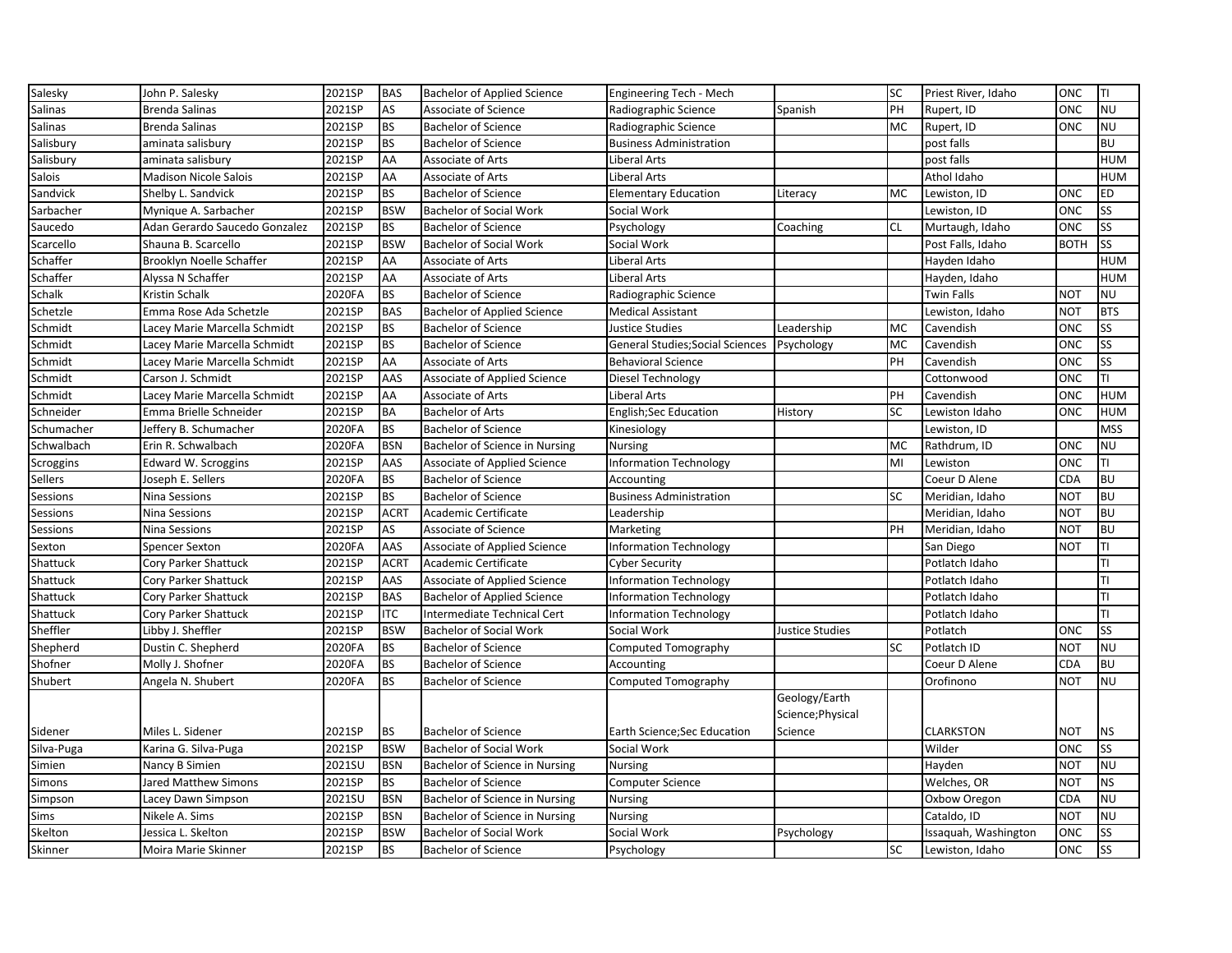| Slayton    | Olivia Lee Slayton      | 2021SP | AA          | <b>Associate of Arts</b>              | <b>Liberal Arts</b>                     |                          |           | Caldwell, Idaho      |            | <b>HUM</b> |
|------------|-------------------------|--------|-------------|---------------------------------------|-----------------------------------------|--------------------------|-----------|----------------------|------------|------------|
| Smith      | Colton K. Smith         | 2021SP | <b>BS</b>   | <b>Bachelor of Science</b>            | <b>Exercise Science</b>                 |                          |           | Spanaway, WA         | ONC        | <b>MSS</b> |
| Smith      | Trenna Smith            | 2021SP | AA          | Associate of Arts                     | Liberal Arts                            |                          |           | Lewiston, ID         |            | <b>HUM</b> |
| Smith      | Chelby C. Smith         | 2021SP | <b>BS</b>   | <b>Bachelor of Science</b>            | Psychology                              |                          |           | Lewiston, ID         | ONC        | <b>SS</b>  |
| Smolkowski | Theresa K. Smolkowski   | 2021SP | AS          | Associate of Science                  | Radiographic Science                    |                          |           | Elgin                | <b>NOT</b> | <b>NU</b>  |
| Smolkowski | Theresa K. Smolkowski   | 2021SP | <b>BS</b>   | <b>Bachelor of Science</b>            | Radiographic Science                    |                          |           | Elgin                | <b>NOT</b> | <b>NU</b>  |
| Snyder     | Kayla S. Snyder         | 2020FA | <b>BS</b>   | <b>Bachelor of Science</b>            | <b>Business Administration</b>          |                          |           | Clarkston, WA        | ONC        | <b>BU</b>  |
| Soderberg  | Johanna M. Soderberg    | 2020FA | <b>BS</b>   | <b>Bachelor of Science</b>            | <b>Elementary Education</b>             | Literacy                 | <b>SC</b> | Sagle                | CDA        | <b>ED</b>  |
| Soderberg  | Sydnee N. Soderberg     | 2021SP | <b>BS</b>   | <b>Bachelor of Science</b>            | Social Sciences                         |                          | <b>CL</b> | Lewiston             | ONC        | SS         |
| Sonnen     | Paul A. Sonnen          | 2021SP | AAS         | Associate of Applied Science          | <b>Auto Mechanics Tech</b>              |                          |           | Cottonwood           | ONC        | TI         |
| Sorrell    | Justin Sorrell          | 2021SP | <b>ATC</b>  | <b>Advanced Technical Certificate</b> | Diesel Technology                       |                          |           | <b>Notus</b>         | ONC        | ΤI         |
| Sousa      | Kelsey R. Sousa         | 2021SP | <b>BSN</b>  | Bachelor of Science in Nursing        | <b>Nursing</b>                          |                          |           | Sedro Woolley        | <b>NOT</b> | <b>NU</b>  |
| Souvenir   | Peyton Ruby Souvenir    | 2021SP | <b>BA</b>   | <b>Bachelor of Arts</b>               | English                                 | Spanish;Pre-Law          |           | Cathlamet, WA        | ONC        | <b>HUM</b> |
| Spendlove  | Katie E. Spendlove      | 2021SP | <b>BS</b>   | <b>Bachelor of Science</b>            | Accounting                              |                          |           | Lewiston, ID         | <b>NOT</b> | <b>BU</b>  |
| Spradlin   | Anthony C. Spradlin     | 2021SP | <b>BS</b>   | <b>Bachelor of Science</b>            | Psychology                              |                          |           | Kamiah               | ONC        | <b>SS</b>  |
| St Paul    | Kylie Jane St Paul      | 2021SP | AAS         | Associate of Applied Science          | <b>Applied Accounting</b>               |                          |           | Lewiston, Idaho      | <b>NOT</b> | <b>BTS</b> |
| Staab      | Justin Staab            | 2021SP | <b>ITC</b>  | Intermediate Technical Cert           | <b>Industrial Electronics</b>           |                          |           | Lewiston, Idaho      | <b>NOT</b> | TI         |
| Staab      | Justin Staab            | 2021SP | <b>ITC</b>  | Intermediate Technical Cert           | <b>Welding Technology</b>               |                          |           | Lewiston, Idaho      | <b>NOT</b> | ΤI         |
| Stark      | Kylie Stark             | 2021SP | <b>BSN</b>  | Bachelor of Science in Nursing        | Nursing                                 |                          |           | Deer Park, WA        | CDA        | <b>NU</b>  |
| Stark      | Kylie Stark             | 2021SP | <b>ACRT</b> | Academic Certificate                  | <b>Nursing Management/Leadership</b>    |                          |           | Deer Park, WA        | CDA        | <b>NU</b>  |
| Starry     | Jade A. Starry          | 2020FA | <b>BSN</b>  | Bachelor of Science in Nursing        | Nursing                                 | Spanish                  |           | McCall, ID           | ONC        | <b>NU</b>  |
| Stephenson | Katarina A. Stephenson  | 2021SP | <b>BS</b>   | <b>Bachelor of Science</b>            | Psychology                              |                          |           | Clarkston, WA        | <b>ONC</b> | <b>SS</b>  |
| Stepro     | Samantha May Stepro     | 2020FA | <b>BS</b>   | <b>Bachelor of Science</b>            | <b>Elementary Education</b>             | <b>Special Education</b> | <b>CL</b> | Wallace              | ONC        | <b>ED</b>  |
| Stigum     | Michelle L. Stigum      | 2020FA | <b>BS</b>   | <b>Bachelor of Science</b>            | <b>Business Administration</b>          |                          |           | Grangeville, ID      | ONC        | <b>BU</b>  |
| Stoenner   | Seth Stoenner           | 2021SP | <b>BSN</b>  | Bachelor of Science in Nursing        | <b>Nursing</b>                          |                          |           | Eagle Idaho          | <b>NOT</b> | <b>NU</b>  |
| Stoffels   | Jason A. Stoffels       | 2021SP | <b>BSW</b>  | <b>Bachelor of Social Work</b>        | Social Work                             |                          |           | SAGLE                | CDA        | <b>SS</b>  |
| Strasburg  | Makenzie S. Strasburg   | 2020FA | <b>BS</b>   | <b>Bachelor of Science</b>            | <b>Elementary Education</b>             | Literacy                 |           | Spokane, WA          | ONC        | <b>ED</b>  |
| Stromberg  | Kaela D. Stromberg      | 2020FA | <b>BSN</b>  | Bachelor of Science in Nursing        | <b>Nursing</b>                          |                          |           | <b>Twin Falls</b>    | ONC        | <b>NU</b>  |
| Suarez     | Whitney S. Suarez       | 2021SP | AAS         | Associate of Applied Science          | Engineering Tech - Trad                 |                          | PH        | Lewiston             | ONC        | TI         |
| Sullivan   | Meghan L. Sullivan      | 2021SP | <b>BSN</b>  | Bachelor of Science in Nursing        | <b>Nursing</b>                          |                          | <b>MC</b> | Viola                | <b>NOT</b> | <b>NU</b>  |
| Sutton     | DeShaun M. Sutton       | 2021SP | <b>BS</b>   | <b>Bachelor of Science</b>            | Chemistry                               |                          |           | Clarkston            | ONC        | <b>NS</b>  |
| Sweet      | Aaron Christopher Sweet | 2021SP | <b>BS</b>   | <b>Bachelor of Science</b>            | Mathematics                             |                          | <b>CL</b> | Nampa, Idaho         | <b>NOT</b> | <b>NS</b>  |
| Sweet      | Sarah Lynn Sweet        | 2021SP | <b>BS</b>   | <b>Bachelor of Science</b>            | Mathematics;Sec Education               |                          |           | Nampa, Idaho         | NOT        | <b>NS</b>  |
| Symons     | Rachel Symons           | 2021SP | <b>BSW</b>  | <b>Bachelor of Social Work</b>        | Social Work                             |                          | <b>CL</b> | Coeur d'Alene        | ONC        | <b>SS</b>  |
|            |                         |        |             |                                       | Social Sciences-History;Sec             |                          |           |                      |            |            |
| Tarkalson  | Eric James Tarkalson    | 2021SP | <b>BS</b>   | <b>Bachelor of Science</b>            | Education                               |                          | MC        | Salmon, Idaho        | NOT        | <b>SS</b>  |
| Thomason   | Tallon Thomason         | 2021SP | <b>BS</b>   | <b>Bachelor of Science</b>            | <b>General Studies; Social Sciences</b> |                          |           | Las Vegas            | ONC        | <b>SS</b>  |
| Thompson   | Tianna Thompson         | 2021SP | <b>BSW</b>  | <b>Bachelor of Social Work</b>        | Social Work                             |                          |           | Fruitland            | ONC        | <b>SS</b>  |
| Tidwell    | Kylie Jo Tidwell        | 2021SP | <b>BS</b>   | <b>Bachelor of Science</b>            | <b>Business Administration</b>          |                          |           | Grangeville          | <b>NOT</b> | <b>BU</b>  |
| Tidwell    | Seth David Tidwell      | 2021SP | AAS         | Associate of Applied Science          | <b>Graphic Communications</b>           |                          |           | Nampa, ID            | <b>NOT</b> | <b>BTS</b> |
| Tong       | Sekoya Dae Tong         | 2021SP | AA          | Associate of Arts                     | Liberal Arts                            |                          |           | Mountain Home, Idaho |            | <b>SD</b>  |
| Toussaint  | Kylee K. Toussaint      | 2021SP | AA          | Associate of Arts                     | <b>Liberal Arts:Nat Sciences</b>        |                          |           | Hayden, ID           | <b>ONC</b> | <b>NS</b>  |
| Tuohy      | Kami Tuohy              | 2020FA | <b>BSN</b>  | Bachelor of Science in Nursing        | <b>Nursing</b>                          |                          | MC        | Meridian             | <b>NOT</b> | <b>NU</b>  |
| Turner     | Lisa Nicole Turner      | 2021SP | <b>BSW</b>  | Bachelor of Social Work               | Social Work                             |                          | MI        | Moscow, Idaho        | ONC        | <b>SS</b>  |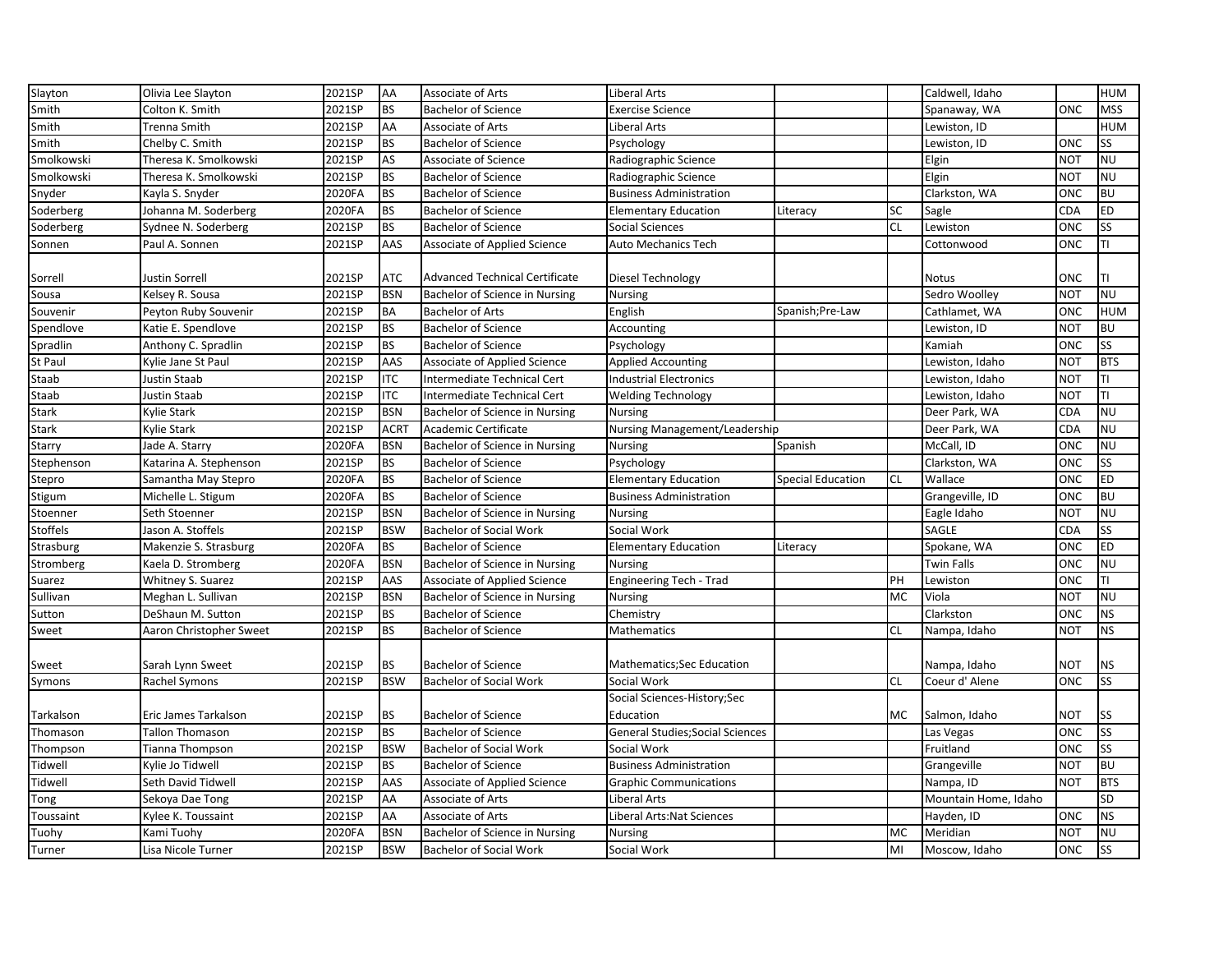| Turpin      | Connor S. Turpin            | 2020FA | AS         | Associate of Science                | Engineering                                         |                    |           | Lewiston              | <b>NOT</b> | <b>NS</b>  |
|-------------|-----------------------------|--------|------------|-------------------------------------|-----------------------------------------------------|--------------------|-----------|-----------------------|------------|------------|
| Turpin      | McKenna E. Turpin           | 2021SP | <b>AS</b>  | Associate of Science                | Radiographic Science                                |                    |           | Lewiston              | ONC        | <b>NU</b>  |
| Turpin      | McKenna E. Turpin           | 2021SP | <b>BS</b>  | <b>Bachelor of Science</b>          | Radiographic Science                                |                    |           | Lewiston              | <b>ONC</b> | <b>NU</b>  |
|             |                             |        |            |                                     |                                                     |                    |           |                       |            |            |
| Tyler       | Shane Tyler                 | 2021SP | <b>BS</b>  | <b>Bachelor of Science</b>          | <b>Business &amp; Communication</b>                 |                    | MC        | Post Falls            | ONC        | <b>BU</b>  |
|             |                             |        |            |                                     |                                                     |                    |           |                       |            |            |
| Uhlenkott   | Sophie E. Uhlenkott         | 2021SP | <b>BS</b>  | <b>Bachelor of Science</b>          | <b>Elementary Education</b>                         | Middle School Math | <b>SC</b> | Salem                 | ONC        | <b>ED</b>  |
| Uhlenkott   | Laura L. Uhlenkott          | 2021SP | AA         | Associate of Arts                   | Liberal Arts                                        |                    |           | Pendleton Oregon      | ONC        | <b>HUM</b> |
| Uhlenkott   | Faith Grace Roy             | 2021SP | AA         | Associate of Arts                   | Liberal Arts                                        |                    |           | Cottonwood ID         | ONC        | <b>HUM</b> |
| Ulmer       | Madison C. Ulmer            | 2020FA | <b>BSN</b> | Bachelor of Science in Nursing      | <b>Nursing</b>                                      |                    |           | Kooskia idaho         | <b>NOT</b> | <b>NU</b>  |
| Upchurch    | Meghan A. Upchurch          | 2020FA | <b>BS</b>  | <b>Bachelor of Science</b>          | <b>Communication Arts</b>                           |                    |           | Coeur d'Alene, ID     | <b>NOT</b> | <b>HUM</b> |
| Uriarte     | Maria Celeste Uriarte Vega  | 2021SP | <b>BAS</b> | <b>Bachelor of Applied Science</b>  | <b>Applied Accounting</b>                           | Spanish            |           | Homedale, ID          | ONC        | <b>BTS</b> |
| Valdez      | Victoria Valdez             | 2021SP | <b>BSN</b> | Bachelor of Science in Nursing      | <b>Nursing</b>                                      |                    |           | Twin Falls, Idaho     | <b>NOT</b> | <b>NU</b>  |
| Valdivia    | Ivonne Nohemi Valdivia      | 2021SP | AAS        | Associate of Applied Science        | <b>Graphic Communications</b>                       |                    |           | Lewiston Idaho        | <b>NOT</b> | <b>BTS</b> |
| Van Marter  | Russell B. Van Marter       | 2020FA | AAS        | Associate of Applied Science        | <b>Information Technology</b>                       |                    |           | Genesee               | ONC        | TI         |
| Vandergrift | Terron E. Vandergrift       | 2020FA | <b>BS</b>  | <b>Bachelor of Science</b>          | <b>General Studies; Social Sciences</b>             |                    |           | Odenville, AL         | <b>NOT</b> | SS         |
| Vandervoort | Amy Vandervoort             | 2020FA | <b>BS</b>  | <b>Bachelor of Science</b>          | <b>Communication Arts</b>                           |                    |           | Coeur d' Alene        |            | <b>HUM</b> |
| VanNess     | <b>Brandi Marie VanNess</b> | 2021SU | <b>BSN</b> | Bachelor of Science in Nursing      | <b>Nursing</b>                                      |                    |           | Weiser, Idaho         |            | <b>NU</b>  |
| Veltri      | Dawn Veltri                 | 2021SP | <b>BS</b>  | <b>Bachelor of Science</b>          | <b>Business Administration</b>                      |                    | <b>SC</b> | Post Falls, ID        | ONC        | <b>BU</b>  |
| Vilensky    | Natasha Vilensky            | 2021SP | <b>BSN</b> | Bachelor of Science in Nursing      | <b>Nursing</b>                                      |                    |           | Kamiah, Idaho         | ONC        | <b>NU</b>  |
| Vincello    | Meagan Marie Vincello       | 2021SP | <b>BSW</b> | <b>Bachelor of Social Work</b>      | Social Work                                         |                    |           | Moscow                | <b>NOT</b> | <b>SS</b>  |
| Waco        | Caylee M. Waco              | 2020FA | <b>BS</b>  | <b>Bachelor of Science</b>          | Accounting                                          |                    |           | Hayden                | CDA        | <b>BU</b>  |
| Wahl        | Jason H. Wahl               | 2021SP | AAS        | Associate of Applied Science        | Industrial Electronics; Elect Engineering Tech Emph |                    |           | Richland              | <b>NOT</b> | TI         |
| Wahl        | Fletcher John Wahl          | 2021SP | AA         | Associate of Arts                   | Liberal Arts                                        |                    |           | Lenore, Idaho         | ONC        | <b>SD</b>  |
| Walburn     | Kimberly D. Walburn         | 2020FA | <b>BS</b>  | <b>Bachelor of Science</b>          | Computed Tomography                                 |                    | <b>SC</b> | Clarkston             | NOT        | <b>NU</b>  |
| Waldal      | Hillary A. Waldal           | 2020FA | <b>BSN</b> | Bachelor of Science in Nursing      | <b>Nursing</b>                                      |                    |           | Nampa                 | <b>ONC</b> | <b>NU</b>  |
| Walker      | Susan Walker                | 2020FA | <b>BSN</b> | Bachelor of Science in Nursing      | <b>Nursing</b>                                      |                    |           | Camarillo             | <b>NOT</b> | <b>NU</b>  |
| Wall        | Madeline R. Wall            | 2021SP | AS         | Associate of Science                | Radiographic Science                                |                    |           | Meridian              | ONC        | <b>NU</b>  |
| Wall        | Madeline R. Wall            | 2021SP | <b>BS</b>  | <b>Bachelor of Science</b>          | Radiographic Science                                |                    |           | Meridian              | ONC        | <b>NU</b>  |
| Wantz       | Sami Wantz                  | 2021SP | AA         | Associate of Arts                   | Liberal Arts                                        |                    |           | Clarkston WA          | ONC        | <b>HUM</b> |
|             |                             |        |            |                                     |                                                     |                    |           |                       |            |            |
| Ward        | Emily R. Ward               | 2020FA | <b>BS</b>  | <b>Bachelor of Science</b>          | <b>Elementary Education</b>                         | Middle School Math | <b>CL</b> | Spirit Lake           | CDA        | <b>ED</b>  |
| Warren      | Larry Geoffrey Warren       | 2021SP | AA         | Associate of Arts                   | Liberal Arts                                        |                    |           | Lewiston, ID          | ONC        | <b>HUM</b> |
| Warren      | Ashley Marie Warren         | 2021SP | AA         | Associate of Arts                   | Liberal Arts                                        |                    |           | Kennewick, Washington |            | <b>HUM</b> |
| Warren      | Delaney C. Warren           | 2021SP | <b>BSW</b> | Bachelor of Social Work             | Social Work                                         |                    |           | Mead, WA              | ONC        | SS         |
| Weakland    | Thomas J. Weakland          | 2021SP | <b>BSW</b> | <b>Bachelor of Social Work</b>      | Social Work                                         |                    | MC        | Asotin                | ONC        | SS         |
| Webster     | Andrea L Webster            | 2020FA | <b>BS</b>  | <b>Bachelor of Science</b>          | Computed Tomography                                 |                    | <b>CL</b> | Lewiston              | <b>NOT</b> | <b>NU</b>  |
| Weeks       | Jill M. Weeks               | 2020FA | <b>BSN</b> | Bachelor of Science in Nursing      | <b>Nursing</b>                                      |                    |           | Post Falls            | NOT        | <b>NU</b>  |
| Weich       | Ty J. Weich                 | 2020FA | AAS        | Associate of Applied Science        | Industrial Electronics; Elect Engineering Tech Emph |                    | PH        | Grangeville, ID       | ONC        | TI         |
| Weissenfels | Wyatt W. Weissenfels        | 2021SP | AS         | Associate of Science                | Engineering                                         |                    |           | Clarkston WA          | NOT        | <b>NS</b>  |
| Weldy       | Jordan D. Weldy             | 2021SP | AAS        | <b>Associate of Applied Science</b> | <b>Industrial Electronics</b>                       |                    |           | Lewiston              | <b>NOT</b> | Π          |
| Wemhoff     | Emily A. Wemhoff            | 2021SP | <b>BS</b>  | <b>Bachelor of Science</b>          | <b>Business Administration</b>                      |                    |           | Cda                   | CDA        | <b>BU</b>  |
| Wensman     | Kyle John Tracy Wensman     | 2020FA | AAS        | Associate of Applied Science        | Web Design & Development                            |                    |           | Lewiston Idaho        | ONC        | <b>BTS</b> |
| Whinery     | Sarah Whinery               | 2020FA | <b>BSN</b> | Bachelor of Science in Nursing      | <b>Nursing</b>                                      |                    |           | Eagle, ID             | ONC        | <b>NU</b>  |
| Whipple     | Parker Harrison Whipple     | 2021SP | AS         | Associate of Science                | Radiographic Science                                |                    | PH        | Kamiah, ID            | <b>NOT</b> | <b>NU</b>  |
| Whipple     | Parker H. Whipple           | 2021SP | <b>BS</b>  | <b>Bachelor of Science</b>          | Radiographic Science                                |                    | MC        | Kamiah, ID            | ONC        | <b>NU</b>  |
|             |                             |        |            |                                     |                                                     |                    |           |                       |            |            |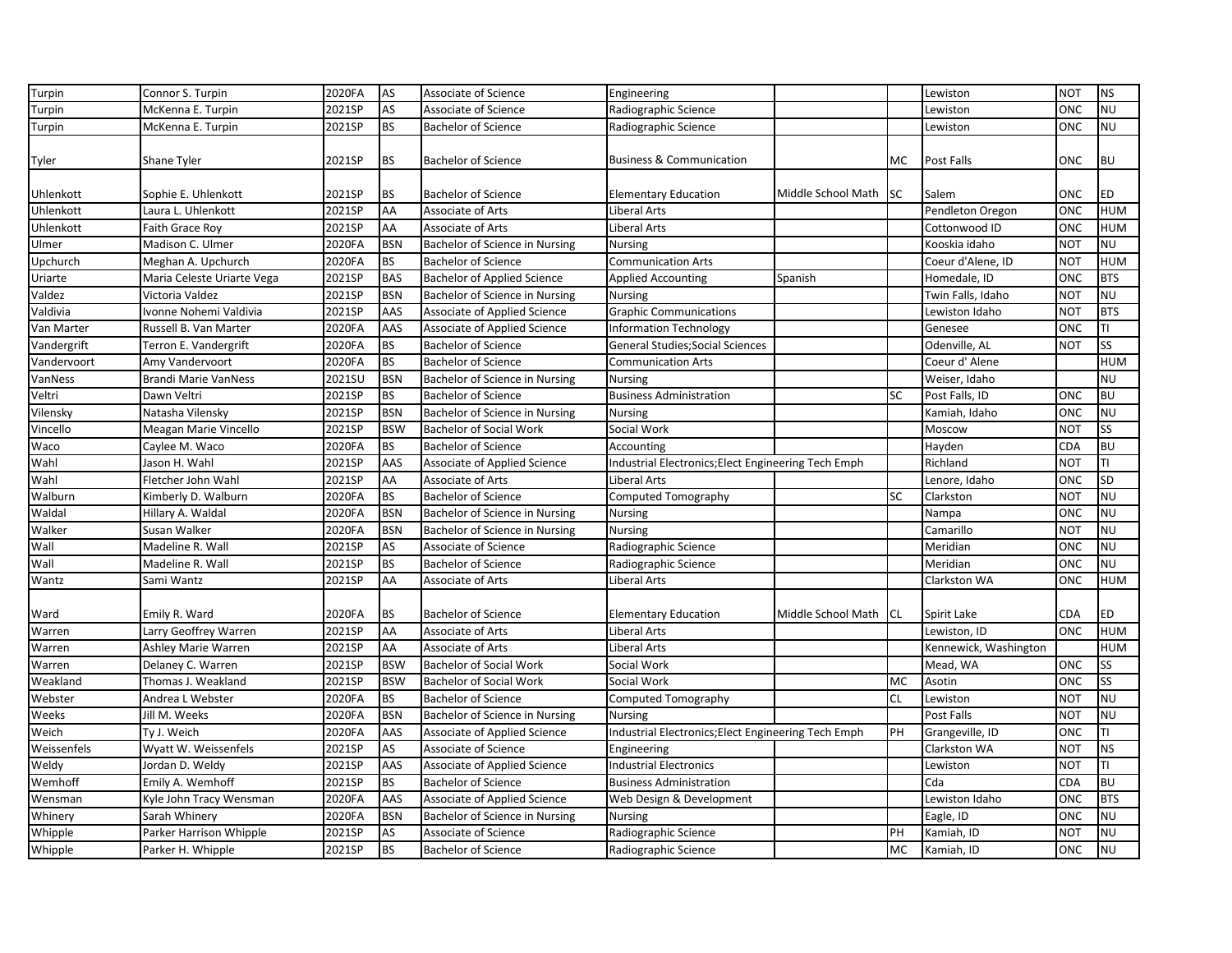| Whitaker  | Darby O Whitaker            | 2021SP | <b>BSN</b> | Bachelor of Science in Nursing      | <b>Nursing</b>                   |                     |           | Hayden Idaho            | CDA        | <b>NU</b>  |
|-----------|-----------------------------|--------|------------|-------------------------------------|----------------------------------|---------------------|-----------|-------------------------|------------|------------|
| White     | James D. White              | 2021SP | <b>BS</b>  | <b>Bachelor of Science</b>          | Computer Science                 |                     |           | clarkston               | ONC        | <b>NS</b>  |
| White     | Cassidy E. White            | 2021SP | <b>BS</b>  | <b>Bachelor of Science</b>          | <b>Interdisciplinary Studies</b> |                     |           | Lewiston                | ONC        | <b>SS</b>  |
| White     | Althea C. White             | 2021SP | <b>BSN</b> | Bachelor of Science in Nursing      | <b>Nursing</b>                   |                     |           | Orofino, ID             | ONC        | <b>NU</b>  |
| White     | Krista R. White             | 2020FA | <b>BSN</b> | Bachelor of Science in Nursing      | <b>Nursing</b>                   |                     |           | Lewiston, ID            | ONC        | <b>NU</b>  |
| White     | Catherine M. White          | 2020FA | <b>BSN</b> | Bachelor of Science in Nursing      | Nursing                          |                     |           | PINEHURST               | CDA        | <b>NU</b>  |
| White     | Kelsey D. White             | 2020FA | <b>BSN</b> | Bachelor of Science in Nursing      | Nursing                          |                     |           | Monterey, CA            | ONC        | <b>NU</b>  |
| White     | James White                 | 2021SP | AAS        | Associate of Applied Science        | Web Design & Development         |                     |           | clarkston               | ONC        | <b>BTS</b> |
|           |                             |        |            |                                     |                                  | Instructional       |           |                         |            |            |
| Whittaker | Olivia Kae Whittaker        | 2021SP | <b>BS</b>  | <b>Bachelor of Science</b>          | <b>Elementary Education</b>      | Technologies        | <b>CL</b> | Bonners Ferry, Idaho    | ONC        | ED         |
| Wigen     | Ashlynn Wigen               | 2021SP | <b>BSW</b> | <b>Bachelor of Social Work</b>      | Social Work                      |                     |           | Coeur d'Alene, ID       | ONC        | SS         |
| Wilcoxson | Jonathan F. Wilcoxson       | 2020FA | <b>BS</b>  | <b>Bachelor of Science</b>          | Justice Studies                  |                     | SC        | Lewiston, ID            | <b>NOT</b> | <b>SS</b>  |
| Wilde     | Nichole D. Wilde            | 2021SP | <b>BSW</b> | <b>Bachelor of Social Work</b>      | Social Work                      |                     | SC        | Pocatello, Idaho        | ONC        | <b>SS</b>  |
| Wiley     | Katerina Arcile Wiley       | 2021SP | AA         | Associate of Arts                   | Liberal Arts                     |                     | PH        | Diamond, WA             |            | SD         |
|           |                             |        |            |                                     |                                  | Early Childhood     |           |                         |            |            |
| Wilkins   | Adrian B. Wilkins           | 2020FA | <b>BAS</b> | <b>Bachelor of Applied Science</b>  | Early Childhood Development      | Special Ed          |           | Kamiah, ID              | ONC        | <b>BTS</b> |
| Wilkins   | Jessica L. Wilkins          | 2021SU | <b>BSN</b> | Bachelor of Science in Nursing      | Nursing                          |                     |           | Lewiston                | <b>NOT</b> | <b>NU</b>  |
|           |                             |        |            |                                     |                                  | Native American     |           |                         |            |            |
|           |                             |        |            |                                     |                                  | Studies;Communicati |           |                         |            |            |
| Williams  | Tommy Evans Williams III    | 2021SP | <b>BS</b>  | <b>Bachelor of Science</b>          | General Studies; Humanities      | ons                 |           | Lapwai, ID              | ONC        | <b>HUM</b> |
| Williams  | Megan Williams              | 2021SP | AS         | Associate of Science                | <b>Business Administration</b>   |                     | PH        | Genesee                 | ONC        | <b>BU</b>  |
| Williams  | Megan Williams              | 2021SP | AA         | Associate of Arts                   | Liberal Arts                     |                     | PH        | Genesee                 | ONC        | <b>HUM</b> |
| Williams  | Francesca Isabella Williams | 2020FA | <b>BSN</b> | Bachelor of Science in Nursing      | Nursing                          |                     |           | <b>Boise</b>            | ONC        | <b>NU</b>  |
| Wilson    | Betty Jeanne Wilson         | 2021SP | <b>BS</b>  | <b>Bachelor of Science</b>          | <b>Justice Studies</b>           | Psychology          | MI        | Stites ID               | <b>ONC</b> | <b>SS</b>  |
| Wilson    | Raylynn A. Wilson           | 2021SP | <b>BS</b>  | <b>Bachelor of Science</b>          | <b>Elementary Education</b>      |                     |           | Lewiston, ID            | <b>NOT</b> | ED         |
| Wilson    | Natalie P. Wilson           | 2021SP | <b>BSW</b> | <b>Bachelor of Social Work</b>      | Social Work                      |                     | <b>CL</b> | Lewiston                | ONC        | SS         |
| Wilstead  | Kaleb Wilstead              | 2021SP | <b>BSN</b> | Bachelor of Science in Nursing      | <b>Nursing</b>                   |                     |           | Twin Falls, Idaho       | <b>NOT</b> | <b>NU</b>  |
| Winn      | Madison Rose Joanna Winn    | 2021SP | <b>BS</b>  | <b>Bachelor of Science</b>          | <b>Interdisciplinary Studies</b> | Music               |           | Lewiston                | ONC        | <b>HUM</b> |
| Wiseman   | Abagayle G. Wiseman         | 2021SP | <b>BSN</b> | Bachelor of Science in Nursing      | <b>Nursing</b>                   |                     |           | Snohomish, WA           | ONC        | <b>NU</b>  |
| Wood      | Desirae N. Wood             | 2021SP | AAS        | <b>Associate of Applied Science</b> | <b>Applied Accounting</b>        |                     |           | Fruitland               | NOT        | <b>BTS</b> |
|           |                             |        |            |                                     |                                  |                     |           |                         |            |            |
| Wood      | Sydney M Beeson             | 2021SP | AAS        | Associate of Applied Science        | Early Childhood Development      |                     | PH        | Middleton, Idaho        | NOT        | <b>BTS</b> |
| Wood      | Kadree J. Wood              | 2020FA | <b>BSN</b> | Bachelor of Science in Nursing      | <b>Nursing</b>                   |                     | <b>CL</b> | Pinehurst               | ONC        | <b>NU</b>  |
| Workman   | Dawn J. Workman             | 2020FA | <b>BS</b>  | <b>Bachelor of Science</b>          | <b>Business Administration</b>   |                     |           | Post Falls              |            | <b>BU</b>  |
| Wright    | Marley Wright               | 2020FA | <b>BS</b>  | <b>Bachelor of Science</b>          | <b>General Studies; Business</b> |                     |           | Coeur d'Alene, ID       |            | <b>BU</b>  |
| Wright    | Paul Kendall Wright         | 2021SP | <b>BAS</b> | Bachelor of Applied Science         | <b>Information Sys Analysis</b>  |                     |           | Lewiston Idaho          | <b>NOT</b> | TI         |
| Wright    | Amy Rebecca Wright          | 2021SP | <b>BSN</b> | Bachelor of Science in Nursing      | <b>Nursing</b>                   |                     |           | Pullman, WA             | ONC        | <b>NU</b>  |
| Wrisley   | Anna Grace Wrisley          | 2021SU | <b>BSN</b> | Bachelor of Science in Nursing      | Nursing                          |                     |           | Coeur d'Alene, ID       | <b>NOT</b> | <b>NU</b>  |
| Wuest     | Anna Wuest                  | 2021SP | <b>BSN</b> | Bachelor of Science in Nursing      | Nursing                          |                     |           | Coeur d'Alene           | <b>NOT</b> | <b>NU</b>  |
| Yenor     | Travis Yenor                | 2021SP | <b>BS</b>  | <b>Bachelor of Science</b>          | Accounting                       |                     |           | Meridian, ID            | ONC        | <b>BU</b>  |
|           |                             |        |            |                                     |                                  |                     |           |                         |            |            |
|           |                             |        |            |                                     | Natural Sciences: Composite; Sec |                     |           |                         |            |            |
| Young     | Allee June Young            | 2021SP | <b>BS</b>  | <b>Bachelor of Science</b>          | Education                        | Spanish             | CL.       | Nampa, Idaho            | ONC        | <b>NS</b>  |
| Young     | Rachel M. Young             | 2021SP | <b>BSW</b> | <b>Bachelor of Social Work</b>      | Social Work                      |                     |           | <b>Bonners Ferry ID</b> | ONC        | <b>SS</b>  |
| Zagelow   | Ashlyn Marie Zagelow        | 2021SP | <b>BS</b>  | <b>Bachelor of Science</b>          | Psychology                       |                     | <b>CL</b> | Lewiston, ID            | ONC        | <b>SS</b>  |
| Zhang     | Fangfei Zhang               | 2021SP | <b>BS</b>  | <b>Bachelor of Science</b>          | <b>Mathematics</b>               |                     |           | Idaho                   |            | <b>NS</b>  |